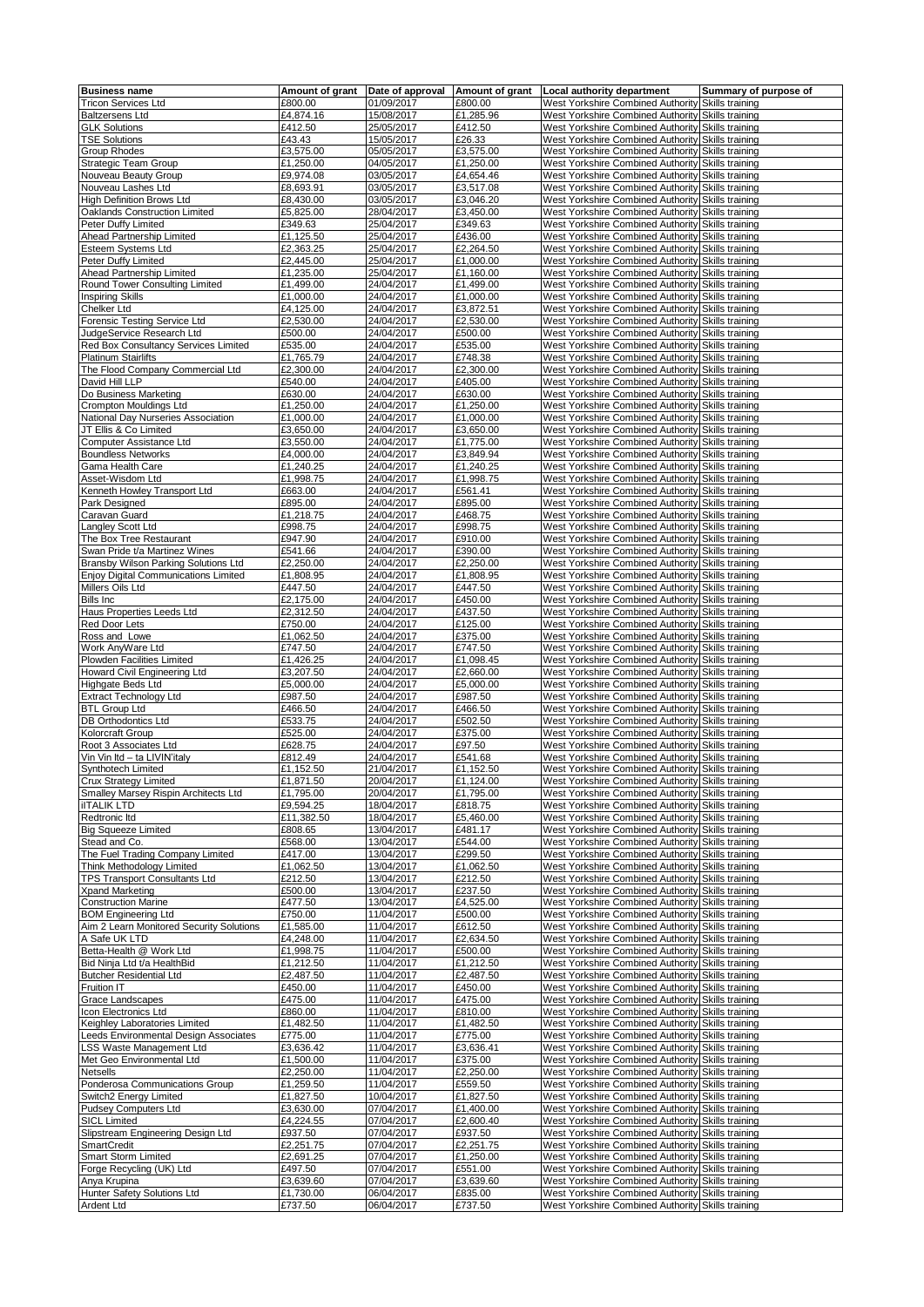| <b>ResearchBods</b>                          | £245.00              | 06/04/2017               | £245.00              | West Yorkshire Combined Authority Skills training                                                      |  |
|----------------------------------------------|----------------------|--------------------------|----------------------|--------------------------------------------------------------------------------------------------------|--|
| <b>Extreme Creations Ltd</b>                 | £787.50              | 06/04/2017               | £787.50              | West Yorkshire Combined Authority Skills training                                                      |  |
|                                              |                      |                          |                      |                                                                                                        |  |
| <b>LMB Mechanical Services Ltd</b>           | £1,027.50            | 06/04/2017               | £1,027.50            | West Yorkshire Combined Authority Skills training                                                      |  |
| <b>Sharp Consultancy Limited</b>             | £2,450.00            | 06/04/2017               | £1,500.00            | West Yorkshire Combined Authority Skills training                                                      |  |
| Peoples Holdings                             | £1,243.25            | 06/04/2017               | £659.19              | West Yorkshire Combined Authority Skills training                                                      |  |
| Network Mapping Ltd                          | £1,665.00            | 06/04/2017               | £1,387.50            | West Yorkshire Combined Authority Skills training                                                      |  |
| England Worthside Ltd                        | £1,743.75            | 06/04/2017               | £1,743.75            | West Yorkshire Combined Authority Skills training                                                      |  |
| Philippa Coultish Associates Ltd             | £497.50              | 06/04/2017               | £497.50              | West Yorkshire Combined Authority Skills training                                                      |  |
| Bellingham IT Ltd                            | £1,000.00            | 06/04/2017               | £1,000.00            | West Yorkshire Combined Authority Skills training                                                      |  |
|                                              |                      |                          |                      |                                                                                                        |  |
| Pland Stainless Ltd                          | £712.50              | 06/04/2017               | £712.50              | West Yorkshire Combined Authority Skills training                                                      |  |
| Castles Special Projects LLP                 | £170.00              | 06/04/2017               | £170.00              | West Yorkshire Combined Authority Skills training                                                      |  |
| Chadwick Lawrence                            | £5,000.00            | 06/04/2017               | £5,000.00            | West Yorkshire Combined Authority Skills training                                                      |  |
| Ayup Digital                                 | £1,207.25            | 06/04/2017               | £1,085.75            | West Yorkshire Combined Authority Skills training                                                      |  |
| <b>Business Waste</b>                        | £600.00              | 06/04/2017               | £600.00              | West Yorkshire Combined Authority Skills training                                                      |  |
| Redblack Software Limited                    | £1,788.30            | 06/04/2017               | £1,643.05            | West Yorkshire Combined Authority Skills training                                                      |  |
| Mad About Electrics Limited                  | £762.50              | 06/04/2017               | £762.50              | West Yorkshire Combined Authority Skills training                                                      |  |
|                                              |                      |                          |                      |                                                                                                        |  |
| <b>Third Sector Consultancy</b>              | £1,970.00            | 06/04/2017               | £1,970.00            | West Yorkshire Combined Authority Skills training                                                      |  |
| Morgan Travel t/a First Event                | £853.50              | 06/04/2017               | £847.91              | West Yorkshire Combined Authority Skills training                                                      |  |
| Haycock and Jay Associates Ltd               | £435.00              | 06/04/2017               | £515.00              | West Yorkshire Combined Authority Skills training                                                      |  |
| The Private Office LLP                       | £1,061.25            | 29/03/2017               | £150.00              | West Yorkshire Combined Authority Skills training                                                      |  |
| Limehouse Films Ltd                          | £1,210.00            | 29/03/2017               | £210.00              | West Yorkshire Combined Authority Skills training                                                      |  |
| RRC (RRCONSULTANCY) LTD                      | £913.08              | 29/03/2017               | £913.08              | West Yorkshire Combined Authority Skills training                                                      |  |
| <b>Pipe Solutions Limited</b>                | £980.00              | 29/03/2017               | £980.00              | West Yorkshire Combined Authority Skills training                                                      |  |
|                                              |                      |                          |                      |                                                                                                        |  |
| DGP Intelsius Ltd (previously DGP)           | £1,010.00            | 29/03/2017               | £1,010.00            | West Yorkshire Combined Authority Skills training                                                      |  |
| N Y Design Practice Ltd                      | £2,500.00            | 29/03/2017               | £2,500.00            | West Yorkshire Combined Authority Skills training                                                      |  |
| Clockwork Eye Video Productions              | £1,998.75            | 29/03/2017               | £1,998.75            | West Yorkshire Combined Authority Skills training                                                      |  |
| Andel Limited                                | £1,912.50            | 29/03/2017               | £1,806.25            | West Yorkshire Combined Authority Skills training                                                      |  |
| Xiros Ltd                                    | £1,782.75            | 29/03/2017               | £1,032.75            | West Yorkshire Combined Authority Skills training                                                      |  |
| Ant Hire Solutions LLP                       | £1,875.00            | 29/03/2017               | £1,875.00            | West Yorkshire Combined Authority Skills training                                                      |  |
|                                              |                      |                          |                      |                                                                                                        |  |
| Ben Johnson Ltd                              | £1,050.00            | 29/03/2017               | £1,050.00            | West Yorkshire Combined Authority Skills training                                                      |  |
| Romero Insurance Brokers Limited             | £225.00              | 29/03/2017               | £225.00              | West Yorkshire Combined Authority Skills training                                                      |  |
| <b>Greenview Heating Ltd</b>                 | £1,255.50            | 29/03/2017               | £1,249.75            | West Yorkshire Combined Authority Skills training                                                      |  |
| Bayford & Co Limited                         | £812.49              | 29/03/2017               | £780.00              | West Yorkshire Combined Authority Skills training                                                      |  |
| Dauntless Ltd.                               | £1,250.00            | 29/03/2017               | £1,250.00            | West Yorkshire Combined Authority Skills training                                                      |  |
| <b>DS.Emotion</b>                            | £2,026.25            | 29/03/2017               | £342.50              | West Yorkshire Combined Authority Skills training                                                      |  |
| Harrowells Limited                           | £2.612.50            | 29/03/2017               |                      | West Yorkshire Combined Authority Skills training                                                      |  |
|                                              |                      |                          | £2,612.50            |                                                                                                        |  |
| Leeds Citizens Advice Bureau                 | £350.00              | 29/03/2017               | £350.00              | West Yorkshire Combined Authority Skills training                                                      |  |
| <b>Financial Pulse</b>                       | £700.00              | 22/03/2017               | £700.00              | West Yorkshire Combined Authority Skills training                                                      |  |
| John Woods Photography                       | £600.00              | 21/03/2017               | £628.34              | West Yorkshire Combined Authority Skills training                                                      |  |
| Primeast Ltd                                 | £2,606.50            | 21/03/2017               | £2,601.61            | West Yorkshire Combined Authority Skills training                                                      |  |
| Assured Sales and Progression Ltd            | £598.00              | 16/03/2017               | £299.00              | West Yorkshire Combined Authority Skills training                                                      |  |
| Magpie Comms                                 | £859.50              | 15/03/2017               | £210.00              | West Yorkshire Combined Authority Skills training                                                      |  |
|                                              |                      |                          |                      |                                                                                                        |  |
| Happydays Building Company LTD               | £2,050.00            | 15/03/2017               | £1,291.66            | West Yorkshire Combined Authority Skills training                                                      |  |
| Naylor's Timber Recovery Limited             | £432.50              | 15/03/2017               | £432.50              | West Yorkshire Combined Authority Skills training                                                      |  |
| J.M. Glendinning (Insurance Brokers) limited | £552.09              | 15/03/2017               | £337.50              | West Yorkshire Combined Authority Skills training                                                      |  |
| <b>Macchiato Productions</b>                 | £1,731.00            | 15/03/2017               | £1,450.90            | West Yorkshire Combined Authority Skills training                                                      |  |
| <b>Black House Creative</b>                  | £520.42              | 15/03/2017               | £500.00              | West Yorkshire Combined Authority Skills training                                                      |  |
| Orillo Studios Ltd                           | £1,500.00            | 15/03/2017               | £1,500.00            | West Yorkshire Combined Authority Skills training                                                      |  |
|                                              |                      |                          |                      |                                                                                                        |  |
| Engage Interactive                           | £3,189.80            | 15/03/2017               | £3,189.80            | West Yorkshire Combined Authority Skills training                                                      |  |
| Interface Vehicle Services                   | £540.00              | 15/03/2017               | £540.00              | West Yorkshire Combined Authority Skills training                                                      |  |
| Paul Nyman Ltd                               | £465.82              | 15/03/2017               | £401.20              | West Yorkshire Combined Authority Skills training                                                      |  |
| Shorebird Ltd                                | £774.50              | 15/03/2017               | £774.50              | West Yorkshire Combined Authority Skills training                                                      |  |
| Dencowear                                    | £2,400.00            | 15/03/2017               | £2,400.00            | West Yorkshire Combined Authority Skills training                                                      |  |
| Elevation Eye Ltd (was Clarkson              | £260.14              | 15/03/2017               | £260.14              | West Yorkshire Combined Authority Skills training                                                      |  |
|                                              |                      |                          |                      |                                                                                                        |  |
| DS.Emotion                                   | £850.00              | 15/03/2017               | £850.00              |                                                                                                        |  |
|                                              |                      |                          |                      | West Yorkshire Combined Authority Skills training                                                      |  |
| Martin Walsh Architectural Limited           | £2,250.00            | 15/03/2017               | £1,937.50            | West Yorkshire Combined Authority Skills training                                                      |  |
| Berwin & Berwin Ltd                          | £495.00              | 15/03/2017               | £495.00              | West Yorkshire Combined Authority Skills training                                                      |  |
| Scott Brothers Enterprises Ltd               | £495.00              | 15/03/2017               | £495.00              | West Yorkshire Combined Authority Skills training                                                      |  |
| Design and Display Ltd                       | £495.00              | 15/03/2017               | £495.00              | West Yorkshire Combined Authority Skills training                                                      |  |
|                                              |                      |                          |                      |                                                                                                        |  |
| <b>Metprint Ltd</b>                          | £548.10              | 09/03/2017               | £456.75              | West Yorkshire Combined Authority Skills training                                                      |  |
| Numiko Ltd                                   | £1,095.00            | 09/03/2017               | £1,195.00            | West Yorkshire Combined Authority Skills training                                                      |  |
| <b>Icelolly Marketing Limited</b>            | £1,590.00            | 09/03/2017               | £688.50              | West Yorkshire Combined Authority Skills training                                                      |  |
| Yonder Ltd t/a Yonder Consulting             | £745.00              | 08/03/2017               | £745.00              | West Yorkshire Combined Authority Skills training                                                      |  |
| Advanced Hygienic Cladding Ltd               | £675.00              | 08/03/2017               | £675.00              | West Yorkshire Combined Authority Skills training                                                      |  |
| Hype Marketing UK Ltd                        | £222.50              | 08/03/2017               | £222.50              | West Yorkshire Combined Authority Skills training                                                      |  |
| Goose Eye Brewery Limited                    | £778.75              | 08/03/2017               | £196.88              | West Yorkshire Combined Authority Skills training                                                      |  |
|                                              |                      | 08/03/2017               |                      |                                                                                                        |  |
| School ICT Services Ltd                      | £392.50              |                          | £392.50              | West Yorkshire Combined Authority Skills training                                                      |  |
| Sustainable Simple Energy                    | £2,267.25            | 08/03/2017               | £1,662.50            | West Yorkshire Combined Authority Skills training                                                      |  |
| LUMA B.D.C.I. Limited                        | £2,582.00            | 08/03/2017               | £2,375.00            | West Yorkshire Combined Authority Skills training                                                      |  |
| Dubit                                        | £3,367.50            | 08/03/2017               | £2,448.00            | West Yorkshire Combined Authority Skills training                                                      |  |
| <b>Byworth Boilers</b>                       | £237.50              | 08/03/2017               | £237.50              | West Yorkshire Combined Authority Skills training                                                      |  |
| Association for Perioperative Practice       | £433.75              | 08/03/2017               | £433.75              | West Yorkshire Combined Authority Skills training                                                      |  |
| Green Tech Limited                           | £337.50              | 08/03/2017               | £337.50              | West Yorkshire Combined Authority Skills training                                                      |  |
| 4 I.T. Recruitment Limited                   | £875.00              | 08/03/2017               | £875.00              | West Yorkshire Combined Authority Skills training                                                      |  |
|                                              |                      |                          |                      |                                                                                                        |  |
| <b>BGM Logistics Consultants</b>             | £750.00              | 08/03/2017               | £750.00              | West Yorkshire Combined Authority Skills training                                                      |  |
| The Conservatory Outlet                      | £463.75              | 08/03/2017               | £253.75              | West Yorkshire Combined Authority Skills training                                                      |  |
| <b>MCP Environmental</b>                     | £7,950.00            | 01/03/2017               | £7,950.00            | West Yorkshire Combined Authority Skills training                                                      |  |
| Williams Bain                                | £2,255.00            | 27/02/2017               | £1,697.75            | West Yorkshire Combined Authority Skills training                                                      |  |
| Rising Profile Ltd trading as Claytons MOTs  | £936.75              | 27/02/2017               | £763.11              | West Yorkshire Combined Authority Skills training                                                      |  |
| Arena Group Ltd                              | £1,270.00            | 27/02/2017               | £1,000.00            | West Yorkshire Combined Authority Skills training                                                      |  |
| Simpson Associates Information Services      | £4,748.75            | 27/02/2017               | £4,748.75            | West Yorkshire Combined Authority Skills training                                                      |  |
|                                              |                      |                          |                      |                                                                                                        |  |
| Simply Lettings Leeds Ltd                    | £1,992.00            | 27/02/2017               | £1,785.32            | West Yorkshire Combined Authority Skills training                                                      |  |
| <b>Bison Environmental Ltd</b>               | £1,597.50            | 27/02/2017               | £60.00               | West Yorkshire Combined Authority Skills training                                                      |  |
| <b>Changing Climates Limited</b>             | £650.00              | 27/02/2017               | £650.00              | West Yorkshire Combined Authority Skills training                                                      |  |
| Easypay Services Ltd                         | £578.50              | 27/02/2017               | £578.50              | West Yorkshire Combined Authority Skills training                                                      |  |
| Coral Mountain                               | £621.88              | 27/02/2017               | £537.00              | West Yorkshire Combined Authority Skills training                                                      |  |
| Adept Consulting Engineers Ltd               | £635.00              | 27/02/2017               | £350.00              | West Yorkshire Combined Authority Skills training                                                      |  |
|                                              |                      |                          |                      |                                                                                                        |  |
| A Safe UK LTD                                | £4,981.75            | 27/02/2017               | £2,055.25            | West Yorkshire Combined Authority Skills training                                                      |  |
| Ashleigh Signs LTD                           | £500.00              | 27/02/2017               | £500.00              | West Yorkshire Combined Authority Skills training                                                      |  |
| York EMC Services Ltd                        | £562.50              | 27/02/2017               | £287.50              | West Yorkshire Combined Authority Skills training                                                      |  |
| Ebsford Environmental Ltd                    | £210.83              | 27/02/2017               | £210.83              | West Yorkshire Combined Authority Skills training                                                      |  |
| Compact Software Ltd<br>Craftsman Tool Ltd   | £3,000.00<br>£825.00 | 27/02/2017<br>23/02/2017 | £3,000.00<br>£375.00 | West Yorkshire Combined Authority Skills training<br>West Yorkshire Combined Authority Skills training |  |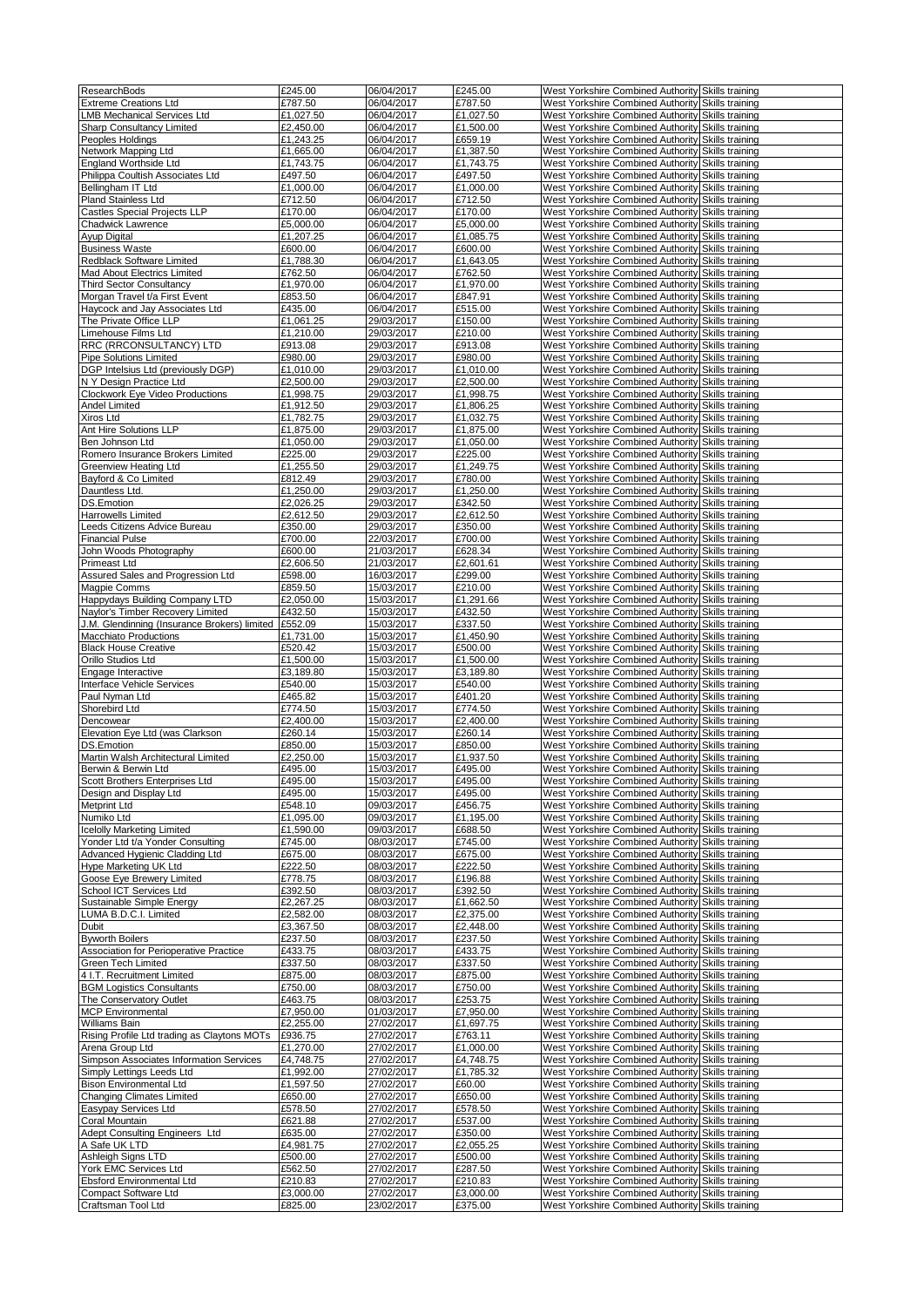| <b>Global Precision</b>                      | £1,500.00 | 23/02/2017 | £1,500.00 | West Yorkshire Combined Authority Skills training |  |
|----------------------------------------------|-----------|------------|-----------|---------------------------------------------------|--|
| Howard Conrad Group Ltd                      | £512.50   | 23/02/2017 | £512.50   | West Yorkshire Combined Authority Skills training |  |
|                                              |           |            |           |                                                   |  |
| Premier Autoclaves Service and Solutions     | £1,399.50 | 23/02/2017 | £625.00   | West Yorkshire Combined Authority Skills training |  |
| Zenko Properties Limited                     | £500.00   | 23/02/2017 | £500.00   | West Yorkshire Combined Authority Skills training |  |
| <b>Building Energy Control Solutions Ltd</b> | £686.25   | 23/02/2017 | £522.50   | West Yorkshire Combined Authority Skills training |  |
| <b>Crowther Chartered Accountants</b>        | £1,730.00 | 23/02/2017 | £1,730.00 | West Yorkshire Combined Authority Skills training |  |
| RA Mortgages Limited                         | £748.75   | 23/02/2017 | £675.00   | West Yorkshire Combined Authority Skills training |  |
| Roberts Mart Limited                         | £1,000.00 | 23/02/2017 | £1,000.00 | West Yorkshire Combined Authority Skills training |  |
| <b>BTL Group Ltd</b>                         | £2,530.75 | 23/02/2017 | £2,318.88 |                                                   |  |
|                                              |           |            |           | West Yorkshire Combined Authority Skills training |  |
| Mandate Systems Ltd                          | £1,575.00 | 23/02/2017 | £1,575.00 | West Yorkshire Combined Authority Skills training |  |
| Orean Personal Care Limited                  | £515.62   | 23/02/2017 | £742.50   | West Yorkshire Combined Authority Skills training |  |
| SFB Sanders Geeson                           | £343.50   | 23/02/2017 | £302.00   | West Yorkshire Combined Authority Skills training |  |
| Group Rhodes                                 | £3,912.50 | 21/02/2017 | £814.50   | West Yorkshire Combined Authority Skills training |  |
| Hevertech Limited                            | £300.00   | 14/02/2017 | £300.00   | West Yorkshire Combined Authority Skills training |  |
| <b>Coterie Marketing</b>                     | £1,456.25 | 13/02/2017 | £1,456.25 | West Yorkshire Combined Authority Skills training |  |
| <b>NCGB Consulting Limited</b>               | £2,270.00 | 13/02/2017 | £2,270.00 | West Yorkshire Combined Authority Skills training |  |
|                                              |           |            |           |                                                   |  |
| <b>Bradtrans International Limited</b>       | £489.25   | 13/02/2017 | £450.10   | West Yorkshire Combined Authority Skills training |  |
| The Virtual Link                             | £777.00   | 13/02/2017 | £647.50   | West Yorkshire Combined Authority Skills training |  |
| <b>Crossway Scaffolding</b>                  | £600.00   | 13/02/2017 | £600.00   | West Yorkshire Combined Authority Skills training |  |
| <b>Calverley Controls</b>                    | £500.00   | 13/02/2017 | £500.00   | West Yorkshire Combined Authority Skills training |  |
| Tilz Prosperitas Ltd                         | £774.50   | 13/02/2017 | £649.50   | West Yorkshire Combined Authority Skills training |  |
| Paxman Landscapes UK Ltd                     | £1,450.00 | 13/02/2017 | £1,450.00 | West Yorkshire Combined Authority Skills training |  |
| Lost Earth Adventures                        | £1,040.00 | 13/02/2017 | £537.50   | West Yorkshire Combined Authority Skills training |  |
|                                              |           |            |           |                                                   |  |
| Brennan Strategic Limited                    | £575.00   | 13/02/2017 | £287.50   | West Yorkshire Combined Authority Skills training |  |
| Richard Alan Engineering Co Ltd              | £3,350.00 | 13/02/2017 | £2,050.00 | West Yorkshire Combined Authority Skills training |  |
| <b>NNFCC</b>                                 | £692.50   | 13/02/2017 | £588.63   | West Yorkshire Combined Authority Skills training |  |
| SHEQ Management System Ltd                   | £864.00   | 13/02/2017 | £864.00   | West Yorkshire Combined Authority Skills training |  |
| Schofield Sweeney LLP                        | £1,132.50 | 13/02/2017 | £1,117.00 | West Yorkshire Combined Authority Skills training |  |
| Douglas Charles Ltd                          | £1,012.50 | 09/02/2017 | £500.00   | West Yorkshire Combined Authority Skills training |  |
| <b>Collington Winter</b>                     | £297.25   | 07/02/2017 | £207.25   | West Yorkshire Combined Authority Skills training |  |
|                                              |           |            |           |                                                   |  |
| Met Engineers Ltd                            | £3,915.00 | 07/02/2017 | £3,066.50 | West Yorkshire Combined Authority Skills training |  |
| <b>BTL Group Ltd</b>                         | £5,959.00 | 06/02/2017 | £5,959.00 | West Yorkshire Combined Authority Skills training |  |
| Network Mapping Ltd                          | £4,777.50 | 03/02/2017 | £3,500.00 | West Yorkshire Combined Authority Skills training |  |
| Securi-Plex Ltd                              | £3,687.50 | 03/02/2017 | £3,787.50 | West Yorkshire Combined Authority Skills training |  |
| WhichBingo Ltd                               | £148.75   | 03/02/2017 | £148.75   | West Yorkshire Combined Authority Skills training |  |
| Singleton Clamp & Partners Limited (trading  | £975.00   | 03/02/2017 | £975.00   | West Yorkshire Combined Authority Skills training |  |
|                                              |           |            |           |                                                   |  |
| Marmion Ltd                                  | £1,237.50 | 03/02/2017 | £1,227.50 | West Yorkshire Combined Authority Skills training |  |
| Paula Grizzard Ltd                           | £1,212.50 | 03/02/2017 | £1,212.50 | West Yorkshire Combined Authority Skills training |  |
| Forge Recycling (UK) Ltd                     | £2,437.50 | 03/02/2017 | £2,437.50 | West Yorkshire Combined Authority Skills training |  |
| Online Creative                              | £250.00   | 03/02/2017 | £250.00   | West Yorkshire Combined Authority Skills training |  |
| <b>Optimum Medical Solutions</b>             | £674.00   | 03/02/2017 | £674.00   | West Yorkshire Combined Authority Skills training |  |
| Intandem Communications Ltd                  | £222.50   | 03/02/2017 | £222.50   | West Yorkshire Combined Authority Skills training |  |
| NGC Network Services Ltd                     | £1,056.25 | 03/02/2017 | £1,056.25 | West Yorkshire Combined Authority Skills training |  |
|                                              |           |            |           |                                                   |  |
| Landlord Broadband                           | £437.50   | 03/02/2017 | £437.50   | West Yorkshire Combined Authority Skills training |  |
| Jackal Trick LIMITED                         | £2,784.58 | 03/02/2017 | £2,784.58 | West Yorkshire Combined Authority Skills training |  |
| Forge Recycling (UK) Ltd                     | £600.00   | 30/01/2017 | £410.84   | West Yorkshire Combined Authority Skills training |  |
| Allott & Associates Ltd                      | £1,130.00 | 30/01/2017 | £1,100.00 | West Yorkshire Combined Authority Skills training |  |
| iCO Event Services LTD                       | £3,128.75 | 30/01/2017 | £1,895.00 | West Yorkshire Combined Authority Skills training |  |
| Ellis Bates Group                            | £800.00   | 30/01/2017 | £800.00   | West Yorkshire Combined Authority Skills training |  |
|                                              |           |            |           |                                                   |  |
| <b>Icelolly Marketing Limited</b>            | £2,049.50 | 30/01/2017 | £2,049.50 | West Yorkshire Combined Authority Skills training |  |
| DJ Assembly                                  | £1,700.00 | 30/01/2017 | £1,575.00 | West Yorkshire Combined Authority Skills training |  |
| Peter Duffy Limited                          | £325.00   | 30/01/2017 | £325.00   | West Yorkshire Combined Authority Skills training |  |
| Richard Alan Engineering Co Ltd              | £1,900.00 | 30/01/2017 | £750.00   | West Yorkshire Combined Authority Skills training |  |
| Multi-Tech Engineering UK Ltd                | £1,040.00 | 24/01/2017 | £1,040.00 | West Yorkshire Combined Authority Skills training |  |
| Aidan Roberts Joinery & General Building     | £250.00   | 24/01/2017 | £250.00   | West Yorkshire Combined Authority Skills training |  |
| Jackal Trick Limited                         | £1,125.00 | 24/01/2017 | £1,125.00 | West Yorkshire Combined Authority Skills training |  |
|                                              |           |            |           |                                                   |  |
| Qualsafe Ltd                                 | £1,800.00 | 24/01/2017 | £1,529.44 | West Yorkshire Combined Authority Skills training |  |
| The Swim Specialist                          | £1,250.00 | 23/01/2017 | £1,250.00 | West Yorkshire Combined Authority Skills training |  |
| fleetsfarms                                  | £547.50   | 23/01/2017 | £547.50   | West Yorkshire Combined Authority Skills training |  |
| Choc Affair Ltd                              | £2,070.00 | 23/01/2017 | £2,043.75 | West Yorkshire Combined Authority Skills training |  |
| Landlord Broadband                           | £500.00   | 23/01/2017 | £500.00   | West Yorkshire Combined Authority Skills training |  |
| Spadina Limited                              | £800.00   | 23/01/2017 | £800.00   | West Yorkshire Combined Authority Skills training |  |
| Grace Landscapes                             | £1,200.00 | 23/01/2017 | £750.00   | West Yorkshire Combined Authority Skills training |  |
|                                              |           |            |           |                                                   |  |
| Kloog Business Development T/A Faith PR      | £3,600.00 | 23/01/2017 | £3,000.00 | West Yorkshire Combined Authority Skills training |  |
| <b>MBA Engineering Systems Limited</b>       | £1,918.85 | 23/01/2017 | £812.50   | West Yorkshire Combined Authority Skills training |  |
| Coles Solicitors Ltd                         | £900.00   | 23/01/2017 | £600.00   | West Yorkshire Combined Authority Skills training |  |
| Codera Ltd                                   | £1,000.00 | 23/01/2017 | £1,000.00 | West Yorkshire Combined Authority Skills training |  |
| National Flexible Limited                    | £797.50   | 23/01/2017 | £398.75   | West Yorkshire Combined Authority Skills training |  |
| NGC Network Services Ltd                     | £5,522.50 | 23/01/2017 | £3,807.92 | West Yorkshire Combined Authority Skills training |  |
| Malosa Medical                               | £668.75   | 23/01/2017 | £642.63   | West Yorkshire Combined Authority Skills training |  |
| Cube Lettings (Wakefield) Limited            | £750.00   | 23/01/2017 | £750.00   | West Yorkshire Combined Authority Skills training |  |
|                                              |           |            |           |                                                   |  |
| Ulrick & Short Ltd                           | £642.50   | 23/01/2017 | £642.50   | West Yorkshire Combined Authority Skills training |  |
| Creative Media Centres Ltd                   | £426.43   | 18/01/2017 | £426.43   | West Yorkshire Combined Authority Skills training |  |
| Abbey Industrial Solutions Ltd               | £3,032.00 | 16/01/2017 | £2,274.00 | West Yorkshire Combined Authority Skills training |  |
| <b>KC Shopfit Ltd</b>                        | £8,130.00 | 16/01/2017 | £8,130.00 | West Yorkshire Combined Authority Skills training |  |
| Silchrome                                    | £1,101.50 | 16/01/2017 | £1,076.50 | West Yorkshire Combined Authority Skills training |  |
| I C Blue Limited                             | £1,200.00 | 16/01/2017 | £1,200.00 | West Yorkshire Combined Authority Skills training |  |
| <b>Clarkson Consultancy</b>                  | £1,000.00 | 16/01/2017 | £1,000.00 | West Yorkshire Combined Authority Skills training |  |
| Ploughcroft Limited                          | £1,125.00 | 16/01/2017 | £675.00   | West Yorkshire Combined Authority Skills training |  |
|                                              |           |            |           |                                                   |  |
| New Guard Coatings Ltd                       | £640.00   | 16/01/2017 | £570.00   | West Yorkshire Combined Authority Skills training |  |
| SBS Group                                    | £3,000.00 | 13/01/2017 | £2,000.00 | West Yorkshire Combined Authority Skills training |  |
| ElevenElevenUK Ltd                           | £3,780.00 | 13/01/2017 | £3,150.00 | West Yorkshire Combined Authority Skills training |  |
| Chadwick Lawrence                            | £1,845.00 | 13/01/2017 | £1,561.12 | West Yorkshire Combined Authority Skills training |  |
| Mcj fabrications Itd                         | £1,732.50 | 13/01/2017 | £742.50   | West Yorkshire Combined Authority Skills training |  |
| Paul Waite Associates Limited                | £1,768.13 | 13/01/2017 | £1,768.13 | West Yorkshire Combined Authority Skills training |  |
|                                              |           |            |           |                                                   |  |
| Enable2 CIC                                  | £3,072.50 | 13/01/2017 | £2,646.64 | West Yorkshire Combined Authority Skills training |  |
| Platinum Print Ltd t/a Platinum HPL          | £1,000.00 | 13/01/2017 | £1,000.00 | West Yorkshire Combined Authority Skills training |  |
| Leap Like a Salmon                           | £43.44    | 10/01/2017 | £26.33    | West Yorkshire Combined Authority Skills training |  |
| International School of Linguists            | £43.44    | 10/01/2017 | £26.33    | West Yorkshire Combined Authority Skills training |  |
| <b>Bumps and Babes</b>                       | £43.44    | 10/01/2017 | £26.33    | West Yorkshire Combined Authority Skills training |  |
| Edwin Woodhouse & Co Ltd                     | £43.44    | 10/01/2017 | £26.33    | West Yorkshire Combined Authority Skills training |  |
| Fairbank Harding                             | £43.44    | 10/01/2017 | £26.33    | West Yorkshire Combined Authority Skills training |  |
| Karen Gavin Photography                      | £43.44    | 10/01/2017 | £26.33    | West Yorkshire Combined Authority Skills training |  |
|                                              |           |            |           |                                                   |  |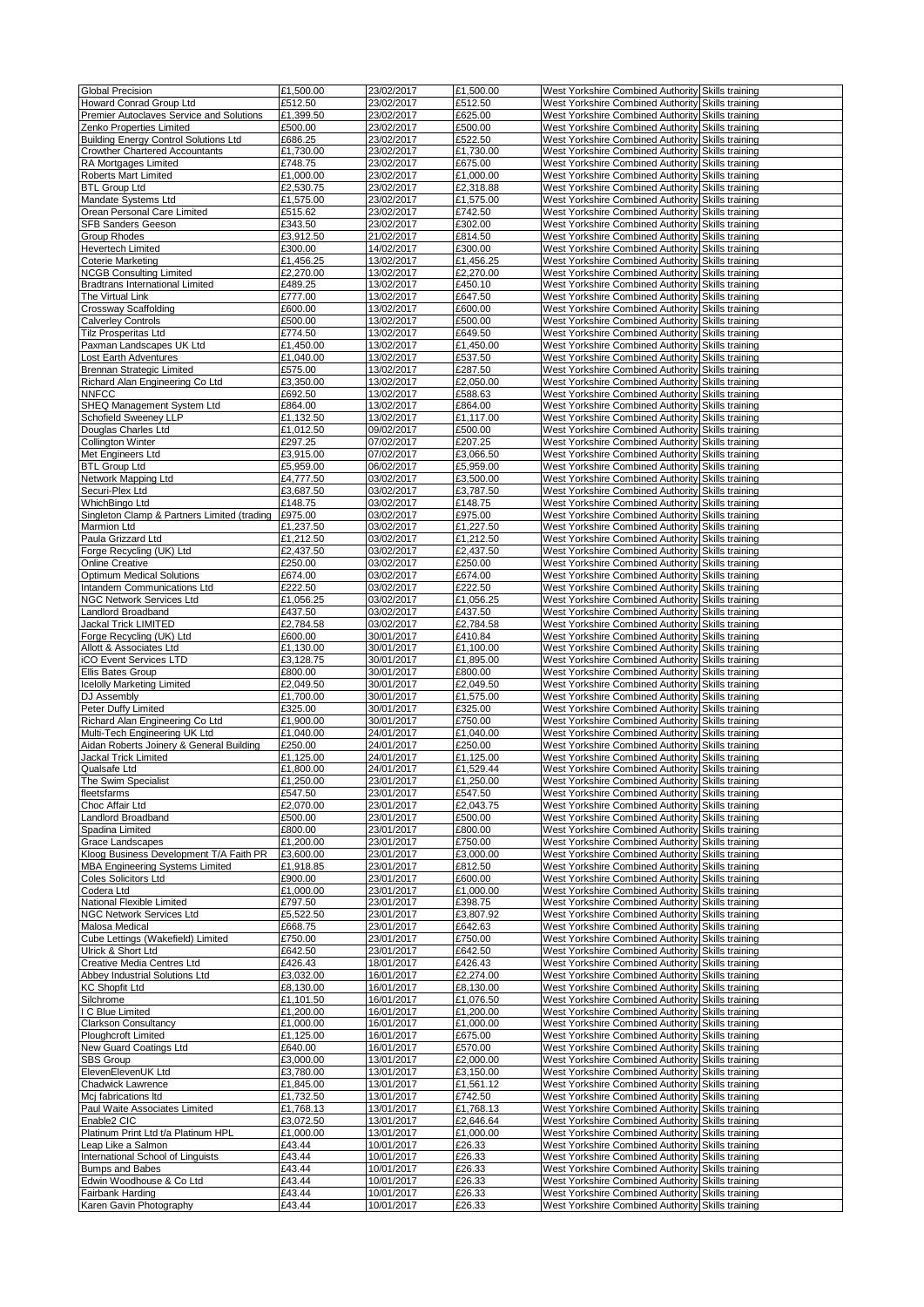| Quarters Of Leeds                        | £2,250.00 | 10/01/2017 | £2,250.00 | West Yorkshire Combined Authority Skills training |  |
|------------------------------------------|-----------|------------|-----------|---------------------------------------------------|--|
| Huddersfield Stoves Ltd                  | £405.00   | 10/01/2017 | £405.00   | West Yorkshire Combined Authority Skills training |  |
| Silcock Leedham Engineering Consultants  | £6,307.50 | 10/01/2017 | £3,297.50 | West Yorkshire Combined Authority Skills training |  |
| Architecture 519                         | £4,000.00 | 10/01/2017 | £2,208.44 | West Yorkshire Combined Authority Skills training |  |
| <b>HB Projects Ltd</b>                   | £1,000.00 | 09/01/2017 |           | West Yorkshire Combined Authority Skills training |  |
|                                          |           |            | £1,000.00 |                                                   |  |
| Global Autocare Limited                  | £358.98   | 09/01/2017 | £358.98   | West Yorkshire Combined Authority Skills training |  |
| Yorktest Laboratories Ltd                | £548.50   | 09/01/2017 | £459.59   | West Yorkshire Combined Authority Skills training |  |
| Beware of the Bull                       | £948.00   | 09/01/2017 | £948.00   | West Yorkshire Combined Authority Skills training |  |
| POWERHOUSE DIGITAL PHOTOGRAPHY           | £1,602.50 | 09/01/2017 | £990.00   | West Yorkshire Combined Authority Skills training |  |
| Fabicon Ltd                              | £911.00   | 09/01/2017 | £500.00   | West Yorkshire Combined Authority Skills training |  |
| Optalysys Ltd                            | £440.75   | 09/01/2017 | £257.00   | West Yorkshire Combined Authority Skills training |  |
| Peter Duffy Limited                      | £4,010.55 | 09/01/2017 | £3,935.55 | West Yorkshire Combined Authority Skills training |  |
| Roberts Mart Limited                     | £3,975.00 |            |           | West Yorkshire Combined Authority Skills training |  |
|                                          |           | 05/01/2017 | £3,975.00 |                                                   |  |
| The Star Inn The City (York) Ltd         | £882.00   | 04/01/2017 | £882.00   | West Yorkshire Combined Authority Skills training |  |
| THE VITAL ELEMENT (UK) LTD               | £450.00   | 04/01/2017 | £450.00   | West Yorkshire Combined Authority Skills training |  |
| Greyhound Box                            | £900.00   | 04/01/2017 | £900.00   | West Yorkshire Combined Authority Skills training |  |
| Utility Consultancy and Engineering Ltd  | £937.00   | 04/01/2017 | £937.00   | West Yorkshire Combined Authority Skills training |  |
| We are IVE Ltd (formelly CapeUK)         | £810.45   | 04/01/2017 | £810.45   | West Yorkshire Combined Authority Skills training |  |
| Watershed Packaging Ltd                  | £1,547.74 | 04/01/2017 | £463.75   | West Yorkshire Combined Authority Skills training |  |
|                                          |           | 04/01/2017 |           |                                                   |  |
| Nexeo                                    | £242.50   |            | £120.00   | West Yorkshire Combined Authority Skills training |  |
| Bailoran Ltd t/a Bailoran Solicitors     | £336.25   | 04/01/2017 | £336.25   | West Yorkshire Combined Authority Skills training |  |
| Network Scientific                       | £581.50   | 04/01/2017 | £581.50   | West Yorkshire Combined Authority Skills training |  |
| Sayar, Madlen                            | £525.00   | 04/01/2017 | £525.00   | West Yorkshire Combined Authority Skills training |  |
| Netcare Europe Ltd                       | £600.00   | 04/01/2017 | £600.00   | West Yorkshire Combined Authority Skills training |  |
| <b>ilTALIK LTD</b>                       | £1,250.00 | 04/01/2017 | £1,250.00 | West Yorkshire Combined Authority Skills training |  |
| <b>Green Tech Limited</b>                | £787.50   | 04/01/2017 | £764.08   | West Yorkshire Combined Authority Skills training |  |
| D E Ford Insurance Brokers Ltd           | £950.00   | 04/01/2017 | £950.00   |                                                   |  |
|                                          |           |            |           | West Yorkshire Combined Authority Skills training |  |
| Bransby Wilson Parking Solutions Ltd     | £1,350.00 | 04/01/2017 | £1,125.00 | West Yorkshire Combined Authority Skills training |  |
| Pairings                                 | £1,548.10 | 04/01/2017 | £1,011.09 | West Yorkshire Combined Authority Skills training |  |
| Intandem Communications Ltd              | £950.00   | 04/01/2017 | £950.00   | West Yorkshire Combined Authority Skills training |  |
| Corporate Document Services Ltd          | £7,625.00 | 04/01/2017 | £7,625.00 | West Yorkshire Combined Authority Skills training |  |
| Logical Focus Ltd                        | £1,941.25 | 23/12/2016 | £1,889.62 | West Yorkshire Combined Authority Skills training |  |
| Andiamo Language Services Limited        | £775.00   | 20/12/2016 | £750.00   | West Yorkshire Combined Authority Skills training |  |
| Autohorn Ltd                             | £2,700.00 |            |           |                                                   |  |
|                                          |           | 19/12/2016 | £2,475.00 | West Yorkshire Combined Authority Skills training |  |
| John L Brierley Ltd                      | £513.25   | 19/12/2016 | £453.25   | West Yorkshire Combined Authority Skills training |  |
| KC Communications (Marketing) Ltd        | £1,762.50 | 16/12/2016 | £1,762.50 | West Yorkshire Combined Authority Skills training |  |
| Eagle Safety Associates Ltd              | £1,760.00 | 16/12/2016 | £1,430.00 | West Yorkshire Combined Authority Skills training |  |
| Organ Preservation Solutions Ltd.        | £1,681.50 | 16/12/2016 | £1,681.50 | West Yorkshire Combined Authority Skills training |  |
| <b>Whitecap Consulting Limited</b>       | £1,250.00 | 16/12/2016 | £1,250.00 | West Yorkshire Combined Authority Skills training |  |
| Drivespeed Group                         | £1,965.00 | 16/12/2016 | £1,412.50 | West Yorkshire Combined Authority Skills training |  |
|                                          |           |            |           |                                                   |  |
| Revolution Hair Concepts Ltd             | £2,450.00 | 16/12/2016 | £1,225.00 | West Yorkshire Combined Authority Skills training |  |
| <b>Business Waste</b>                    | £630.00   | 16/12/2016 | £630.00   | West Yorkshire Combined Authority Skills training |  |
| Planet Platforms Ltd                     | £325.00   | 16/12/2016 | £318.75   | West Yorkshire Combined Authority Skills training |  |
| Falconer Print and Packaging Ltd         | £2,000.75 | 16/12/2016 | £2,000.75 | West Yorkshire Combined Authority Skills training |  |
| <b>Icelolly Marketing Limited</b>        | £1,463.00 | 16/12/2016 | £1,429.50 | West Yorkshire Combined Authority Skills training |  |
| Andel Limited                            | £1,050.00 | 16/12/2016 | £1,050.00 | West Yorkshire Combined Authority Skills training |  |
| Shellon Engineering                      | £2,475.00 |            |           |                                                   |  |
|                                          |           | 13/12/2016 | £2,475.00 | West Yorkshire Combined Authority Skills training |  |
| Ambridge Ceramics Ltd                    | £1,700.00 | 09/12/2016 | £1,700.00 | West Yorkshire Combined Authority Skills training |  |
| Yorkshire Laser and Fabrication          | £600.00   | 09/12/2016 | £600.00   | West Yorkshire Combined Authority Skills training |  |
| Dynamic                                  | £4,531.00 | 09/12/2016 | £3,250.00 | West Yorkshire Combined Authority Skills training |  |
| <b>Workplace Pensions Direct Limited</b> | £1,000.00 | 09/12/2016 | £1,000.00 | West Yorkshire Combined Authority Skills training |  |
| PapaKata Ltd                             | £737.50   | 09/12/2016 | £737.50   | West Yorkshire Combined Authority Skills training |  |
| Europlus Direct Ltd                      | £1,857.50 | 09/12/2016 | £1,857.50 | West Yorkshire Combined Authority Skills training |  |
|                                          |           |            |           |                                                   |  |
| Xiros Ltd                                | £978.00   | 09/12/2016 | £978.00   | West Yorkshire Combined Authority Skills training |  |
| Connect China                            | £367.50   | 09/12/2016 | £344.25   | West Yorkshire Combined Authority Skills training |  |
| aFinite Limited                          | £337.50   | 09/12/2016 | £337.50   | West Yorkshire Combined Authority Skills training |  |
| <b>Hevertech Limited</b>                 | £275.00   | 09/12/2016 | £275.00   | West Yorkshire Combined Authority Skills training |  |
| Melett Ltd                               | £1,066.25 | 09/12/2016 | £1,066.25 | West Yorkshire Combined Authority Skills training |  |
| Bulmer & Lumb Group Ltd                  | £495.00   | 07/12/2016 | £495.00   | West Yorkshire Combined Authority Skills training |  |
| Bison Environmental Ltd                  | £745.00   | 07/12/2016 | £745.00   | West Yorkshire Combined Authority Skills training |  |
|                                          |           |            |           | West Yorkshire Combined Authority Skills training |  |
| <b>Berwins Solicitors</b>                | £1,480.00 | 07/12/2016 | £1,180.00 |                                                   |  |
| <b>Change Accountants</b>                | £900.00   | 06/12/2016 | £900.00   | West Yorkshire Combined Authority Skills training |  |
| P2 Technologies Ltd                      | £1,946.50 | 06/12/2016 | £766.20   | West Yorkshire Combined Authority Skills training |  |
| <b>Westwood Printers</b>                 | £586.95   | 06/12/2016 | £586.95   | West Yorkshire Combined Authority Skills training |  |
| Smart metal solutions Itd                | £1,107.00 | 06/12/2016 | £275.00   | West Yorkshire Combined Authority Skills training |  |
| XS Training Limited                      | £1,270.00 | 06/12/2016 | £960.00   | West Yorkshire Combined Authority Skills training |  |
| Seal It Services Ltd t/a Bond It         | £750.00   | 06/12/2016 | £400.00   | West Yorkshire Combined Authority Skills training |  |
| Settle Brewing Company Ltd               | £556.25   | 06/12/2016 | £546.46   | West Yorkshire Combined Authority Skills training |  |
| Bradford & Brentford Warehousing Ltd     | £731.25   | 06/12/2016 | £731.25   | West Yorkshire Combined Authority Skills training |  |
|                                          |           |            |           |                                                   |  |
| York EMC Services Ltd                    | £900.00   | 28/11/2016 | £510.50   | West Yorkshire Combined Authority Skills training |  |
| Mednet Consult Ltd                       | £552.50   | 28/11/2016 | £552.50   | West Yorkshire Combined Authority Skills training |  |
| ap16 Limited                             | £934.50   | 28/11/2016 | £934.50   | West Yorkshire Combined Authority Skills training |  |
| Fruition IT                              | £499.50   | 28/11/2016 | £499.50   | West Yorkshire Combined Authority Skills training |  |
| Caravan Guard                            | £2,125.63 | 28/11/2016 | £2,125.63 | West Yorkshire Combined Authority Skills training |  |
| Peer Power Ltd t/a The Alternative Board | £1,595.00 | 28/11/2016 | £1,595.00 | West Yorkshire Combined Authority Skills training |  |
| <b>Construction Marine</b>               | £4,900.00 | 28/11/2016 | £4,700.00 | West Yorkshire Combined Authority Skills training |  |
| <b>Bytemark Limited</b>                  | £2,400.00 | 28/11/2016 | £1,800.00 | West Yorkshire Combined Authority Skills training |  |
|                                          |           |            |           |                                                   |  |
| Work AnyWare Ltd                         | £647.50   | 28/11/2016 | £647.50   | West Yorkshire Combined Authority Skills training |  |
| Aspinall Verdi Limited                   | £700.00   | 28/11/2016 | £400.00   | West Yorkshire Combined Authority Skills training |  |
| <b>CCF Accountancy Ltd</b>               | £1,800.00 | 28/11/2016 | £1,800.00 | West Yorkshire Combined Authority Skills training |  |
| Compact Software Ltd                     | £672.50   | 28/11/2016 | £373.50   | West Yorkshire Combined Authority Skills training |  |
| Assent Building Control Ltd              | £3,371.13 | 28/11/2016 | £3,108.63 | West Yorkshire Combined Authority Skills training |  |
| Grand Brew Ltd t/a House of Koko         | £658.00   | 28/11/2016 | £658.50   | West Yorkshire Combined Authority Skills training |  |
| Qualsafe Ltd                             | £622.50   | 22/11/2016 | £622.50   | West Yorkshire Combined Authority Skills training |  |
|                                          |           |            |           |                                                   |  |
| National Day Nurseries Association       | £2,375.00 | 22/11/2016 | £2,087.50 | West Yorkshire Combined Authority Skills training |  |
| Dormeuil                                 | £495.00   | 22/11/2016 | £495.00   | West Yorkshire Combined Authority Skills training |  |
| HBC ELECTRICAL LTD                       | £1,500.00 | 22/11/2016 | £750.00   | West Yorkshire Combined Authority Skills training |  |
| <b>RAFT Solutions Ltd</b>                | £4,777.50 | 18/11/2016 | £4,777.50 | West Yorkshire Combined Authority Skills training |  |
| Global Autocare Limited                  | £239.32   | 18/11/2016 | £239.32   | West Yorkshire Combined Authority Skills training |  |
| PAY Broadbent Ltd                        | £540.00   | 16/11/2016 | £540.00   | West Yorkshire Combined Authority Skills training |  |
| <b>Westex Carpets Ltd</b>                | £495.00   | 16/11/2016 | £495.00   | West Yorkshire Combined Authority Skills training |  |
|                                          |           |            |           |                                                   |  |
| Martech Uk Ltd                           | £5,109.40 | 14/11/2016 | £2,954.50 | West Yorkshire Combined Authority Skills training |  |
| Onstate Ltd                              | £1,760.00 | 14/11/2016 | £1,760.00 | West Yorkshire Combined Authority Skills training |  |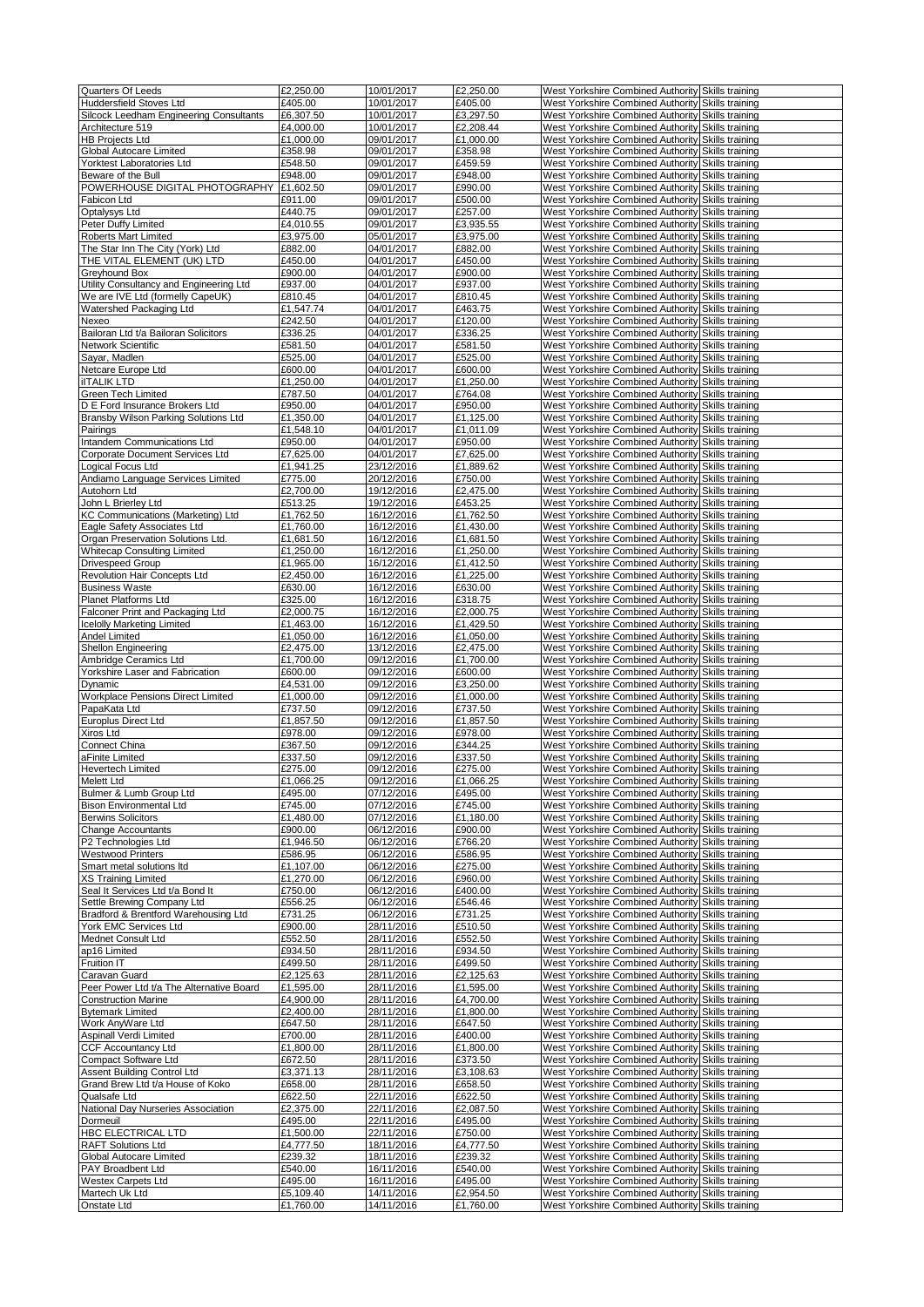| Kemps Architectural Lighting Ltd           | £590.00              | 14/11/2016 | £590.00    | West Yorkshire Combined Authority Skills training |  |
|--------------------------------------------|----------------------|------------|------------|---------------------------------------------------|--|
| Reynoldston Business Services t/a AWA      | £6,750.00            | 14/11/2016 | £6,750.00  | West Yorkshire Combined Authority Skills training |  |
| The Full Munchy Catering Solutions Limited | £6,500.00            | 14/11/2016 | £5,700.00  | West Yorkshire Combined Authority Skills training |  |
| SIL Holdings Ltd                           | £495.00              | 12/11/2016 | £495.00    | West Yorkshire Combined Authority Skills training |  |
| <b>Bowman Riley Architects Limited</b>     | £1,000.00            | 11/11/2016 | £1.000.00  | West Yorkshire Combined Authority Skills training |  |
| Sidall & Hilton Products Ltd               | £495.00              | 11/11/2016 | £495.00    | West Yorkshire Combined Authority Skills training |  |
|                                            |                      | 11/11/2016 | £2,384.03  |                                                   |  |
| Opal Wave Solutions Ltd                    | £2,384.03            |            |            | West Yorkshire Combined Authority Skills training |  |
| Dathan Tool & Gauge Co. Ltd                | £2,432.50            | 11/11/2016 | £2,432.50  | West Yorkshire Combined Authority Skills training |  |
| Wooltexuk                                  | £495.00              | 11/11/2016 | £495.00    | West Yorkshire Combined Authority Skills training |  |
| <b>Brierley Brothers Limited</b>           | £495.00              | 11/11/2016 | £495.00    | West Yorkshire Combined Authority Skills training |  |
| <b>Mobus Fabrics</b>                       | £495.00              | 11/11/2016 | £495.00    | West Yorkshire Combined Authority Skills training |  |
| Thomas Broadbent & Sons Ltd.               | £495.00              | 11/11/2016 | £495.00    | West Yorkshire Combined Authority Skills training |  |
| <b>B&amp;B Precision Engineering</b>       | £495.00              | 11/11/2016 | £495.00    | West Yorkshire Combined Authority Skills training |  |
| Skopos Fabric Ltd                          | £495.00              | 11/11/2016 | £495.00    | West Yorkshire Combined Authority Skills training |  |
| Environmental Technologies Group Ltd       | £510.00              | 07/11/2016 | £510.00    | West Yorkshire Combined Authority Skills training |  |
| Leeds Environmental Design Associates      | £1,275.00            | 07/11/2016 | £1,275.00  | West Yorkshire Combined Authority Skills training |  |
| Pure Data Solutions Ltd                    | £21,387.25           | 07/11/2016 | £20,637.25 | West Yorkshire Combined Authority Skills training |  |
| Aindale Business Management Ltd            | £4,537.50            | 07/11/2016 | £4,537.50  | West Yorkshire Combined Authority Skills training |  |
| Audacia Consulting                         | £483.75              | 07/11/2016 | £483.75    | West Yorkshire Combined Authority Skills training |  |
| York Builder Ltd                           | £600.00              | 07/11/2016 | £600.00    | West Yorkshire Combined Authority Skills training |  |
| Harrowells Limited                         | £4,512.50            | 07/11/2016 | £737.50    | West Yorkshire Combined Authority Skills training |  |
| Provius Ltd                                | £775.00              | 07/11/2016 | £775.00    | West Yorkshire Combined Authority Skills training |  |
| <b>Platinum Print Limited</b>              | £298.75              | 07/11/2016 | £298.75    | West Yorkshire Combined Authority Skills training |  |
| <b>Melett Ltd</b>                          | £1,512.50            | 07/11/2016 | £1,512.50  | West Yorkshire Combined Authority Skills training |  |
| SMS Machine Automation Ltd                 | £2,750.00            | 03/11/2016 | £2,750.00  | West Yorkshire Combined Authority Skills training |  |
| Keighley Laboratories Limited              | £4,510.50            | 03/11/2016 | £4,008.00  | West Yorkshire Combined Authority Skills training |  |
| Chatter Communications Ltd.                | £600.00              | 28/10/2016 | £480.00    | West Yorkshire Combined Authority Skills training |  |
| B & K Systems Ltd                          | £3,325.00            | 28/10/2016 | £2,375.00  | West Yorkshire Combined Authority Skills training |  |
| Microsearch Laboratories Ltd               | £995.00              | 28/10/2016 | £995.00    | West Yorkshire Combined Authority Skills training |  |
| <b>Ebsford Environmental Ltd</b>           |                      | 28/10/2016 |            | West Yorkshire Combined Authority Skills training |  |
|                                            | £830.00<br>£1.791.00 |            | £830.00    |                                                   |  |
| <b>Icelolly Marketing Limited</b>          |                      | 28/10/2016 | £1,116.76  | West Yorkshire Combined Authority Skills training |  |
| Dexter Media                               | £500.00              | 26/10/2016 | £500.00    | West Yorkshire Combined Authority Skills training |  |
| Aspinall Verdi Limited                     | £6,837.50            | 25/10/2016 | £1,367.50  | West Yorkshire Combined Authority Skills training |  |
| <b>Olympus Technologies Limited</b>        | £9,065.00            | 25/10/2016 | £9,065.00  | West Yorkshire Combined Authority Skills training |  |
| Sovereign Air Movement                     | £4,350.00            | 25/10/2016 | £1,200.00  | West Yorkshire Combined Authority Skills training |  |
| Belmont NDT and Quality Services           | £4,721.25            | 24/10/2016 | £3,750.00  | West Yorkshire Combined Authority Skills training |  |
| innergy group Itd                          | £375.00              | 21/10/2016 | £375.00    | West Yorkshire Combined Authority Skills training |  |
| Silcock Leedham Group                      | £4,370.00            | 21/10/2016 | £2,120.00  | West Yorkshire Combined Authority Skills training |  |
| <b>BTL Group Ltd</b>                       | £4,007.13            | 21/10/2016 | £4,007.13  | West Yorkshire Combined Authority Skills training |  |
| Day One Technologies Ltd                   | £700.00              | 21/10/2016 | £700.00    | West Yorkshire Combined Authority Skills training |  |
| Teem Ltd                                   | £725.00              | 21/10/2016 | £725.00    | West Yorkshire Combined Authority Skills training |  |
| Warehouse Systems Ltd                      | £1,200.00            | 21/10/2016 | £1,200.00  | West Yorkshire Combined Authority Skills training |  |
| Lithos Consulting Ltd                      | £3,146.75            | 21/10/2016 | £2,663.52  | West Yorkshire Combined Authority Skills training |  |
| Guyson International Limited               | £2,829.50            | 21/10/2016 | £2,695.75  | West Yorkshire Combined Authority Skills training |  |
| <b>Extreme Display Limited</b>             | £1,137.50            | 21/10/2016 | £1,137.50  | West Yorkshire Combined Authority Skills training |  |
| Paul Nyman Ltd                             | £600.00              | 14/10/2016 | £342.84    | West Yorkshire Combined Authority Skills training |  |
| Kemps Architectural Lighting Ltd           | £2,990.00            | 14/10/2016 | £747.50    | West Yorkshire Combined Authority Skills training |  |
| Harris & Co                                | £500.00              | 14/10/2016 | £497.50    | West Yorkshire Combined Authority Skills training |  |
| Pharmaceutical Packaging Leeds Ltd         | £665.00              | 14/10/2016 | £582.50    | West Yorkshire Combined Authority Skills training |  |
| Andrews Halls Schiadas Ltd                 | £1,200.00            | 14/10/2016 | £645.50    | West Yorkshire Combined Authority Skills training |  |
| SHEQ Management System Ltd                 | £984.00              |            | £984.00    |                                                   |  |
|                                            |                      | 14/10/2016 |            | West Yorkshire Combined Authority Skills training |  |
| <b>Ossett Brewery Taverns Limited</b>      | £3,142.50            | 14/10/2016 | £3,142.50  | West Yorkshire Combined Authority Skills training |  |
| Kirk Newsholme Chartered Accountants       | £2,095.00            | 14/10/2016 | £2,095.00  | West Yorkshire Combined Authority Skills training |  |
| Thorite                                    | £737.50              | 14/10/2016 | £737.50    | West Yorkshire Combined Authority Skills training |  |
| Northview Creative                         | £2,450.00            | 14/10/2016 | £2,450.00  | West Yorkshire Combined Authority Skills training |  |
| Engine Room (Next Level BD)                | £785.00              | 10/10/2016 | £785.00    | West Yorkshire Combined Authority Skills training |  |
| InVentryLtd                                | £495.00              | 10/10/2016 | £495.00    | West Yorkshire Combined Authority Skills training |  |
| AII                                        | £3,200.00            | 10/10/2016 | £3,200.00  |                                                   |  |
| H L Education                              |                      |            |            | West Yorkshire Combined Authority Skills training |  |
|                                            | £349.50              | 10/10/2016 | £349.50    | West Yorkshire Combined Authority Skills training |  |
| Pinnacle Data Ltd                          | £155.73              | 10/10/2016 | £149.75    | West Yorkshire Combined Authority Skills training |  |
| <b>Bramleys LLP</b>                        | £637.50              | 10/10/2016 | £637.50    | West Yorkshire Combined Authority Skills training |  |
| GS Hydro UK Ltd                            | £245.00              | 10/10/2016 | £245.00    | West Yorkshire Combined Authority Skills training |  |
| Pearce Bottomley Architects                | £2,095.00            | 10/10/2016 | £2,095.00  | West Yorkshire Combined Authority Skills training |  |
| Crombie Wilkinson Solicitors LLP           | £400.00              | 10/10/2016 | £400.00    | West Yorkshire Combined Authority Skills training |  |
| <b>MPM Bradford Ltd</b>                    | £1,437.50            | 03/10/2016 | £1,437.50  | West Yorkshire Combined Authority Skills training |  |
| Noble Fibre Solutions                      | £778.13              | 03/10/2016 | £778.13    | West Yorkshire Combined Authority Skills training |  |
| A BUSH [ENGINEERING SERVICES] LTD          | £2,100.00            | 30/09/2016 | £1,575.00  | West Yorkshire Combined Authority Skills training |  |
| HR Solutions Yorkshire Limited             | £747.50              | 30/09/2016 | £747.50    | West Yorkshire Combined Authority Skills training |  |
| <b>Building Product Solutions Ltd</b>      | £375.00              | 30/09/2016 | £375.00    | West Yorkshire Combined Authority Skills training |  |
| <b>Epiphany Solutions Ltd</b>              | £2,278.75            | 30/09/2016 | £2,129.79  | West Yorkshire Combined Authority Skills training |  |
|                                            |                      |            |            |                                                   |  |
| Andiamo Language Services Limited          | £243.75              | 30/09/2016 | £243.75    | West Yorkshire Combined Authority Skills training |  |
| Netcare Europe Ltd                         | £1,200.00            | 30/09/2016 | £1,200.00  | West Yorkshire Combined Authority Skills training |  |
| The Yorkshire Hut Company Limited          | £500.00              | 29/09/2016 | £500.00    | West Yorkshire Combined Authority Skills training |  |
| York EMC Services Ltd                      | £707.50              | 29/09/2016 | £512.50    | West Yorkshire Combined Authority Skills training |  |
| The PP Group of Companies Ltd              | £4,125.00            | 29/09/2016 | £4,125.00  | West Yorkshire Combined Authority Skills training |  |
| Fox Technologies                           | £1,790.00            | 23/09/2016 | £1,790.00  | West Yorkshire Combined Authority Skills training |  |
| Galtec Solutions Ltd                       | £2,268.75            | 23/09/2016 | £1,292.50  | West Yorkshire Combined Authority Skills training |  |
| <b>Optimum Medical Solutions</b>           | £463.03              | 23/09/2016 | £463.03    | West Yorkshire Combined Authority Skills training |  |
| Tellemachus                                | £500.00              | 23/09/2016 | £500.00    | West Yorkshire Combined Authority Skills training |  |
| <b>Bradley Mason LLP</b>                   | £505.00              | 23/09/2016 | £252.50    | West Yorkshire Combined Authority Skills training |  |
| Concept Handtufting Limited                | £2,250.00            | 23/09/2016 | £2,250.00  | West Yorkshire Combined Authority Skills training |  |
| <b>GT</b> Service                          | £2,437.50            | 23/09/2016 | £2,437.50  | West Yorkshire Combined Authority Skills training |  |
| Heaton Green Dust Control Limited          | £1,557.00            | 23/09/2016 | £1,557.00  | West Yorkshire Combined Authority Skills training |  |
| Epiphany Solutions Ltd                     | £1,768.75            | 23/09/2016 | £1,727.66  | West Yorkshire Combined Authority Skills training |  |
| <b>Henshaw Business Services</b>           | £4,125.00            | 23/09/2016 | £4,125.00  | West Yorkshire Combined Authority Skills training |  |
| Rea Site Services Ltd                      | £500.00              | 22/09/2016 | £500.00    | West Yorkshire Combined Authority Skills training |  |
| Auker Rhodes Professional Services Limited | £4,770.50            | 20/09/2016 | £4,486.72  | West Yorkshire Combined Authority Skills training |  |
| The Compass Partnership                    | £4,950.00            | 20/09/2016 | £4,950.00  | West Yorkshire Combined Authority Skills training |  |
| Abundant Life Resources Ltd                | £975.00              | 19/09/2016 | £522.50    | West Yorkshire Combined Authority Skills training |  |
| Westminster Controls Ltd                   | £6,332.50            | 19/09/2016 | £6,332.50  | West Yorkshire Combined Authority Skills training |  |
| Topp Language Solutions                    | £2,525.00            | 19/09/2016 | £2,525.00  | West Yorkshire Combined Authority Skills training |  |
| Fresh Cut Creative Ltd                     | £500.00              | 19/09/2016 | £500.00    | West Yorkshire Combined Authority Skills training |  |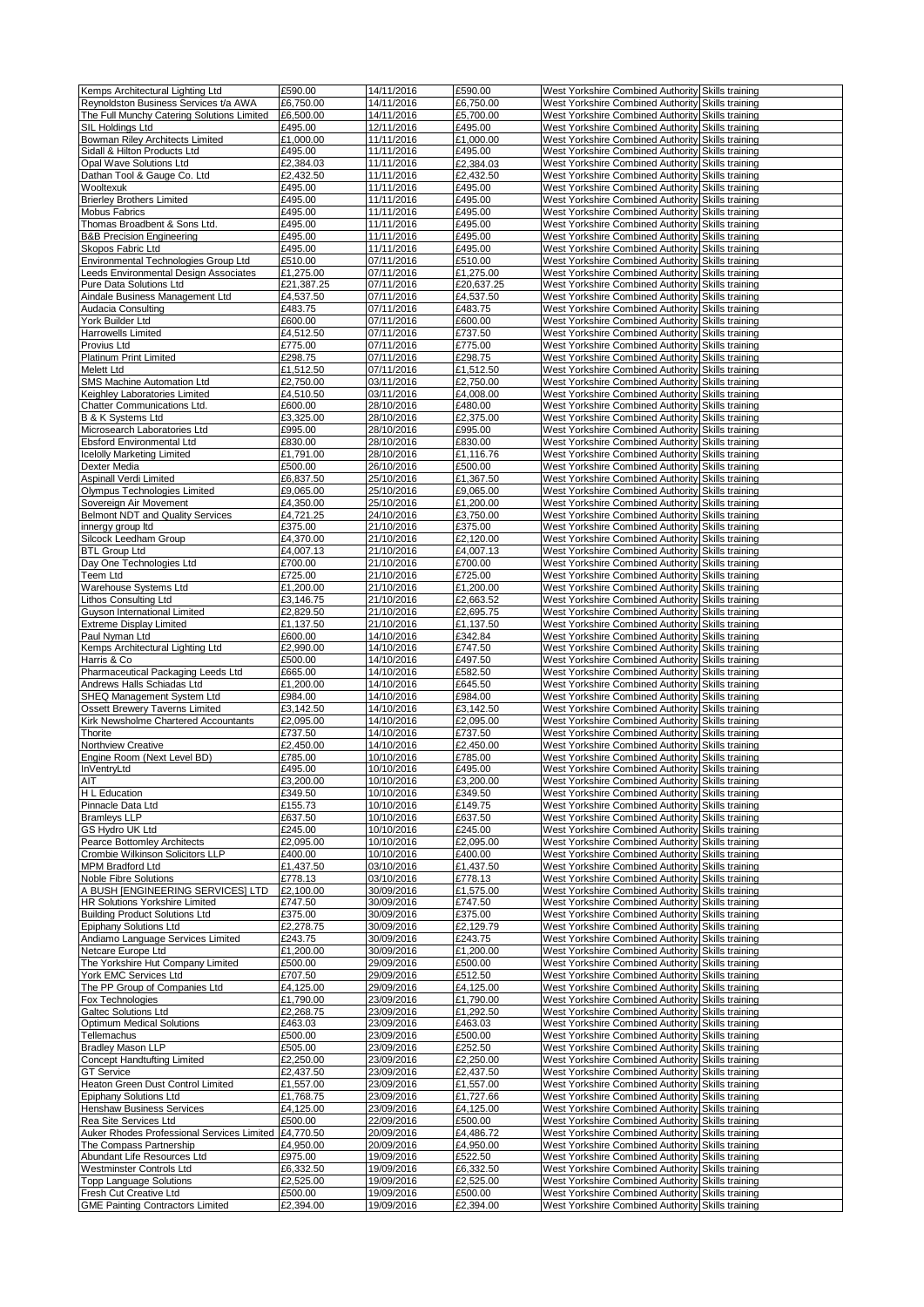| Maple Red Limited                                                    | £845.00                | 19/09/2016               | £770.00                | West Yorkshire Combined Authority Skills training                                                      |  |
|----------------------------------------------------------------------|------------------------|--------------------------|------------------------|--------------------------------------------------------------------------------------------------------|--|
| Arena Group Ltd                                                      | £3,849.60              | 19/09/2016               | £3,713.35              | West Yorkshire Combined Authority Skills training                                                      |  |
| John Wright Electrical                                               | £632.50                | 19/09/2016               | £410.00                | West Yorkshire Combined Authority Skills training                                                      |  |
| Martin Day Electricians Limited                                      | £500.00                | 19/09/2016               | £500.00                | West Yorkshire Combined Authority Skills training                                                      |  |
| <b>Blue Octopus Recruitment</b>                                      | £644.70                | 19/09/2016               | £644.70                | West Yorkshire Combined Authority Skills training                                                      |  |
| Frank Russell and Son                                                | £993.50                | 19/09/2016               | £993.50                | West Yorkshire Combined Authority Skills training                                                      |  |
| Enable2 CIC                                                          | £1,286.50              | 19/09/2016               | £643.25                | West Yorkshire Combined Authority Skills training                                                      |  |
| <b>MRL LIMITED</b><br>Harold Newsome Ltd                             | £660.00<br>£400.00     | 19/09/2016<br>19/09/2016 | £660.00<br>£400.00     | West Yorkshire Combined Authority Skills training<br>West Yorkshire Combined Authority Skills training |  |
| Cooper & Hall Limited                                                | £3,281.25              | 19/09/2016               | £1,031.25              | West Yorkshire Combined Authority Skills training                                                      |  |
| Asg Fabrications Limited                                             | £1,312.50              | 19/09/2016               | £1,312.50              | West Yorkshire Combined Authority Skills training                                                      |  |
| The Little Teahouse                                                  | £550.00                | 16/09/2016               | £387.50                | West Yorkshire Combined Authority Skills training                                                      |  |
| The Visual System & Sign Company Limited                             | £1,800.00              | 13/09/2016               | £1,800.00              | West Yorkshire Combined Authority Skills training                                                      |  |
| <b>Byworth Boilers</b>                                               | £3,112.50              | 13/09/2016               | £2,231.60              | West Yorkshire Combined Authority Skills training                                                      |  |
| <b>CIDON Construction Limited</b>                                    | £722.50                | 13/09/2016               | £361.25                | West Yorkshire Combined Authority Skills training                                                      |  |
| <b>Platinum Labels</b>                                               | £3,158.75              | 12/09/2016               | £1,454.70              | West Yorkshire Combined Authority Skills training                                                      |  |
| Switalskis Ltd                                                       | £5,000.00              | 12/09/2016               | £4,444.48              | West Yorkshire Combined Authority Skills training                                                      |  |
| ServaClean Limited                                                   | £5,000.00              | 12/09/2016               | £5,000.00              | West Yorkshire Combined Authority Skills training                                                      |  |
| National Flexible Limited                                            | £3,495.00              | 12/09/2016               | £3,495.00              | West Yorkshire Combined Authority Skills training                                                      |  |
| Little Black Ltd                                                     | £4,950.00              | 12/09/2016               | £4,950.00              | West Yorkshire Combined Authority Skills training                                                      |  |
| <b>Extract Technology Ltd</b><br>Malosa Medical                      | £5,368.25<br>£4,407.50 | 12/09/2016<br>12/09/2016 | £3,945.75<br>£208.75   | West Yorkshire Combined Authority Skills training<br>West Yorkshire Combined Authority Skills training |  |
| Ashleigh Signs LTD                                                   | £4,078.80              | 09/09/2016               | £538.80                | West Yorkshire Combined Authority Skills training                                                      |  |
| Craggs Energy                                                        | £1,497.50              | 09/09/2016               | £1,372.50              | West Yorkshire Combined Authority Skills training                                                      |  |
| <b>Pigment Productions Ltd</b>                                       | £1,412.50              | 09/09/2016               | £1,412.50              | West Yorkshire Combined Authority Skills training                                                      |  |
| t p harris plumbing and heating Itd                                  | £3.727.50              | 09/09/2016               | £3,286.25              | West Yorkshire Combined Authority Skills training                                                      |  |
| 600 UK                                                               | £540.00                | 09/09/2016               | £540.00                | West Yorkshire Combined Authority Skills training                                                      |  |
| Cirteg Ltd                                                           | £562.50                | 09/09/2016               | £562.50                | West Yorkshire Combined Authority Skills training                                                      |  |
| Stroma Certification Ltd                                             | £2,597.50              | 09/09/2016               | £2,597.50              | West Yorkshire Combined Authority Skills training                                                      |  |
| Sidhil Ltd                                                           | £1,281.00              | 09/09/2016               | £1,281.00              | West Yorkshire Combined Authority Skills training                                                      |  |
| PresspausePlay Interactive Studios Ltd                               | £2,750.00              | 06/09/2016               | £2,750.00              | West Yorkshire Combined Authority Skills training                                                      |  |
| Fitrite Fencing and Decking Ltd                                      | £4,000.00<br>£250.00   | 06/09/2016<br>06/09/2016 | £4,000.00<br>£250.00   | West Yorkshire Combined Authority Skills training                                                      |  |
| Rebecca Flatley-Scaife<br>Lead Technical Services Ltd t/a Peter Wade | £553.00                | 06/09/2016               | £280.00                | West Yorkshire Combined Authority Skills training<br>West Yorkshire Combined Authority Skills training |  |
| Logical Personnel Solutions Ltd                                      | £7,475.00              | 06/09/2016               | £7,475.00              | West Yorkshire Combined Authority Skills training                                                      |  |
| Jones Bar Group Ltd                                                  | £522.50                | 06/09/2016               | £522.50                | West Yorkshire Combined Authority Skills training                                                      |  |
| Data Protection People Limited                                       | £2,636.75              | 06/09/2016               | £1,840.75              | West Yorkshire Combined Authority Skills training                                                      |  |
| Longley Concrete Ltd.                                                | £1,615.00              | 06/09/2016               | £1,593.50              | West Yorkshire Combined Authority Skills training                                                      |  |
| Acumen Waste Services Ltd                                            | £700.00                | 06/09/2016               | £700.00                | West Yorkshire Combined Authority Skills training                                                      |  |
| BWD Search & Selection Ltd                                           | £2,460.00              | 06/09/2016               | £962.50                | West Yorkshire Combined Authority Skills training                                                      |  |
| Richard Smedley, Chartered Accountants                               | £1,228.00              | 06/09/2016               | £1,228.00              | West Yorkshire Combined Authority Skills training                                                      |  |
| Mooncas Ltd                                                          | £2,000.00              | 06/09/2016               | £2,000.00              | West Yorkshire Combined Authority Skills training                                                      |  |
| Peoplehub Learning                                                   | £2,400.00              | 06/09/2016               | £2,400.00              | West Yorkshire Combined Authority Skills training                                                      |  |
| D3 Office Group<br><b>TGE Solutions Ltd</b>                          | £1,875.00<br>£3,500.00 | 06/09/2016<br>06/09/2016 | £1,875.00<br>£3,500.00 | West Yorkshire Combined Authority Skills training<br>West Yorkshire Combined Authority Skills training |  |
| <b>Winder Power</b>                                                  | £9,990.00              | 06/09/2016               | £3,902.50              | West Yorkshire Combined Authority Skills training                                                      |  |
| Alscient Ltd                                                         | £38,750.00             | 05/09/2016               | £36,791.41             | West Yorkshire Combined Authority Skills training                                                      |  |
| <b>Troy Foods Ltd</b>                                                | £1,865.00              | 05/09/2016               | £1,761.37              | West Yorkshire Combined Authority Skills training                                                      |  |
| Gibson Booth (Barnsley)                                              | £3,186.80              | 05/09/2016               | £2,278.52              | West Yorkshire Combined Authority Skills training                                                      |  |
| Bronte Precision Engineering Ltd                                     | £916.67                | 05/09/2016               | £800.00                | West Yorkshire Combined Authority Skills training                                                      |  |
| <b>Bison Environmental Ltd</b>                                       | £1,380.00              | 05/09/2016               | £745.00                | West Yorkshire Combined Authority Skills training                                                      |  |
| Green Tech Limited                                                   | £2,634.00              | 05/09/2016               | £1,964.00              | West Yorkshire Combined Authority Skills training                                                      |  |
| <b>BGM Logistics Consultants</b>                                     | £750.00                | 05/09/2016               | £750.00                | West Yorkshire Combined Authority Skills training                                                      |  |
| Easicall Ltd<br>Palmer Construction                                  | £675.00<br>£512.00     | 05/09/2016<br>05/09/2016 | £675.00<br>£422.50     | West Yorkshire Combined Authority Skills training<br>West Yorkshire Combined Authority Skills training |  |
| Procter Bros Ltd                                                     | £698.00                | 05/09/2016               | £632.50                | West Yorkshire Combined Authority Skills training                                                      |  |
| Kirk Newsholme Chartered Accountants                                 | £2,687.50              | 05/09/2016               | £1,352.38              | West Yorkshire Combined Authority Skills training                                                      |  |
| PMG Print Management Limited                                         | £4,180.00              | 05/09/2016               | £2,605.00              | West Yorkshire Combined Authority Skills training                                                      |  |
| B38 Facilities Management Ltd                                        | £4,875.00              | 05/09/2016               | £4,875.00              | West Yorkshire Combined Authority Skills training                                                      |  |
| Rpa Communications By Design Limited                                 | £4,500.00              | 05/09/2016               | £4,500.00              | West Yorkshire Combined Authority Skills training                                                      |  |
| Pebble Life Ltd                                                      | £4,500.00              | 05/09/2016               | £4,500.00              | West Yorkshire Combined Authority Skills training                                                      |  |
| <b>Troy Foods Ltd</b>                                                | £647.50                | 05/09/2016               | £647.50                | West Yorkshire Combined Authority Skills training                                                      |  |
| Castlegate IT                                                        | £4,500.00              | 05/09/2016               | £4,500.00              | West Yorkshire Combined Authority Skills training                                                      |  |
| <b>Simply Better Solutions Limited</b>                               | £3,225.00              | 05/09/2016               | £322.50                | West Yorkshire Combined Authority Skills training                                                      |  |
| Opm Labels<br>North (UK) Ltd                                         | £4,426.50<br>£656.25   | 05/09/2016<br>30/08/2016 | £3,748.00<br>£656.25   | West Yorkshire Combined Authority Skills training<br>West Yorkshire Combined Authority Skills training |  |
| Keighley Laboratories Limited                                        | £1,137.50              | 30/08/2016               | £857.50                | West Yorkshire Combined Authority Skills training                                                      |  |
| <b>DTP Group</b>                                                     | £1,180.00              | 30/08/2016               | £1,070.00              | West Yorkshire Combined Authority Skills training                                                      |  |
| InstaGroup                                                           | £747.50                | 30/08/2016               | £747.50                | West Yorkshire Combined Authority Skills training                                                      |  |
| <b>Distinction Doors Ltd</b>                                         | £350.00                | 26/08/2016               | £350.00                | West Yorkshire Combined Authority Skills training                                                      |  |
| Murray Harcourt Partners LLP                                         | £4,686.35              | 26/08/2016               | £1,949.10              | West Yorkshire Combined Authority Skills training                                                      |  |
| Gibson Booth (Barnsley)                                              | £1,994.85              | 26/08/2016               | £1,647.50              | West Yorkshire Combined Authority Skills training                                                      |  |
| Yorktest Laboratories Ltd                                            | £778.50                | 26/08/2016               | £778.50                | West Yorkshire Combined Authority Skills training                                                      |  |
| Dragonfly Acoustics Ltd                                              | £2,360.00              | 26/08/2016               | £2,360.00              | West Yorkshire Combined Authority Skills training                                                      |  |
| Network Integration Technologies LLP                                 | £750.00                | 26/08/2016               | £750.00                | West Yorkshire Combined Authority Skills training                                                      |  |
| <b>AQB Pools Ltd</b><br>Murray Harcourt Partners LLP                 | £4,000.00<br>£4,802.80 | 26/08/2016<br>26/08/2016 | £4,000.00<br>£2,209.85 | West Yorkshire Combined Authority Skills training<br>West Yorkshire Combined Authority Skills training |  |
| Harris & Co                                                          | £3,413.54              | 26/08/2016               | £3,413.55              | West Yorkshire Combined Authority Skills training                                                      |  |
| Pick and Mix Marketing Solutions Ltd                                 | £1,580.00              | 26/08/2016               | £1,580.00              | West Yorkshire Combined Authority Skills training                                                      |  |
| Pure Data Solutions Ltd                                              | £1,125.00              | 26/08/2016               | £750.00                | West Yorkshire Combined Authority Skills training                                                      |  |
| T P Jones & Co LLP                                                   | £3,300.00              | 26/08/2016               | £3,300.00              | West Yorkshire Combined Authority Skills training                                                      |  |
| Tax and Accounting Yorkshire Limited t/a                             | £4,884.50              | 26/08/2016               | £3,069.99              | West Yorkshire Combined Authority Skills training                                                      |  |
| Plevin                                                               | £2,690.00              | 26/08/2016               | £672.50                | West Yorkshire Combined Authority Skills training                                                      |  |
| Garbutt and Elliott                                                  | £1,875.00              | 26/08/2016               | £1,656.28              | West Yorkshire Combined Authority Skills training                                                      |  |
| <b>Blackhall Engineering Ltd</b>                                     | £4,800.00              | 26/08/2016               | £4,800.00              | West Yorkshire Combined Authority Skills training                                                      |  |
| <b>GNG Group Ltd</b><br>Renovotec Limited                            | £499.00<br>£1,699.00   | 26/08/2016<br>26/08/2016 | £499.00<br>£1,074.00   | West Yorkshire Combined Authority Skills training<br>West Yorkshire Combined Authority Skills training |  |
| AgroSmart Limited                                                    | £500.00                | 26/08/2016               | £500.00                | West Yorkshire Combined Authority Skills training                                                      |  |
| <b>Helmrick Engineers Ltd</b>                                        | £2,400.00              | 26/08/2016               | £2,400.00              | West Yorkshire Combined Authority Skills training                                                      |  |
| Anglo Stainless Limited                                              | £2,400.00              | 26/08/2016               | £2,400.00              | West Yorkshire Combined Authority Skills training                                                      |  |
| Euroglaze Ltd                                                        | £4,800.00              | 26/08/2016               | £4,800.00              | West Yorkshire Combined Authority Skills training                                                      |  |
| Euro Pro Europe Ltd                                                  | £1,265.00              | 26/08/2016               | £1,265.00              | West Yorkshire Combined Authority Skills training                                                      |  |
| West & North Yorkshire Chamber of                                    | £525.00                | 26/08/2016               | £525.00                | West Yorkshire Combined Authority Skills training                                                      |  |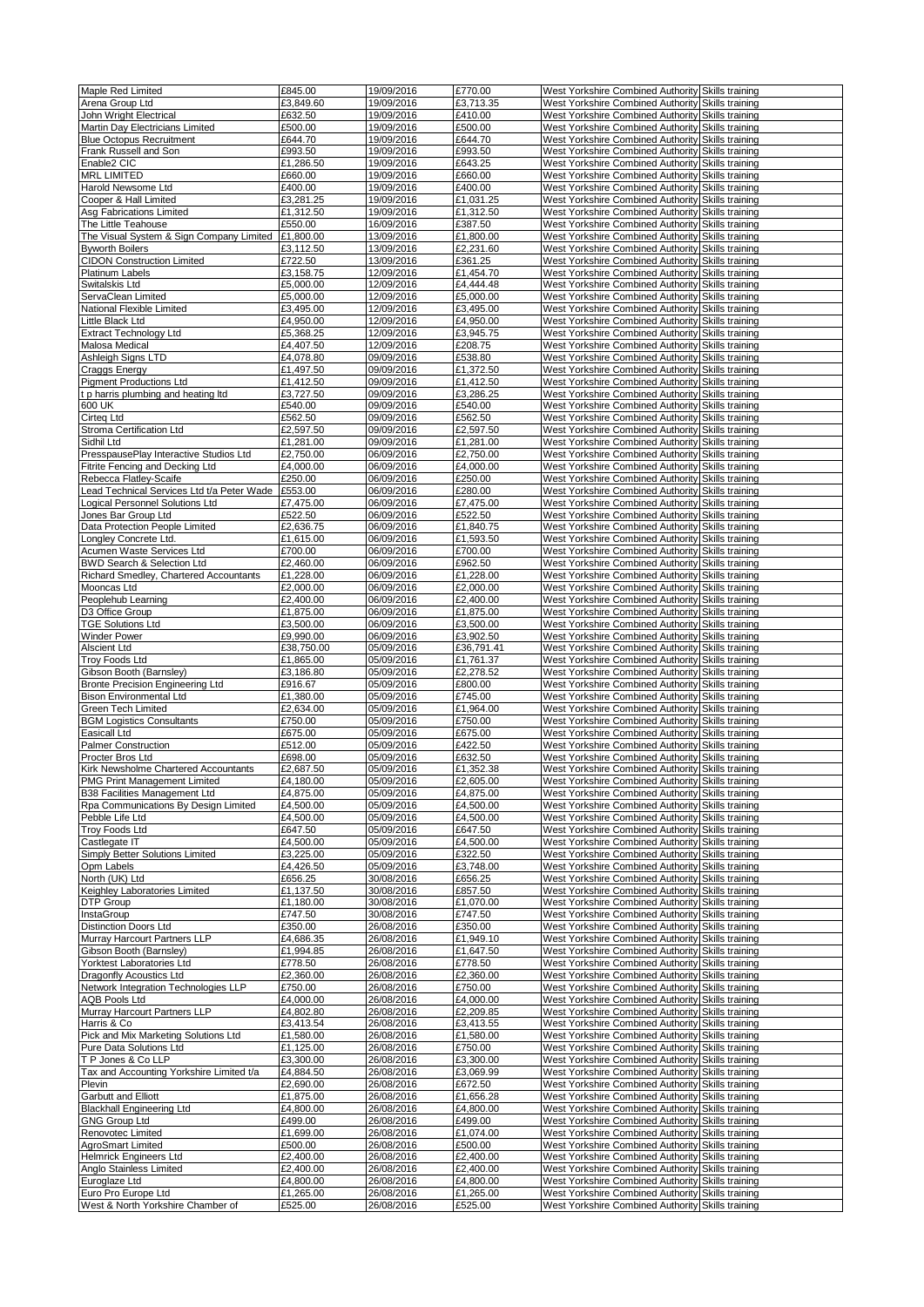| Lloyd Simpson Incentives T/A LSi Ltd      | £700.00    | 24/08/2016 | £700.00    | West Yorkshire Combined Authority Skills training |  |
|-------------------------------------------|------------|------------|------------|---------------------------------------------------|--|
| <b>Whitegates Estate Agency</b>           | £1,500.00  | 24/08/2016 | £750.00    | West Yorkshire Combined Authority Skills training |  |
| York Citizens' Theatre Trust              | £6,800.00  | 24/08/2016 | £6,800.00  | West Yorkshire Combined Authority Skills training |  |
| Met Geo Environmental Ltd                 | £19,442.98 | 24/08/2016 | £11,055.09 | West Yorkshire Combined Authority Skills training |  |
| CoreCare Global Limited                   | £4,946.75  | 24/08/2016 | £2,496.92  | West Yorkshire Combined Authority Skills training |  |
| Karen Gavin Photography                   | £1,301.67  | 24/08/2016 | £855.00    | West Yorkshire Combined Authority Skills training |  |
|                                           | £1,147.50  |            |            |                                                   |  |
| Prospool Limited                          |            | 24/08/2016 | £692.50    | West Yorkshire Combined Authority Skills training |  |
| PD Tax Consultants Ltd                    | £3,505.05  | 24/08/2016 | £2,318.21  | West Yorkshire Combined Authority Skills training |  |
| Piccalilly Ltd                            | £1,400.00  | 24/08/2016 | £1,400.00  | West Yorkshire Combined Authority Skills training |  |
| Morgan Travel t/a First Event             | £972.50    | 24/08/2016 | £852.71    | West Yorkshire Combined Authority Skills training |  |
| Farmer Copley's                           | £4,500.00  | 24/08/2016 | £4,565.00  | West Yorkshire Combined Authority Skills training |  |
| Norvap Ltd                                | £1,326.00  | 24/08/2016 | £1,134.00  | West Yorkshire Combined Authority Skills training |  |
| Siberia BC                                | £6,000.00  | 24/08/2016 | £6,000.00  | West Yorkshire Combined Authority Skills training |  |
| Polyurethane Progress Limited (trading as | £9,075.00  | 24/08/2016 | £2,652.50  | West Yorkshire Combined Authority Skills training |  |
| New Guard Coatings Ltd                    | £4,997.50  | 24/08/2016 | £4,112.50  | West Yorkshire Combined Authority Skills training |  |
| Belmont NDT and Quality Services          | £5,113.13  | 23/08/2016 | £5,113.13  | West Yorkshire Combined Authority Skills training |  |
| Dakin-Flathers Ltd.                       | £2,375.00  | 23/08/2016 | £2,375.00  | West Yorkshire Combined Authority Skills training |  |
| Horizon Printing Inks Ltd                 | £998.50    | 23/08/2016 | £998.50    | West Yorkshire Combined Authority Skills training |  |
| Aindale Business Management Ltd           | £646.50    | 23/08/2016 | £607.50    | West Yorkshire Combined Authority Skills training |  |
| <b>ES Accountancy</b>                     | £1,584.91  | 23/08/2016 | £1,539.91  | West Yorkshire Combined Authority Skills training |  |
| Maxwell Scott Bags Ltd                    | £4,100.00  | 23/08/2016 | £3,280.00  | West Yorkshire Combined Authority Skills training |  |
| <b>Tidalsand Limited</b>                  | £885.00    | 23/08/2016 | £885.00    | West Yorkshire Combined Authority Skills training |  |
| Corrocoat Ltd                             | £10,330.00 | 23/08/2016 | £7,660.00  | West Yorkshire Combined Authority Skills training |  |
| St Helena's Caravan Park                  | £810.00    | 23/08/2016 | £660.00    | West Yorkshire Combined Authority Skills training |  |
|                                           |            |            |            |                                                   |  |
| Martin Walsh Architectural Limited        | £4,750.00  | 23/08/2016 | £4,250.00  | West Yorkshire Combined Authority Skills training |  |
| Spirit Resource Ltd                       | £4,998.00  | 23/08/2016 | £4,998.00  | West Yorkshire Combined Authority Skills training |  |
| Inter-Vention UK Ltd                      | £4,950.00  | 23/08/2016 | £4.400.00  | West Yorkshire Combined Authority Skills training |  |
| Autohorn Ltd                              | £14,143.75 | 23/08/2016 | £12,894.58 | West Yorkshire Combined Authority Skills training |  |
| Danlock Spensall                          | £5,462.50  | 23/08/2016 | £2,038.11  | West Yorkshire Combined Authority Skills training |  |
| <b>Brigantia Partners Limited</b>         | £993.50    | 23/08/2016 | £993.50    | West Yorkshire Combined Authority Skills training |  |
| Science Warehouse Ltd                     | £1,750.00  | 23/08/2016 | £1,750.00  | West Yorkshire Combined Authority Skills training |  |
| WKW Precision Engineering Co Ltd          | £1,330.00  | 23/08/2016 | £1,330.00  | West Yorkshire Combined Authority Skills training |  |
| Clear Image Systems Limited               | £3,322.50  | 23/08/2016 | £920.00    | West Yorkshire Combined Authority Skills training |  |
| <b>Resilient People Ltd</b>               | £1,260.00  | 23/08/2016 | £1,260.00  | West Yorkshire Combined Authority Skills training |  |
| Apollo Cradles Limited                    | £1,500.00  | 23/08/2016 | £1,500.00  | West Yorkshire Combined Authority Skills training |  |
| <b>KC Shopfit Ltd</b>                     | £2,175.00  | 23/08/2016 | £2,175.00  | West Yorkshire Combined Authority Skills training |  |
| SUBSCAN UDS                               | £1,500.00  | 23/08/2016 | £1,445.00  | West Yorkshire Combined Authority Skills training |  |
| Stage One Creative Services Limited       | £7,232.00  | 15/08/2016 | £2,368.75  | West Yorkshire Combined Authority Skills training |  |
|                                           | £695.00    | 12/08/2016 | £347.50    |                                                   |  |
| <b>AMF Systems Ltd</b>                    |            |            |            | West Yorkshire Combined Authority Skills training |  |
| Fired Up technologies Ltd                 | £361.25    | 12/08/2016 | £361.25    | West Yorkshire Combined Authority Skills training |  |
| Centara Ltd                               | £571.00    | 12/08/2016 | £560.00    | West Yorkshire Combined Authority Skills training |  |
| Lucas Frank Ltd                           | £4,100.00  | 12/08/2016 | £4,100.00  | West Yorkshire Combined Authority Skills training |  |
| G and D Enterprises                       | £495.00    | 12/08/2016 | £495.00    | West Yorkshire Combined Authority Skills training |  |
| The Art Works LTD                         | £2,950.00  | 12/08/2016 | £2,950.00  | West Yorkshire Combined Authority Skills training |  |
| <b>Connection Seating Ltd</b>             | £2,387.50  | 12/08/2016 | £2,287.50  | West Yorkshire Combined Authority Skills training |  |
| Viamed Ltd                                | £812.50    | 12/08/2016 | £737.50    | West Yorkshire Combined Authority Skills training |  |
| Kirkgate Engineering Ltd                  | £1,552.50  | 12/08/2016 | £1,552.50  | West Yorkshire Combined Authority Skills training |  |
| <b>Sugarhouse Properties</b>              | £1,000.00  | 12/08/2016 | £500.00    | West Yorkshire Combined Authority Skills training |  |
| <b>DB Orthodontics Ltd</b>                | £4,207.14  | 12/08/2016 | £4,207.14  | West Yorkshire Combined Authority Skills training |  |
| <b>Berwins Solicitors</b>                 | £1,180.00  | 12/08/2016 | £1,180.00  | West Yorkshire Combined Authority Skills training |  |
| Yorwaste Ltd                              | £4,044.00  | 12/08/2016 | £4,044.00  | West Yorkshire Combined Authority Skills training |  |
| Lussoti                                   | £4,500.00  | 11/08/2016 | £3,750.00  | West Yorkshire Combined Authority Skills training |  |
| Kolorcraft Group                          | £5,393.01  | 11/08/2016 | £5,393.01  | West Yorkshire Combined Authority Skills training |  |
| <b>Weeny Boppers</b>                      |            |            | £2,500.00  |                                                   |  |
|                                           | £2,500.00  | 11/08/2016 |            | West Yorkshire Combined Authority Skills training |  |
| Bransby Wilson Parking Solutions Ltd      | £4,500.00  | 09/08/2016 | £4,500.00  | West Yorkshire Combined Authority Skills training |  |
| Sagars LLP                                | £1.000.00  | 09/08/2016 | £1,000.00  | West Yorkshire Combined Authority Skills training |  |
| <b>Broughton Laboratories Limited</b>     | £9,100.00  | 09/08/2016 | £4,600.00  | West Yorkshire Combined Authority Skills training |  |
| Beizona Polymerics Ltd                    | £10,367.50 | 09/08/2016 | £10,090.18 | West Yorkshire Combined Authority Skills training |  |
| Kelvinair Limited                         | £2,047.00  | 09/08/2016 | £1,937.01  | West Yorkshire Combined Authority Skills training |  |
| Calibre UK Ltd                            | £1,412.50  | 09/08/2016 | £1,412.50  | West Yorkshire Combined Authority Skills training |  |
| Ross and Lowe                             | £1,000.00  | 08/08/2016 | £1,000.00  | West Yorkshire Combined Authority Skills training |  |
| Red Door Lets                             | £1,000.00  | 08/08/2016 | £1,000.00  | West Yorkshire Combined Authority Skills training |  |
| N.B. Erodatools Ltd                       | £2,250.00  | 05/08/2016 | £2,250.00  | West Yorkshire Combined Authority Skills training |  |
| CIH Ltd                                   | £1,300.00  | 05/08/2016 | £1,300.00  | West Yorkshire Combined Authority Skills training |  |
| Inter-Vention UK Ltd                      | £550.00    | 05/08/2016 | £440.00    | West Yorkshire Combined Authority Skills training |  |
| C & A Recruitment (UK) Ltd                | £1,100.00  | 05/08/2016 | £1,100.00  | West Yorkshire Combined Authority Skills training |  |
| Energy & Compliance Technology Ltd        | £975.00    | 02/08/2016 | £969.98    | West Yorkshire Combined Authority Skills training |  |
| Premium Web Brands Ltd                    | £1,339.50  | 29/07/2016 | £1,318.08  | West Yorkshire Combined Authority Skills training |  |
| Open Studio                               | £504.44    | 29/07/2016 | £118.20    | West Yorkshire Combined Authority Skills training |  |
| Software Cloud Limited                    | £913.15    | 29/07/2016 | £913.15    | West Yorkshire Combined Authority Skills training |  |
| Dareton Management Limited                | £747.50    | 29/07/2016 | £747.50    | West Yorkshire Combined Authority Skills training |  |
| Study Links International Limited         | £748.12    | 29/07/2016 | £612.09    | West Yorkshire Combined Authority Skills training |  |
| Synthotech Limited                        | £1,832.00  | 29/07/2016 | £1,832.00  | West Yorkshire Combined Authority Skills training |  |
|                                           |            | 29/07/2016 |            |                                                   |  |
| Development Engineering Services Limited  | £2,447.50  |            | £2,447.50  | West Yorkshire Combined Authority Skills training |  |
| The Knowledge Partnership                 | £967.50    | 29/07/2016 | £967.50    | West Yorkshire Combined Authority Skills training |  |
| ABG Ltd                                   | £4,800.00  | 29/07/2016 | £4,800.00  | West Yorkshire Combined Authority Skills training |  |
| SUBSCAN UDS                               | £2,763.00  | 22/07/2016 | £2,100.00  | West Yorkshire Combined Authority Skills training |  |
| H L Education                             | £445.99    | 22/07/2016 | £446.00    | West Yorkshire Combined Authority Skills training |  |
| HR180 Limited                             | £375.00    | 22/07/2016 | £375.00    | West Yorkshire Combined Authority Skills training |  |
| Murray Harcourt Partners LLP              | £2,003.00  | 22/07/2016 | £1,344.70  | West Yorkshire Combined Authority Skills training |  |
| Stage One Creative Services Limited       | £1,285.50  | 22/07/2016 | £1,285.50  | West Yorkshire Combined Authority Skills training |  |
| <b>Urban Wilderness</b>                   | £1,460.00  | 22/07/2016 | £1,460.00  | West Yorkshire Combined Authority Skills training |  |
| Lockwoods Restaurant LTD                  | £675.00    | 22/07/2016 | £675.00    | West Yorkshire Combined Authority Skills training |  |
| Rea Site Services Ltd                     | £2,500.00  | 22/07/2016 | £2,500.00  | West Yorkshire Combined Authority Skills training |  |
| Thornhill Heat Exchangers Ltd             | £1,200.00  | 22/07/2016 | £1,200.00  | West Yorkshire Combined Authority Skills training |  |
| The Conservatory Outlet                   | £252.50    | 22/07/2016 | £252.50    | West Yorkshire Combined Authority Skills training |  |
| Ant Hire Solutions LLP                    | £3,000.00  | 22/07/2016 | £3,750.00  | West Yorkshire Combined Authority Skills training |  |
| <b>MET Accounting</b>                     | £862.81    | 22/07/2016 | £862.81    | West Yorkshire Combined Authority Skills training |  |
| CD UK Ltd (Avante Bathroom)               | £874.50    | 22/07/2016 | £466.66    | West Yorkshire Combined Authority Skills training |  |
| Coalters Ltd.                             | £8,260.00  | 21/07/2016 | £6,033.34  | West Yorkshire Combined Authority Skills training |  |
| Donelec Group Ltd                         | £3,275.00  | 14/07/2016 |            |                                                   |  |
|                                           |            |            | £1,850.00  | West Yorkshire Combined Authority Skills training |  |
| Citizen Connect Ltd                       | £2,000.00  | 11/07/2016 | £2,000.00  | West Yorkshire Combined Authority Skills training |  |
| Skopos Fabric Ltd                         | £720.00    | 11/07/2016 | £360.00    | West Yorkshire Combined Authority Skills training |  |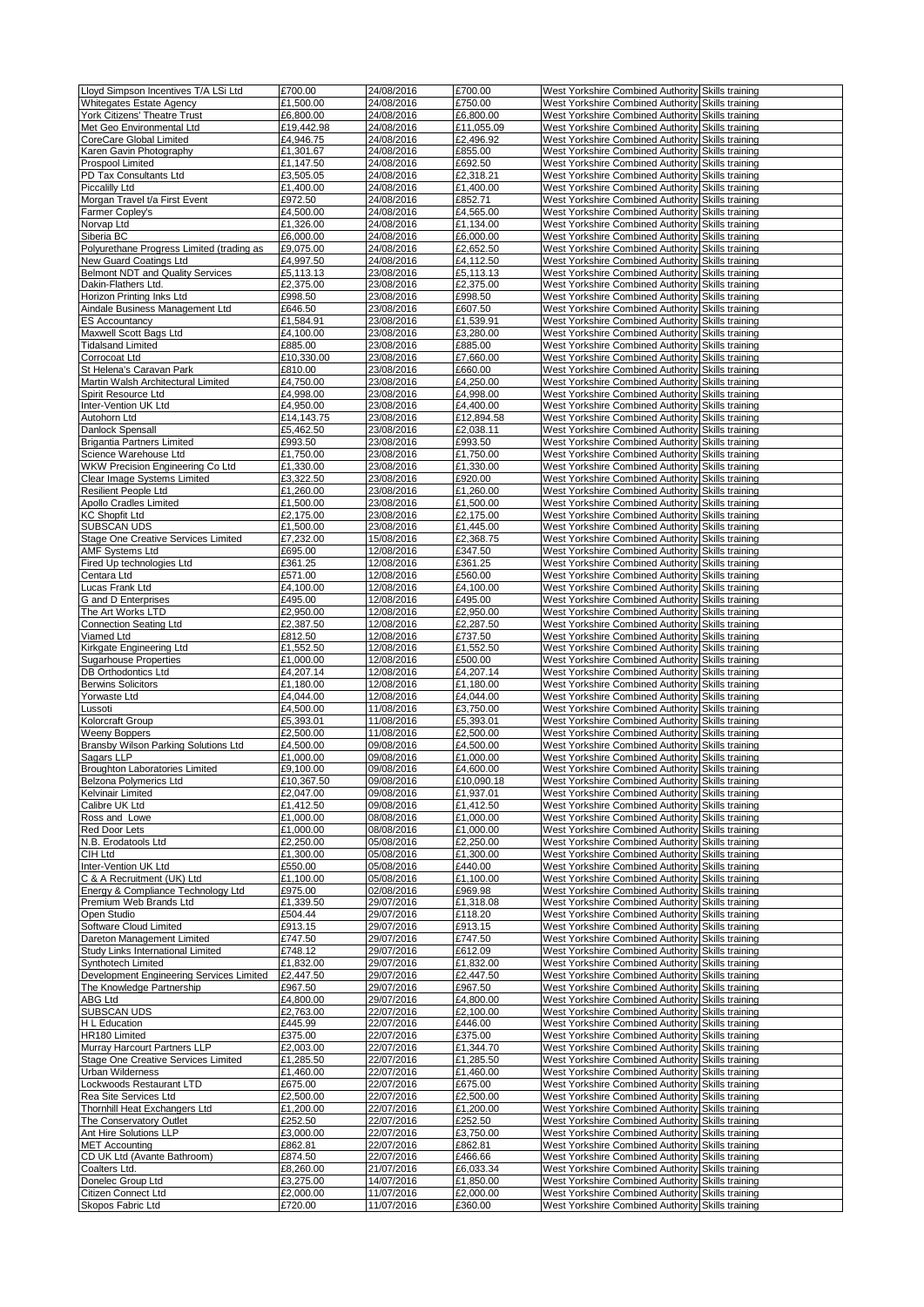| Keestone Contractors Itd                            | £1,772.50               | 11/07/2016               | £1,577.50            |                                                                                                        |  |
|-----------------------------------------------------|-------------------------|--------------------------|----------------------|--------------------------------------------------------------------------------------------------------|--|
|                                                     |                         |                          |                      | West Yorkshire Combined Authority Skills training                                                      |  |
| Lindens Health & Nutrition Limited                  | £700.00                 | 11/07/2016               | £350.00              | West Yorkshire Combined Authority Skills training                                                      |  |
| <b>Building Product Solutions Ltd</b>               | £2,250.00               | 11/07/2016               | £2,250.00            | West Yorkshire Combined Authority Skills training                                                      |  |
| Broadhead Peel Rhodes Limited t/a BPR               | $\overline{£2}$ ,784.50 | 11/07/2016               | £1,699.00            | West Yorkshire Combined Authority Skills training                                                      |  |
| <b>Icelolly Marketing Limited</b>                   | £790.00                 | 11/07/2016               | £790.00              | West Yorkshire Combined Authority Skills training                                                      |  |
| JS EARTHING SOLUTIONS LTD                           | £732.50                 | 11/07/2016               | £732.50              | West Yorkshire Combined Authority Skills training                                                      |  |
|                                                     |                         |                          |                      |                                                                                                        |  |
| Horizon Platforms Ltd                               | £2,400.00               | 11/07/2016               | £2,400.00            | West Yorkshire Combined Authority Skills training                                                      |  |
| Harold Newsome Ltd                                  | £897.50                 | 11/07/2016               | £897.50              | West Yorkshire Combined Authority Skills training                                                      |  |
| Laeve Ltd.                                          | £1,250.00               | 11/07/2016               | £1,260.00            | West Yorkshire Combined Authority Skills training                                                      |  |
| <b>ilTALIK LTD</b>                                  | £857.39                 | 11/07/2016               | £857.39              | West Yorkshire Combined Authority Skills training                                                      |  |
| The Vacform Group Limited                           | £2,850.00               |                          | £2,850.00            | West Yorkshire Combined Authority Skills training                                                      |  |
|                                                     |                         | 11/07/2016               |                      |                                                                                                        |  |
| JTM Service Limited                                 | £5,000.00               | 11/07/2016               | £4,500.00            | West Yorkshire Combined Authority Skills training                                                      |  |
| Summit 4 Limited                                    | £900.00                 | 11/07/2016               | £900.00              | West Yorkshire Combined Authority Skills training                                                      |  |
| MK Consultants (UK) Ltd                             | £3,383.50               | 04/07/2016               | £3,327.46            | West Yorkshire Combined Authority Skills training                                                      |  |
| Romero Insurance Brokers Limited                    | £732.00                 | 04/07/2016               | £732.00              | West Yorkshire Combined Authority Skills training                                                      |  |
|                                                     |                         |                          |                      |                                                                                                        |  |
| Alexandra House Ltd                                 | £750.00                 | 04/07/2016               | £750.00              | West Yorkshire Combined Authority Skills training                                                      |  |
| Greene Geoenvironmental Services Limited            | £2,105.00               | 04/07/2016               | £387.50              | West Yorkshire Combined Authority Skills training                                                      |  |
| NYS Corporate Ltd.                                  | £2,592.50               | 04/07/2016               | £2,592.50            | West Yorkshire Combined Authority Skills training                                                      |  |
| Sam Weller Ltd                                      | £2,925.00               | 04/07/2016               | £2,925.00            | West Yorkshire Combined Authority Skills training                                                      |  |
| Lambert Engineering Limited                         | £4,978.00               | 04/07/2016               | £1,940.63            | West Yorkshire Combined Authority Skills training                                                      |  |
|                                                     |                         |                          |                      |                                                                                                        |  |
| PMG Print Management Limited                        | £4,500.00               | 04/07/2016               | £4,500.00            | West Yorkshire Combined Authority Skills training                                                      |  |
| Copiserv                                            | £593.50                 | 04/07/2016               | £593.50              | West Yorkshire Combined Authority Skills training                                                      |  |
| EASAWAY DRAIN CARE UK Ltd                           | £4,117.50               | 04/07/2016               | £1,190.00            | West Yorkshire Combined Authority Skills training                                                      |  |
| Melett Ltd                                          | £3,032.00               | 28/06/2016               | £1,516.00            | West Yorkshire Combined Authority Skills training                                                      |  |
|                                                     |                         |                          |                      |                                                                                                        |  |
| Shorebird Ltd                                       | £712.00                 | 28/06/2016               | £712.00              | West Yorkshire Combined Authority Skills training                                                      |  |
| MooD International Software Limited                 | £15,985.87              | 28/06/2016               | £7,602.50            | West Yorkshire Combined Authority Skills training                                                      |  |
| Microform Imaging Ltd                               | £3,000.00               | 28/06/2016               | £3,000.00            | West Yorkshire Combined Authority Skills training                                                      |  |
| Leap Like a Salmon                                  | £281.25                 | 28/06/2016               | £281.25              | West Yorkshire Combined Authority Skills training                                                      |  |
| Asq Fabrications Limited                            | £640.00                 | 28/06/2016               | £640.00              | West Yorkshire Combined Authority Skills training                                                      |  |
|                                                     |                         |                          |                      |                                                                                                        |  |
| aFinite Limited                                     | £675.00                 | 28/06/2016               | £675.00              | West Yorkshire Combined Authority Skills training                                                      |  |
| ARC Workwear & PPE Ltd                              | £1,000.00               | 28/06/2016               | £1,000.00            | West Yorkshire Combined Authority Skills training                                                      |  |
| Revit Factory Ltd                                   | £1,325.00               | 28/06/2016               | £685.74              | West Yorkshire Combined Authority Skills training                                                      |  |
| Eagre Limited                                       | £2,000.00               | 28/06/2016               | £2,000.00            | West Yorkshire Combined Authority Skills training                                                      |  |
|                                                     |                         |                          |                      |                                                                                                        |  |
| Metalliform Holdings Limited                        | £2,750.00               | 28/06/2016               | £2,291.68            | West Yorkshire Combined Authority Skills training                                                      |  |
| Abbey Industrial Solutions Ltd                      | £2,407.25               | 28/06/2016               | £1,037.75            | West Yorkshire Combined Authority Skills training                                                      |  |
| Multi-Tech Engineering UK Ltd                       | £2,400.00               | 28/06/2016               | £1,389.66            | West Yorkshire Combined Authority Skills training                                                      |  |
| Arena Group Ltd                                     | £798.00                 | 28/06/2016               | £798.00              | West Yorkshire Combined Authority Skills training                                                      |  |
|                                                     |                         |                          |                      |                                                                                                        |  |
| <b>Mandate Solutions</b>                            | £770.00                 | 28/06/2016               | £385.00              | West Yorkshire Combined Authority Skills training                                                      |  |
| 4 I.T. Recruitment Limited                          | £1,400.00               | 20/06/2016               | £1,400.00            | West Yorkshire Combined Authority Skills training                                                      |  |
| Yorkshire Laser and Fabrication                     | £3,000.00               | 17/06/2016               | £3,000.00            | West Yorkshire Combined Authority Skills training                                                      |  |
| <b>Byworth Boilers</b>                              | £975.00                 | 17/06/2016               | £425.00              | West Yorkshire Combined Authority Skills training                                                      |  |
|                                                     |                         |                          |                      |                                                                                                        |  |
| Parsons & Co                                        | £2,124.45               | 17/06/2016               | £2,124.45            | West Yorkshire Combined Authority Skills training                                                      |  |
| Grafton Gregory Ltd t/a Richard Grafton             | £4,900.00               | 17/06/2016               | £3,500.00            | West Yorkshire Combined Authority Skills training                                                      |  |
| Aindale Business Management Ltd                     | £4,537.50               | 17/06/2016               | £4,537.50            | West Yorkshire Combined Authority Skills training                                                      |  |
| OHS Ltd                                             | £1,950.00               | 17/06/2016               | £1,950.00            | West Yorkshire Combined Authority Skills training                                                      |  |
|                                                     |                         |                          |                      |                                                                                                        |  |
| Working Insync Ltd                                  | £725.00                 | 17/06/2016               | £712.50              | West Yorkshire Combined Authority Skills training                                                      |  |
| Guy Price Design                                    | £575.00                 | 17/06/2016               | £621.00              | West Yorkshire Combined Authority Skills training                                                      |  |
| CIH Ltd                                             | £1,440.00               | 17/06/2016               | £1,440.00            | West Yorkshire Combined Authority Skills training                                                      |  |
| Neo Property Solutions Limited                      | £500.00                 | 17/06/2016               | £500.00              | West Yorkshire Combined Authority Skills training                                                      |  |
| J Lister Electrical Ltd                             | £500.00                 | 17/06/2016               | £500.00              | West Yorkshire Combined Authority Skills training                                                      |  |
|                                                     |                         |                          |                      |                                                                                                        |  |
| Optical Test & Calibration Ltd                      | £2,685.00               | 17/06/2016               | £2,685.00            | West Yorkshire Combined Authority Skills training                                                      |  |
| Alys Creations Ltd                                  | £339.50                 | 17/06/2016               | £339.50              | West Yorkshire Combined Authority Skills training                                                      |  |
| C G R Wealth Management                             | £691.00                 | 17/06/2016               | £53.00               | West Yorkshire Combined Authority Skills training                                                      |  |
| Naylor Wintersgill                                  | £1,581.95               | 16/06/2016               | £1,581.95            | West Yorkshire Combined Authority Skills training                                                      |  |
|                                                     |                         |                          |                      |                                                                                                        |  |
| Corporate Document Services Ltd                     | £1,530.00               | 15/06/2016               | £1,530.00            | West Yorkshire Combined Authority Skills training                                                      |  |
| Automotive Logistics Limited                        | £550.00                 | 15/06/2016               | £505.00              | West Yorkshire Combined Authority Skills training                                                      |  |
| Sleigh & Story Limited                              | £2,203.50               | 15/06/2016               | £2,175.00            | West Yorkshire Combined Authority Skills training                                                      |  |
|                                                     |                         |                          | £548.00              |                                                                                                        |  |
| Advanced Diesel Engineering Ltd                     | £2,476.00               | 15/06/2016               |                      | West Yorkshire Combined Authority Skills training                                                      |  |
| <b>NNFCC</b>                                        | £2,773.00               | 15/06/2016               | £2,169.50            | West Yorkshire Combined Authority Skills training                                                      |  |
| Kokoon Limited                                      | £4,000.00               | 15/06/2016               | £4,000.00            | West Yorkshire Combined Authority Skills training                                                      |  |
| D H Wright Joinery Ltd                              | £5,500.00               | 14/06/2016               | £5,500.00            | West Yorkshire Combined Authority Skills training                                                      |  |
| Lahore Group Limited                                | £7,572.75               | 14/06/2016               | £7,572.75            | West Yorkshire Combined Authority Skills training                                                      |  |
| Home Marketing Ltd                                  | £9,475.00               | 14/06/2016               | £8,797.27            | West Yorkshire Combined Authority Skills training                                                      |  |
|                                                     |                         |                          |                      |                                                                                                        |  |
| Pinnacle Data Ltd                                   | £11,041.50              | 14/06/2016               | £3,499.50            | West Yorkshire Combined Authority Skills training                                                      |  |
| Intermarketing Agency                               | £4,447.50               | 14/06/2016               | £2,743.75            | West Yorkshire Combined Authority Skills training                                                      |  |
| Archerdale Ltd                                      | £665.00                 | 14/06/2016               | £500.00              | West Yorkshire Combined Authority Skills training                                                      |  |
| Niels Larsen Ltd                                    | £700.00                 | 14/06/2016               | £700.00              | West Yorkshire Combined Authority Skills training                                                      |  |
| Yorkshire Laser and Fabrication                     |                         |                          |                      |                                                                                                        |  |
|                                                     | £1,075.00               | 14/06/2016               | £1,075.00            | West Yorkshire Combined Authority Skills training                                                      |  |
| Absolute Engineering Limited                        | £3,400.00               | 14/06/2016               | £1,950.00            | West Yorkshire Combined Authority Skills training                                                      |  |
| Access North Ltd                                    | £3,000.00               | 14/06/2016               | £1,800.00            | West Yorkshire Combined Authority Skills training                                                      |  |
| <b>Sharp Cutters Limited</b>                        | £600.00                 | 14/06/2016               | £600.00              | West Yorkshire Combined Authority Skills training                                                      |  |
| Groundwork Leeds                                    | £622.50                 | 14/06/2016               | £622.50              | West Yorkshire Combined Authority Skills training                                                      |  |
|                                                     |                         |                          |                      |                                                                                                        |  |
| Key Appointments (UK) Ltd                           | £1,970.00               | 14/06/2016               | £1,970.00            | West Yorkshire Combined Authority Skills training                                                      |  |
| Reynoldston Business Services t/a AWA               | £4,500.00               | 14/06/2016               | £4,500.00            | West Yorkshire Combined Authority Skills training                                                      |  |
| Plump Ltd                                           | £437.50                 | 14/06/2016               | £437.50              | West Yorkshire Combined Authority Skills training                                                      |  |
| B38 Facilities Management Ltd                       | £4,575.00               | 14/06/2016               | £4,574.99            | West Yorkshire Combined Authority Skills training                                                      |  |
|                                                     | £531.25                 |                          | £215.64              |                                                                                                        |  |
| <b>Financial Pulse</b>                              |                         | 14/06/2016               |                      | West Yorkshire Combined Authority Skills training                                                      |  |
| Asg Fabrications Limited                            | £750.00                 | 03/06/2016               | £750.00              | West Yorkshire Combined Authority Skills training                                                      |  |
| SSP Web Solutions Limited                           |                         |                          | £1,742.37            | West Yorkshire Combined Authority Skills training                                                      |  |
| Aptamer Group                                       | £2,070.27               | 03/06/2016               |                      |                                                                                                        |  |
|                                                     | £1,538.00               | 03/06/2016               | £786.60              | West Yorkshire Combined Authority Skills training                                                      |  |
|                                                     |                         |                          |                      |                                                                                                        |  |
| West Riding Recruitment                             | £1,500.00               | 03/06/2016               | £1,500.00            | West Yorkshire Combined Authority Skills training                                                      |  |
| Pure Data Solutions Ltd                             | £725.00                 | 03/06/2016               | £725.00              | West Yorkshire Combined Authority Skills training                                                      |  |
| <b>Corecom Consulting</b>                           | £4,000.00               | 03/06/2016               | £3,999.96            | West Yorkshire Combined Authority Skills training                                                      |  |
| Dan Booth Freelance Designer                        | £460.00                 | 03/06/2016               | £460.00              | West Yorkshire Combined Authority Skills training                                                      |  |
|                                                     |                         |                          |                      |                                                                                                        |  |
| DAPS Project Management Ltd                         | £1,112.50               | 03/06/2016               | £300.00              | West Yorkshire Combined Authority Skills training                                                      |  |
| Vortex (Yorkshire)                                  | £1,250.00               | 03/06/2016               | £1,250.00            | West Yorkshire Combined Authority Skills training                                                      |  |
| Lady Mustard Ltd                                    | £3,097.50               | 03/06/2016               | £2,762.90            | West Yorkshire Combined Authority Skills training                                                      |  |
| Recruit Absolute                                    | £2,016.00               | 03/06/2016               | £2,016.00            | West Yorkshire Combined Authority Skills training                                                      |  |
|                                                     |                         |                          |                      |                                                                                                        |  |
| Orean Personal Care Limited                         | £3,700.00               | 02/06/2016               | £3,700.00            | West Yorkshire Combined Authority Skills training                                                      |  |
| <b>Andel Limited</b>                                | £7,700.00               | 27/05/2016               | £7,700.00            | West Yorkshire Combined Authority Skills training                                                      |  |
| Templars Medical Agency (UK) Ltd                    | £3,600.00               | 27/05/2016               | £3,600.00            | West Yorkshire Combined Authority Skills training                                                      |  |
| <b>SEYH Ltd</b><br>Direct Route Collections Limited | £549.50<br>£1,812.50    | 27/05/2016<br>27/05/2016 | £549.50<br>£1,087.50 | West Yorkshire Combined Authority Skills training<br>West Yorkshire Combined Authority Skills training |  |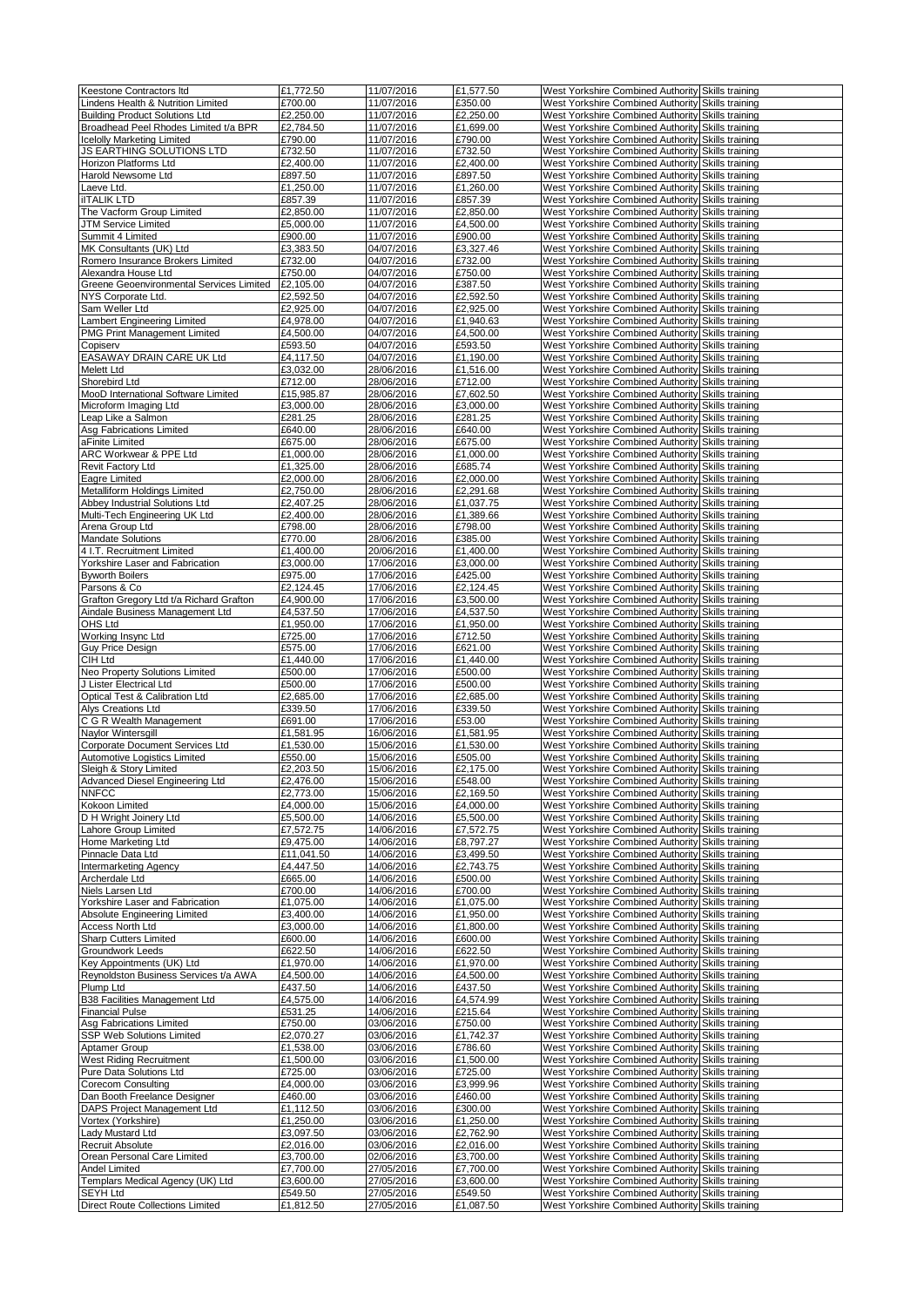| H G Kippax & Sons Ltd.                                         | £3,600.00               | 27/05/2016               | £3,600.00               | West Yorkshire Combined Authority Skills training                                                      |  |
|----------------------------------------------------------------|-------------------------|--------------------------|-------------------------|--------------------------------------------------------------------------------------------------------|--|
| Farmer Copley's                                                | £1,650.00               | 27/05/2016               | £1,650.00               | West Yorkshire Combined Authority Skills training                                                      |  |
| G.H. Smith & Son                                               | £1.180.00               | 27/05/2016               | £1,180.00               | West Yorkshire Combined Authority Skills training                                                      |  |
| <b>Blue Logic Computer Systems Ltd</b>                         | £274.50                 | 27/05/2016               | £274.50                 | West Yorkshire Combined Authority Skills training                                                      |  |
| Preston Electrical Ltd                                         | £800.00                 | 27/05/2016               | £800.00                 | West Yorkshire Combined Authority Skills training                                                      |  |
| The Knowledge Partnership                                      | £500.00                 | 27/05/2016               | £406.25                 | West Yorkshire Combined Authority Skills training                                                      |  |
| Leeds Trailer Hire Ltd                                         | £947.50<br>£847.50      | 26/05/2016               | £947.50                 | West Yorkshire Combined Authority Skills training                                                      |  |
| Mandate Systems Ltd<br>Stashmetrics Ltd.                       |                         | 24/05/2016               | £847.50                 | West Yorkshire Combined Authority Skills training                                                      |  |
|                                                                | £1,180.00               | 24/05/2016               | £1,180.00               | West Yorkshire Combined Authority Skills training                                                      |  |
| <b>Troy Foods Ltd</b><br>Belzona Polymerics Ltd                | £575.00<br>£5,092.50    | 24/05/2016<br>23/05/2016 | £575.00<br>£4,783.75    | West Yorkshire Combined Authority Skills training<br>West Yorkshire Combined Authority Skills training |  |
| <b>Extreme Display Limited</b>                                 | £1,750.00               | 23/05/2016               | £1,750.00               | West Yorkshire Combined Authority Skills training                                                      |  |
| <b>Icelolly Marketing Limited</b>                              | £1,024.50               | 23/05/2016               | £664.50                 | West Yorkshire Combined Authority Skills training                                                      |  |
| SFB Sanders Geeson                                             | £152.50                 | 23/05/2016               | £152.50                 | West Yorkshire Combined Authority Skills training                                                      |  |
| Hickton Consultants Limited                                    | £1,194.59               | 23/05/2016               | £820.26                 | West Yorkshire Combined Authority Skills training                                                      |  |
| Auden Funeral Supplies Ltd                                     | £9,000.00               | 20/05/2016               | £6,632.00               | West Yorkshire Combined Authority Skills training                                                      |  |
| Malosa Medical                                                 | £285.00                 | 20/05/2016               | £232.50                 | West Yorkshire Combined Authority Skills training                                                      |  |
| P & W site fixing Ltd.                                         | £755.00                 | 20/05/2016               | £377.50                 | West Yorkshire Combined Authority Skills training                                                      |  |
| Yarwood Leather                                                | £3,000.00               | 20/05/2016               | £3,000.00               | West Yorkshire Combined Authority Skills training                                                      |  |
| Thermocable Flexible Elements limited                          | £925.00                 | 20/05/2016               | £925.00                 | West Yorkshire Combined Authority Skills training                                                      |  |
| <b>Hydraulic System Products Ltd</b>                           | £1,335.00               | 20/05/2016               | £897.50                 | West Yorkshire Combined Authority Skills training                                                      |  |
| Twenty Nine Waterside Ltd                                      | £4,500.00               | 20/05/2016               | £4,500.00               | West Yorkshire Combined Authority Skills training                                                      |  |
| <b>First Choice Recruitment</b>                                | £260.00                 | 20/05/2016               | £260.00                 | West Yorkshire Combined Authority Skills training                                                      |  |
| W S Westin t/a Westin Ltd                                      | £3,900.00               | 20/05/2016               | £3,900.00               | West Yorkshire Combined Authority Skills training                                                      |  |
| John L Brierley Ltd                                            | £2,613.75               | 20/05/2016<br>16/05/2016 | £618.75                 | West Yorkshire Combined Authority Skills training<br>West Yorkshire Combined Authority Skills training |  |
| Simply Better Solutions Limited<br><b>Creative Shed Agency</b> | £1,200.00<br>£1,001.10  |                          | £1,200.00<br>£1,001.10  | West Yorkshire Combined Authority Skills training                                                      |  |
| Clip 'n Climb Ilkley Ltd                                       | £2,600.00               | 13/05/2016<br>13/05/2016 | £1,700.00               | West Yorkshire Combined Authority Skills training                                                      |  |
| Availexe                                                       | £2,660.00               | 13/05/2016               | £2,535.00               | West Yorkshire Combined Authority Skills training                                                      |  |
| The National Skills Academy for Food &                         | £1,222.48               | 13/05/2016               | £1,222.48               | West Yorkshire Combined Authority Skills training                                                      |  |
| <b>Footstools Direct Limited</b>                               | £500.00                 | 13/05/2016               | £500.00                 | West Yorkshire Combined Authority Skills training                                                      |  |
| HW Architectural Ltd                                           | £1,250.00               | 13/05/2016               | £1,250.00               | West Yorkshire Combined Authority Skills training                                                      |  |
| Horizon Platforms Ltd                                          | £3,710.00               | 13/05/2016               | £2,810.00               | West Yorkshire Combined Authority Skills training                                                      |  |
| Hibiscus Plc                                                   | £2,000.00               | 13/05/2016               | £2,000.00               | West Yorkshire Combined Authority Skills training                                                      |  |
| Everything in Print Ltd t/ta AGC                               | £9,500.00               | 10/05/2016               | £9,500.00               | West Yorkshire Combined Authority Skills training                                                      |  |
| Eric Richmond Limited                                          | £2,225.00               | 09/05/2016               | £1,000.00               | West Yorkshire Combined Authority Skills training                                                      |  |
| <b>BASI GAS LTD</b>                                            | £1,312.50               | 09/05/2016               | £1,027.50               | West Yorkshire Combined Authority Skills training                                                      |  |
| Harris Interiors Ltd                                           | £3,456.00               | 09/05/2016               | £3,456.00               | West Yorkshire Combined Authority Skills training                                                      |  |
| <b>JWR Associates Ltd</b>                                      | £1,400.00               | 09/05/2016               | £1,400.00               | West Yorkshire Combined Authority Skills training                                                      |  |
| Jenkins Jacob Ltd                                              | £674.50                 | 06/05/2016               | £674.25                 | West Yorkshire Combined Authority Skills training                                                      |  |
| Crombie Wilkinson Solicitors LLP                               | £2,400.00               | 06/05/2016               | £2,400.00               | West Yorkshire Combined Authority Skills training                                                      |  |
| Alpha Engineering (Selby) Ltd                                  | £787.50                 | 06/05/2016               | £787.50                 | West Yorkshire Combined Authority Skills training                                                      |  |
| MJ Commercial Ltd T/A Manor Health                             | £1,250.00               | 06/05/2016               | £1,250.00               | West Yorkshire Combined Authority Skills training                                                      |  |
| Mint Support Ltd<br>Ulrick & Short Ltd                         | £4,797.50<br>£1,850.00  | 06/05/2016<br>06/05/2016 | £4,633.10<br>£1,566.00  | West Yorkshire Combined Authority Skills training<br>West Yorkshire Combined Authority Skills training |  |
| <b>Change Accountants</b>                                      | £1,000.00               | 06/05/2016               | £1,000.00               | West Yorkshire Combined Authority Skills training                                                      |  |
| Incredible Bulk Self Storage Ltd                               | £204.00                 | 06/05/2016               | £204.00                 | West Yorkshire Combined Authority Skills training                                                      |  |
| NGC Network Services Ltd                                       | £1,242.50               | 06/05/2016               | £710.00                 | West Yorkshire Combined Authority Skills training                                                      |  |
| <b>JWP Creers</b>                                              | £2,000.00               | 06/05/2016               | £2,000.00               | West Yorkshire Combined Authority Skills training                                                      |  |
| Arena Group Ltd                                                | £851.25                 | 06/05/2016               | £851.25                 | West Yorkshire Combined Authority Skills training                                                      |  |
| S & B Utilities                                                | £500.00                 | 06/05/2016               | £450.00                 | West Yorkshire Combined Authority Skills training                                                      |  |
| <b>Austin Hayes</b>                                            | £2,797.50               | 06/05/2016               | £2,797.50               | West Yorkshire Combined Authority Skills training                                                      |  |
| Martech UK Ltd                                                 | £508.94                 | 06/05/2016               | £508.94                 | West Yorkshire Combined Authority Skills training                                                      |  |
| Mailway Packaging Solutions Ltd                                | £4,800.00               | 04/05/2016               | £4,800.00               | West Yorkshire Combined Authority Skills training                                                      |  |
| Noberne Doors Ltd                                              | £1,500.00               | 03/05/2016               | £1,500.00               | West Yorkshire Combined Authority Skills training                                                      |  |
| <b>Melett Ltd</b>                                              | £3,790.00               | 03/05/2016               | £3,790.00               | West Yorkshire Combined Authority Skills training                                                      |  |
| Polaris 3 Limited                                              | £3.525.00               | 29/04/2016               | £3,525.00               | West Yorkshire Combined Authority Skills training                                                      |  |
| <b>Associated Utility Supplies Ltd</b>                         | £4,900.00               | 29/04/2016               | £4,900.00               | West Yorkshire Combined Authority Skills training                                                      |  |
| Corecom Consulting                                             | £4,699.50               | 29/04/2016<br>29/04/2016 | £4,816.28               | West Yorkshire Combined Authority Skills training                                                      |  |
| Linley and Simpson Ltd<br>Pure Data Solutions Ltd              | £1,200.00<br>£1,516.00  | 29/04/2016               | £1,200.00<br>£1,516.00  | West Yorkshire Combined Authority Skills training<br>West Yorkshire Combined Authority Skills training |  |
| Oracle Precision                                               | £1.969.95               | 29/04/2016               | £1,969.95               | West Yorkshire Combined Authority Skills training                                                      |  |
| Lhasa Limited                                                  | £982.50                 | 29/04/2016               | £982.50                 | West Yorkshire Combined Authority Skills training                                                      |  |
| Mark Finn Building Services                                    | £457.50                 | 29/04/2016               | £457.50                 | West Yorkshire Combined Authority Skills training                                                      |  |
| Safespaces (Cornholme) Ltd                                     | £4,800.00               | 29/04/2016               | £4,514.32               | West Yorkshire Combined Authority Skills training                                                      |  |
| CD UK Ltd (Avante Bathroom)                                    | £1,137.75               | 29/04/2016               | £1,106.15               | West Yorkshire Combined Authority Skills training                                                      |  |
| D Inglis Ltd                                                   | £2,000.00               | 29/04/2016               | £500.00                 | West Yorkshire Combined Authority Skills training                                                      |  |
| Techmonkeys Ltd.                                               | £549.50                 | 29/04/2016               | £500.00                 | West Yorkshire Combined Authority Skills training                                                      |  |
| Distinction Doors Ltd                                          | £1,960.00               | 29/04/2016               | £1,556.42               | West Yorkshire Combined Authority Skills training                                                      |  |
| Kirk Newsholme Chartered Accountants                           | £1,075.00               | 29/04/2016               | £928.90                 | West Yorkshire Combined Authority Skills training                                                      |  |
| <b>Troy Foods Ltd</b>                                          | £647.50                 | 29/04/2016               | £647.50                 | West Yorkshire Combined Authority Skills training                                                      |  |
| Dakin-Flathers Ltd.<br>Sprout Motorhomes Ltd                   | £4,800.00               | 29/04/2016               | £4,800.00               | West Yorkshire Combined Authority Skills training                                                      |  |
| Telescope Studios Ltd                                          | £4,250.00<br>£11,250.00 | 29/04/2016<br>26/04/2016 | £4,250.00<br>£11,250.00 | West Yorkshire Combined Authority Skills training<br>West Yorkshire Combined Authority Skills training |  |
| Victor Manufacturing Limited                                   | £9,000.00               | 26/04/2016               | £8,278.78               | West Yorkshire Combined Authority Skills training                                                      |  |
| Ahead Partnership Limited                                      | £3,750.00               | 26/04/2016               | £2,497.41               | West Yorkshire Combined Authority Skills training                                                      |  |
| Rethink CMYK Ltd                                               | £6,601.50               | 26/04/2016               | £6,060.50               | West Yorkshire Combined Authority Skills training                                                      |  |
| Blue Logic Computer Systems Ltd                                | £8,979.28               | 26/04/2016               | £4,820.12               | West Yorkshire Combined Authority Skills training                                                      |  |
| Horizon Platforms Ltd                                          | £6,150.00               | 26/04/2016               | £5,676.96               | West Yorkshire Combined Authority Skills training                                                      |  |
| WRM Media Ltd                                                  | £1,626.00               | 25/04/2016               | £957.50                 | West Yorkshire Combined Authority Skills training                                                      |  |
| Wilson Power Solutions Limited                                 | £600.00                 | 25/04/2016               | £572.77                 | West Yorkshire Combined Authority Skills training                                                      |  |
| Plevin                                                         | £2,100.00               | 25/04/2016               | £2,100.00               | West Yorkshire Combined Authority Skills training                                                      |  |
| Digital Velocity Ltd                                           | £410.00                 | 25/04/2016               | £410.00                 | West Yorkshire Combined Authority Skills training                                                      |  |
| Howard Civil Engineering Ltd                                   | £1,207.50               | 25/04/2016               | £1,026.00               | West Yorkshire Combined Authority Skills training                                                      |  |
| John L Brierley Ltd                                            | £1,390.00               | 25/04/2016               | £1,390.00               | West Yorkshire Combined Authority Skills training                                                      |  |
| <b>Hodgson Hey Limited</b>                                     | £677.92                 | 25/04/2016               | £677.93                 | West Yorkshire Combined Authority Skills training                                                      |  |
| Bizenko<br>M U Yorkshire Ltd                                   | £1,148.50<br>£1,800.00  | 25/04/2016<br>25/04/2016 | £1,148.50<br>£1,800.00  | West Yorkshire Combined Authority Skills training<br>West Yorkshire Combined Authority Skills training |  |
| Tier BIM Consult Ltd                                           | £1,000.00               | 25/04/2016               | £1,000.00               | West Yorkshire Combined Authority Skills training                                                      |  |
| Falconer Print and Packaging Ltd                               | £3,750.00               | 25/04/2016               | £3,748.89               | West Yorkshire Combined Authority Skills training                                                      |  |
| Little Black Ltd                                               | £4,075.00               | 25/04/2016               | £4,075.00               | West Yorkshire Combined Authority Skills training                                                      |  |
| <b>Butcher Residential Ltd</b>                                 | £3,000.00               | 25/04/2016               | £3,000.00               | West Yorkshire Combined Authority Skills training                                                      |  |
| Aston Chambers Limited                                         | £1,188.00               | 22/04/2016               | £1,047.20               | West Yorkshire Combined Authority Skills training                                                      |  |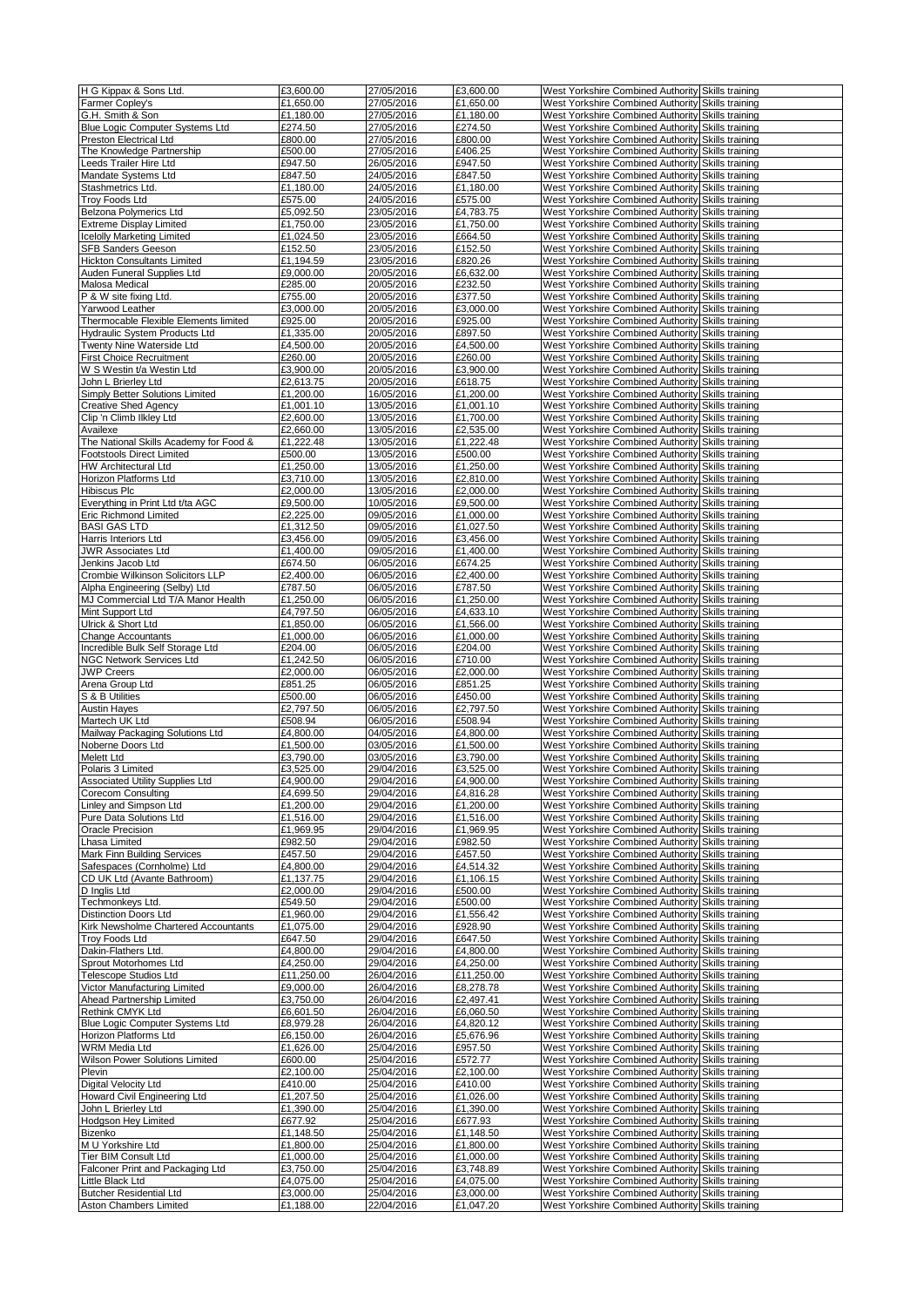| A Safe UK LTD                                       | £1,600.00             | 22/04/2016               | £745.93               | West Yorkshire Combined Authority Skills training                                                      |  |
|-----------------------------------------------------|-----------------------|--------------------------|-----------------------|--------------------------------------------------------------------------------------------------------|--|
|                                                     | £740.00               |                          | £740.00               |                                                                                                        |  |
| <b>Inspiration Computers Ltd</b>                    |                       | 22/04/2016               |                       | West Yorkshire Combined Authority Skills training                                                      |  |
| Dominion Print Ltd                                  | £4,950.00             | 22/04/2016               | £4,950.00             | West Yorkshire Combined Authority Skills training                                                      |  |
| <b>Flannery Civil Engineering</b>                   | £1,350.00             | 22/04/2016               | £337.50               | West Yorkshire Combined Authority Skills training                                                      |  |
| National Flexible Limited                           | £1,500.00             | 22/04/2016               | £1,500.00             | West Yorkshire Combined Authority Skills training                                                      |  |
| <b>Trivent Ltd</b>                                  | £505.00               | 22/04/2016               | £505.00               | West Yorkshire Combined Authority Skills training                                                      |  |
| Heaton Green Dust Control Limited                   | £2,075.00             | 21/04/2016               | £1,840.00             | West Yorkshire Combined Authority Skills training                                                      |  |
| West & North Yorkshire Chamber of                   | £3,000.00             | 21/04/2016               | £2,608.87             | West Yorkshire Combined Authority Skills training                                                      |  |
|                                                     |                       |                          |                       |                                                                                                        |  |
| Mark Finn Building Services                         | £500.00               | 21/04/2016               | £500.00               | West Yorkshire Combined Authority Skills training                                                      |  |
| Netsells Limited                                    | £3,500.00             | 21/04/2016               | £3,500.00             | West Yorkshire Combined Authority Skills training                                                      |  |
| We are Vista Ltd                                    | £5,725.00             | 21/04/2016               | £4,007.50             | West Yorkshire Combined Authority Skills training                                                      |  |
| <b>Icelolly Marketing Limited</b>                   | £2,414.33             | 20/04/2016               | £1,786.13             | West Yorkshire Combined Authority Skills training                                                      |  |
| Victor Manufacturing Limited                        | £6,378.50             | 18/04/2016               | £2,366.00             | West Yorkshire Combined Authority Skills training                                                      |  |
| Mandate Systems Ltd                                 | £650.00               | 14/04/2016               | £650.00               | West Yorkshire Combined Authority Skills training                                                      |  |
|                                                     |                       |                          |                       |                                                                                                        |  |
| <b>Garbutt and Elliott</b>                          | £1,500.00             | 14/04/2016               | £937.50               | West Yorkshire Combined Authority Skills training                                                      |  |
| Summit 4 Limited                                    | £1,800.00             | 14/04/2016               | £1,800.00             | West Yorkshire Combined Authority Skills training                                                      |  |
| <b>Bob's Business</b>                               | £1,075.00             | 14/04/2016               | £1,075.00             | West Yorkshire Combined Authority Skills training                                                      |  |
| Smart Storm Limited                                 | £5,000.00             | 14/04/2016               | £5,000.00             | West Yorkshire Combined Authority Skills training                                                      |  |
| <b>ilTALIK LTD</b>                                  | £2,250.00             | 14/04/2016               | £2,250.00             | West Yorkshire Combined Authority Skills training                                                      |  |
| Thorne Assett Finance                               | £2,216.40             | 14/04/2016               | £2,216.40             | West Yorkshire Combined Authority Skills training                                                      |  |
| Synthotech Limited                                  | £432.50               | 14/04/2016               | £432.50               | West Yorkshire Combined Authority Skills training                                                      |  |
|                                                     |                       |                          |                       |                                                                                                        |  |
| <b>ARC Building Solutions Ltd</b>                   | £432.50               | 14/04/2016               | £432.50               | West Yorkshire Combined Authority Skills training                                                      |  |
| DAPS Project Management Ltd                         | £1,732.50             | 14/04/2016               | £1,732.50             | West Yorkshire Combined Authority Skills training                                                      |  |
| <b>IQUS Limited</b>                                 | £1,225.00             | 14/04/2016               | £490.00               | West Yorkshire Combined Authority Skills training                                                      |  |
| <b>Troy Foods Ltd</b>                               | £2,980.50             | 14/04/2016               | £2,392.50             | West Yorkshire Combined Authority Skills training                                                      |  |
| Manse Capital Limited                               | £432.50               | 14/04/2016               | £432.50               | West Yorkshire Combined Authority Skills training                                                      |  |
| <b>ABG Geotextiles Ltd</b>                          | £4,800.00             | 14/04/2016               | £4,800.00             | West Yorkshire Combined Authority Skills training                                                      |  |
|                                                     |                       | 14/04/2016               |                       |                                                                                                        |  |
| Full Throttle TV Productions Ltd                    | £4,800.00             |                          | £4,800.00             | West Yorkshire Combined Authority Skills training                                                      |  |
| <b>SFB Sanders Geeson</b>                           | £145.00               | 14/04/2016               | £145.00               | West Yorkshire Combined Authority Skills training                                                      |  |
| <b>Belzona Polymerics Ltd</b>                       | £3,064.50             | 14/04/2016               | £2,880.75             | West Yorkshire Combined Authority Skills training                                                      |  |
| <b>Blueberry Marketing Solutions Limited</b>        | £1,013.00             | 14/04/2016               | £725.00               | West Yorkshire Combined Authority Skills training                                                      |  |
| <b>Boundless Networks</b>                           | £1,200.00             | 14/04/2016               | £1,200.00             | West Yorkshire Combined Authority Skills training                                                      |  |
| H & H Construction                                  | £3,000.00             | 14/04/2016               | £3,000.00             | West Yorkshire Combined Authority Skills training                                                      |  |
| JT Ellis & Co Ltd                                   |                       | 14/04/2016               | £1,741.20             |                                                                                                        |  |
|                                                     | £1,809.50             |                          |                       | West Yorkshire Combined Authority Skills training                                                      |  |
| Norcroft Energy                                     | £1,000.00             | 14/04/2016               | £1,000.00             | West Yorkshire Combined Authority Skills training                                                      |  |
| S P CROWTHER & CO LTD                               | £4,750.00             | 14/04/2016               | £4,750.00             | West Yorkshire Combined Authority Skills training                                                      |  |
| OHS Ltd                                             | £1,950.00             | 14/04/2016               | £1,950.00             | West Yorkshire Combined Authority Skills training                                                      |  |
| Pebble Life Ltd                                     | £4,500.00             | 14/04/2016               | £4,500.00             | West Yorkshire Combined Authority Skills training                                                      |  |
| William Birch & Sons Ltd                            | £2,204.75             | 12/04/2016               | £747.38               | West Yorkshire Combined Authority Skills training                                                      |  |
|                                                     |                       |                          |                       |                                                                                                        |  |
| <b>CHARLES WARWICK</b>                              | £1,148.50             | 12/04/2016               | £1,148.00             | West Yorkshire Combined Authority Skills training                                                      |  |
| PEB Möller Architects LLP                           | £2,975.00             | 08/04/2016               | £2,975.00             | West Yorkshire Combined Authority Skills training                                                      |  |
| <b>GMC Fabrication Services Ltd</b>                 | £410.00               | 07/04/2016               | £410.00               | West Yorkshire Combined Authority Skills training                                                      |  |
| <b>Townscape Architects</b>                         | £4,062.00             | 07/04/2016               | £4,062.00             | West Yorkshire Combined Authority Skills training                                                      |  |
| Iain Henderson Design Ltd                           | £3,010.00             | 07/04/2016               | £3,010.00             | West Yorkshire Combined Authority Skills training                                                      |  |
| Verve Marketing Services Ltd                        | £686.40               | 07/04/2016               | £505.96               | West Yorkshire Combined Authority Skills training                                                      |  |
|                                                     |                       |                          |                       |                                                                                                        |  |
| Guyson International Limited                        | £3,522.50             | 07/04/2016               | £3,522.50             | West Yorkshire Combined Authority Skills training                                                      |  |
| A Lock & Co Ltd t/a Positive Accountants            | £2,190.00             | 07/04/2016               | £1,137.58             | West Yorkshire Combined Authority Skills training                                                      |  |
| Clayton Penistone Group                             | £1,750.00             | 07/04/2016               | £1,750.00             | West Yorkshire Combined Authority Skills training                                                      |  |
| <b>UKL Group</b>                                    | £2,475.00             | 07/04/2016               | £2,475.00             | West Yorkshire Combined Authority Skills training                                                      |  |
| J W Crowther & Son Ltd                              | £550.00               | 07/04/2016               | £479.86               | West Yorkshire Combined Authority Skills training                                                      |  |
| Anzeckbio Ltd                                       | £1,800.00             | 07/04/2016               | £1,800.00             | West Yorkshire Combined Authority Skills training                                                      |  |
| Ratcliffe Building and Maintenance Ltd              | £250.00               | 07/04/2016               | £250.00               | West Yorkshire Combined Authority Skills training                                                      |  |
|                                                     |                       |                          |                       |                                                                                                        |  |
| Prohibition PR LTD                                  | £1,152.00             | 07/04/2016               | £1,125.00             | West Yorkshire Combined Authority Skills training                                                      |  |
| <b>Overview Studios</b>                             | £2,400.00             | 07/04/2016               | £2,400.00             | West Yorkshire Combined Authority Skills training                                                      |  |
| Inter Continental Brands (Holdings)                 | £2,031.23             | 07/04/2016               | £1,218.78             | West Yorkshire Combined Authority Skills training                                                      |  |
| Gin Festival Ltd                                    | £1,489.75             | 07/04/2016               | £1,354.20             | West Yorkshire Combined Authority Skills training                                                      |  |
| Uriah Woodhead & Son Limited                        | £550.00               | 07/04/2016               | £550.00               | West Yorkshire Combined Authority Skills training                                                      |  |
| Dubit                                               | £1,750.00             | 07/04/2016               | £1,750.00             |                                                                                                        |  |
|                                                     |                       |                          |                       | West Yorkshire Combined Authority Skills training                                                      |  |
| WKW Precision Engineering Co Ltd                    | £1,400.00             | 07/04/2016               | £1,400.00             | West Yorkshire Combined Authority Skills training                                                      |  |
| Relish Research Ltd (Leeds)                         | £1,312.50             | 07/04/2016               | £1,312.50             | West Yorkshire Combined Authority Skills training                                                      |  |
| Interface Vehicle Services                          | £300.00               | 07/04/2016               | £240.00               | West Yorkshire Combined Authority Skills training                                                      |  |
| Cromwell Polythene Ltd                              | £512.50               | 07/04/2016               | £512.50               | West Yorkshire Combined Authority Skills training                                                      |  |
| Belzona Polymerics Ltd                              | £1,425.00             | 07/04/2016               | £1,187.50             | West Yorkshire Combined Authority Skills training                                                      |  |
| Arena Group Ltd                                     | £1,400.00             | 07/04/2016               | £1,205.55             | West Yorkshire Combined Authority Skills training                                                      |  |
| Hunter Gee Holroyd                                  | £772.50               | 07/04/2016               | £772.50               | West Yorkshire Combined Authority Skills training                                                      |  |
| D E Ford Insurance Brokers Ltd                      | £6,297.90             |                          |                       |                                                                                                        |  |
|                                                     |                       | 04/04/2016               | £6,297.90             | West Yorkshire Combined Authority Skills training                                                      |  |
| Advanced Diesel Engineering Ltd                     | £540.00               | 04/04/2016               | £540.00               | West Yorkshire Combined Authority Skills training                                                      |  |
| B&K Passmore Ltd                                    | £4,000.00             | 04/04/2016               | £4,000.00             | West Yorkshire Combined Authority Skills training                                                      |  |
| Esze Ltd                                            | £1,337.00             | 04/04/2016               | £594.50               | West Yorkshire Combined Authority Skills training                                                      |  |
| Harte Woodworking Limited                           | £500.00               | 04/04/2016               | £500.00               | West Yorkshire Combined Authority Skills training                                                      |  |
| Carramore International Ltd                         | £900.00               | 04/04/2016               | £900.00               | West Yorkshire Combined Authority Skills training                                                      |  |
| Electroparts Ltd                                    | £1,375.00             | 04/04/2016               | £1,375.00             | West Yorkshire Combined Authority Skills training                                                      |  |
| Playmania Limited                                   | £2,600.00             | 04/04/2016               | £2,600.00             | West Yorkshire Combined Authority Skills training                                                      |  |
|                                                     |                       |                          |                       |                                                                                                        |  |
| <b>BPC Building Products Ltd</b>                    | £2,250.00             | 04/04/2016               | £2,250.00             | West Yorkshire Combined Authority Skills training                                                      |  |
| Rapid Spike                                         | £2,987.50             | 04/04/2016               | £597.50               | West Yorkshire Combined Authority Skills training                                                      |  |
| A & J Fabtech Ltd                                   | £4,865.00             | 04/04/2016               | £4,083.12             | West Yorkshire Combined Authority Skills training                                                      |  |
| Remedy Tech Centre                                  | £2,500.00             | 30/03/2016               | £1,000.00             | West Yorkshire Combined Authority Skills training                                                      |  |
| Enjoy Digital Communications Limited                | £4,207.50             | 30/03/2016               | £4,207.50             | West Yorkshire Combined Authority Skills training                                                      |  |
| York Data Services                                  | £823.25               | 30/03/2016               | £775.75               | West Yorkshire Combined Authority Skills training                                                      |  |
|                                                     |                       |                          |                       |                                                                                                        |  |
| Mulhern Media                                       | £4,896.00             | 29/03/2016               | £4,896.00             | West Yorkshire Combined Authority Skills training                                                      |  |
| Paul Humphreys Ltd                                  | £750.00               | 29/03/2016               | £750.00               | West Yorkshire Combined Authority Skills training                                                      |  |
| Garbutt and Elliott                                 | £4,500.00             | 29/03/2016               | £4,500.00             | West Yorkshire Combined Authority Skills training                                                      |  |
| AQUARIUS RAILROAD TECHNOLOGIES                      | £4,240.00             | 29/03/2016               | £1,862.50             | West Yorkshire Combined Authority Skills training                                                      |  |
| C80 Solutions Ltd                                   | £2,000.00             | 29/03/2016               | £2,000.00             | West Yorkshire Combined Authority Skills training                                                      |  |
| Yorwaste Ltd                                        | £13,237.50            | 29/03/2016               | £13,237.50            | West Yorkshire Combined Authority Skills training                                                      |  |
| MULTICARE ELECTRONICS LTD                           | £2,000.00             | 29/03/2016               | £2,000.00             | West Yorkshire Combined Authority Skills training                                                      |  |
|                                                     |                       |                          |                       |                                                                                                        |  |
| Stroud Resourcing Ltd                               | £7,500.00             | 29/03/2016               | £3,125.00             | West Yorkshire Combined Authority Skills training                                                      |  |
| Metalliform Holdings Limited                        | £16,647.00            | 29/03/2016               | £12,917.03            | West Yorkshire Combined Authority Skills training                                                      |  |
| Wigwood Limited                                     |                       |                          |                       |                                                                                                        |  |
|                                                     | £5,000.00             | 29/03/2016               | £5,000.00             | West Yorkshire Combined Authority Skills training                                                      |  |
|                                                     |                       |                          |                       |                                                                                                        |  |
| Ibar Hostings Ltd                                   | £5,675.00             | 29/03/2016               | £4,675.00             | West Yorkshire Combined Authority Skills training                                                      |  |
| Halifax Opportunities Trust                         | £8,895.02             | 29/03/2016               | £8,575.02             | West Yorkshire Combined Authority Skills training                                                      |  |
| Gin Festival Ltd<br><b>Red Publications Limited</b> | £13,500.00<br>£947.50 | 29/03/2016<br>21/03/2016 | £13,500.00<br>£847.50 | West Yorkshire Combined Authority Skills training<br>West Yorkshire Combined Authority Skills training |  |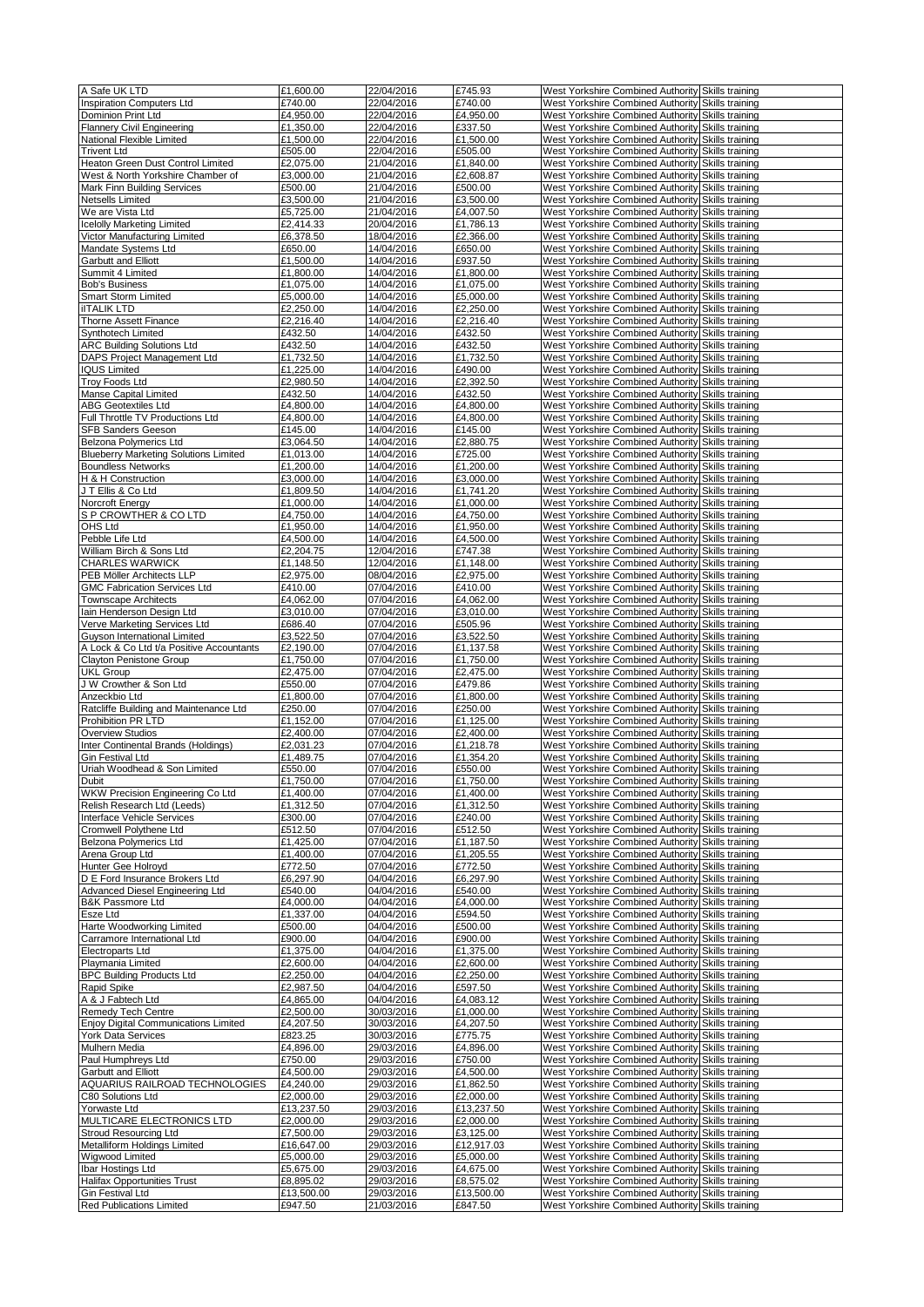| Completely Financial Services Ltd                    | £480.00                | 21/03/2016               | £480.00              | West Yorkshire Combined Authority Skills training                                                      |  |
|------------------------------------------------------|------------------------|--------------------------|----------------------|--------------------------------------------------------------------------------------------------------|--|
| Recruit 4 Health                                     | £2,880.00              | 21/03/2016               | £2,880.00            | West Yorkshire Combined Authority Skills training                                                      |  |
| <b>Halifax Opportunities Trust</b>                   | £759.81                | 21/03/2016               | £759.82              | West Yorkshire Combined Authority Skills training                                                      |  |
| <b>Extract Technology Ltd</b>                        | £637.50                | 21/03/2016               | £637.55              | West Yorkshire Combined Authority Skills training                                                      |  |
| QAD Architects Ltd.                                  | £1,650.00              | 21/03/2016               | £1,565.00            | West Yorkshire Combined Authority Skills training                                                      |  |
| Ebsford Environmental Ltd                            | £2,000.00              | 21/03/2016               | £2,000.00            | West Yorkshire Combined Authority Skills training                                                      |  |
| <b>Simply Better Solutions Limited</b>               | £967.50                | 21/03/2016               | £967.50              | West Yorkshire Combined Authority Skills training                                                      |  |
|                                                      |                        | 21/03/2016               | £672.50              | West Yorkshire Combined Authority Skills training                                                      |  |
| J P Distribution Ltd                                 | £672.50                |                          |                      |                                                                                                        |  |
| DAAK Ltd t/a TechVision                              | £500.00                | 21/03/2016               | £500.00              | West Yorkshire Combined Authority Skills training                                                      |  |
| UNTHA UK Ltd                                         | £3,000.00              | 21/03/2016               | £3,000.00            | West Yorkshire Combined Authority Skills training                                                      |  |
| Sensio Ltd                                           | £4,300.00              | 21/03/2016               | £4,300.00            | West Yorkshire Combined Authority Skills training                                                      |  |
| Naylor Wintersgill                                   | £564.50                | 21/03/2016               | £470.40              | West Yorkshire Combined Authority Skills training                                                      |  |
| Para (North) Ltd                                     | £625.00                | 21/03/2016               | £625.00              | West Yorkshire Combined Authority Skills training                                                      |  |
| Water Compliance Solutions Ltd                       | £2,100.00              | 17/03/2016               | £1,500.00            | West Yorkshire Combined Authority Skills training                                                      |  |
| Dean Court Hotel                                     | £1,000.00              | 15/03/2016               | £1,000.00            | West Yorkshire Combined Authority Skills training                                                      |  |
| Alex Goldstein & Associates Property                 | £2,250.00              | 15/03/2016               | £2,250.00            | West Yorkshire Combined Authority Skills training                                                      |  |
| Dencowear                                            | £4,800.00              | 15/03/2016               | £4,800.00            | West Yorkshire Combined Authority Skills training                                                      |  |
| York Hogroast Ltd                                    | £4,995.00              | 15/03/2016               | £4,995.00            | West Yorkshire Combined Authority Skills training                                                      |  |
| Employee Pulsecheck Ltd T/A Karian and               | £4,895.00              | 15/03/2016               | £3,020.62            | West Yorkshire Combined Authority Skills training                                                      |  |
| Corporate and Commercial Credit Solutions            | £1,180.00              | 15/03/2016               | £1,180.00            | West Yorkshire Combined Authority Skills training                                                      |  |
| Thornhill Heat Exchangers Ltd                        | £3,000.00              | 15/03/2016               | £3,000.00            | West Yorkshire Combined Authority Skills training                                                      |  |
| One Day Creative Ltd                                 | £2,643.50              | 15/03/2016               | £2,643.50            | West Yorkshire Combined Authority Skills training                                                      |  |
| SDL Construction Management Ltd                      | £947.50                | 15/03/2016               | £947.50              | West Yorkshire Combined Authority Skills training                                                      |  |
| Mumbler Limited                                      | £4,950.00              | 15/03/2016               | £4,950.00            | West Yorkshire Combined Authority Skills training                                                      |  |
| Team Activ+ Ltd                                      | £2,360.00              | 15/03/2016               | £2,360.00            | West Yorkshire Combined Authority Skills training                                                      |  |
| Inter-Vention UK Ltd                                 | £1,600.00              | 15/03/2016               | £1,600.00            | West Yorkshire Combined Authority Skills training                                                      |  |
| Aindale Business Management Ltd                      | £4,537.50              | 15/03/2016               | £4,537.50            | West Yorkshire Combined Authority Skills training                                                      |  |
| Ardent Ltd                                           | £1,400.00              | 15/03/2016               | £1,300.00            | West Yorkshire Combined Authority Skills training                                                      |  |
| Pland Stainless Ltd                                  | £675.00                | 15/03/2016               | £675.00              | West Yorkshire Combined Authority Skills training                                                      |  |
| Ascent People Development Ltd                        | £750.00                | 15/03/2016               | £750.00              | West Yorkshire Combined Authority Skills training                                                      |  |
| virtual data centre services limited                 | £1,600.00              | 15/03/2016               | £1,600.00            | West Yorkshire Combined Authority Skills training                                                      |  |
| Rpa Communications By Design Limited                 | £4,250.00              | 15/03/2016               | £4,250.00            | West Yorkshire Combined Authority Skills training                                                      |  |
|                                                      |                        |                          |                      | West Yorkshire Combined Authority Skills training                                                      |  |
| Fusion Products Company Ltd                          | £5,000.00              | 15/03/2016               | £5,000.00            |                                                                                                        |  |
| OHS Ltd                                              | £3,900.00              | 15/03/2016               | £3,900.00            | West Yorkshire Combined Authority Skills training                                                      |  |
| Sensio Ltd                                           | £2,565.00              | 15/03/2016               | £415.00              | West Yorkshire Combined Authority Skills training                                                      |  |
| <b>Steadcross Solutions Limited</b>                  | £2,000.00              | 15/03/2016               | £2,000.00            | West Yorkshire Combined Authority Skills training                                                      |  |
| Harrison Gardner Dyers and Winders Ltd               | £500.00                | 15/03/2016               | £500.00              | West Yorkshire Combined Authority Skills training                                                      |  |
| <b>Blueberry Marketing Solutions Limited</b>         | £550.00                | 15/03/2016               | £500.00              | West Yorkshire Combined Authority Skills training                                                      |  |
| CT Glass                                             | £1,350.00              | 15/03/2016               | £1,350.00            | West Yorkshire Combined Authority Skills training                                                      |  |
| Broadley (Group) Ltd                                 | £598.50                | 15/03/2016               | £598.50              | West Yorkshire Combined Authority Skills training                                                      |  |
| <b>Holeys Chartered Accountants</b>                  | £2,367.50              | 15/03/2016               | £2,367.50            | West Yorkshire Combined Authority Skills training                                                      |  |
| Abzorb                                               | £500.00                | 15/03/2016               | £500.00              | West Yorkshire Combined Authority Skills training                                                      |  |
| <b>Omnicom Engineering Limited</b>                   | £2,000.00              | 15/03/2016               | £2,000.00            | West Yorkshire Combined Authority Skills training                                                      |  |
| Definitive Design & Media                            | £1,575.00              | 15/03/2016               | £1,575.00            | West Yorkshire Combined Authority Skills training                                                      |  |
| Tim Bidie Consulting                                 | £1,500.00              | 15/03/2016               | £1,500.00            | West Yorkshire Combined Authority Skills training                                                      |  |
| ELLISON CONSTRUCTION LTD                             | £765.00                | 15/03/2016               | £315.00              | West Yorkshire Combined Authority Skills training                                                      |  |
| A Safe UK LTD                                        | £3,285.50              | 15/03/2016               | £3,147.41            | West Yorkshire Combined Authority Skills training                                                      |  |
| HR180 Limited                                        | £1,000.00              | 15/03/2016               | £1,000.00            | West Yorkshire Combined Authority Skills training                                                      |  |
| <b>Blackhall Engineering Ltd</b>                     | £4,800.00              | 15/03/2016               | £4,800.00            | West Yorkshire Combined Authority Skills training                                                      |  |
| Tax and Accounting Yorkshire Limited t/a             | £1,115.00              | 15/03/2016               | £777.84              | West Yorkshire Combined Authority Skills training                                                      |  |
| <b>ilTALIK LTD</b>                                   | £4,383.68              | 15/03/2016               | £4,383.68            | West Yorkshire Combined Authority Skills training                                                      |  |
| Firth Parish                                         | £3,230.45              | 15/03/2016               | £3,230.45            | West Yorkshire Combined Authority Skills training                                                      |  |
| Sense Of Space Ilkley Limited                        | £815.00                | 15/03/2016               | £815.00              | West Yorkshire Combined Authority Skills training                                                      |  |
| Yorkshire Laser and Fabrication                      | £2,602.50              | 15/03/2016               | £2,602.50            | West Yorkshire Combined Authority Skills training                                                      |  |
|                                                      | £710.00                | 01/03/2016               | £710.00              |                                                                                                        |  |
| East End Tours Limited                               |                        |                          |                      | West Yorkshire Combined Authority Skills training                                                      |  |
| Sewtec                                               | £1,942.50              | 29/02/2016<br>29/02/2016 | £1,192.50            | West Yorkshire Combined Authority Skills training                                                      |  |
| Pilotwise International Ltd                          | £711.00                | 29/02/2016               | £592.50              | West Yorkshire Combined Authority Skills training                                                      |  |
| Mega Letting Ltd                                     | £1,600.00              |                          | £1,500.00            | West Yorkshire Combined Authority Skills training                                                      |  |
| Dakin-Flathers Ltd.                                  | £1,450.00              | 29/02/2016               | £1,450.00            | West Yorkshire Combined Authority Skills training                                                      |  |
| Applelec Sign Components                             | £7,500.00              | 29/02/2016               | £7,500.00            | West Yorkshire Combined Authority Skills training                                                      |  |
| Sagars LLP                                           | £12,937.33             | 29/02/2016               | £12,937.33           | West Yorkshire Combined Authority Skills training                                                      |  |
| Wiawood Limited                                      | £3,000.00              | 29/02/2016               | £3,000.00            | West Yorkshire Combined Authority Skills training                                                      |  |
| I C Blue Limited                                     | £17,420.00             | 29/02/2016               | £17,419.99           | West Yorkshire Combined Authority Skills training                                                      |  |
| Sonocent                                             | £6,206.30              | 29/02/2016               | £1,201.89            | West Yorkshire Combined Authority Skills training                                                      |  |
| Europlus Direct Ltd                                  | £1,242.50              | 25/02/2016               | £1,242.52            | West Yorkshire Combined Authority Skills training                                                      |  |
| Fastsign (Leeds) Ltd                                 | £4,583.60              | 25/02/2016               | £4,583.60            | West Yorkshire Combined Authority Skills training                                                      |  |
| TARGET INFORMATION SYSTEMS                           | £3,600.00              | 25/02/2016               | £3,600.00            | West Yorkshire Combined Authority Skills training                                                      |  |
| JNP Northern LLP t/a JNP Group                       | £327.50                | 25/02/2016               | £327.50              | West Yorkshire Combined Authority Skills training                                                      |  |
| Leap Like a Salmon                                   | £1,492.50              | 25/02/2016               | £1,492.50            | West Yorkshire Combined Authority Skills training                                                      |  |
| <b>Distinction Doors Ltd</b>                         | £632.50                | 25/02/2016               | £632.50              | West Yorkshire Combined Authority Skills training                                                      |  |
| Highbury Homes Yorkshire Ltd                         | £1,477.00              | 25/02/2016               | £1,123.50            | West Yorkshire Combined Authority Skills training                                                      |  |
| <b>ilTALIK LTD</b>                                   | £2,404.50              | 25/02/2016               | £1,257.00            | West Yorkshire Combined Authority Skills training                                                      |  |
| <b>Troy Foods Ltd</b>                                | £3,180.00              | 25/02/2016               | £2,862.00            | West Yorkshire Combined Authority Skills training                                                      |  |
| <b>RPP Management Limited</b>                        | £1,645.00              | 25/02/2016               | £1,645.00            | West Yorkshire Combined Authority Skills training                                                      |  |
| Tax Advisory Partnership Limited                     | £1,494.50              | 25/02/2016               | £1,494.50            | West Yorkshire Combined Authority Skills training                                                      |  |
| CD UK Ltd (Avante Bathroom)                          | £3,839.60              | 25/02/2016               | £3,520.00            | West Yorkshire Combined Authority Skills training                                                      |  |
| <b>Stafflex</b>                                      | £2,250.00              | 25/02/2016               | £2,250.00            | West Yorkshire Combined Authority Skills training                                                      |  |
| <b>Booth Revolution Ltd</b>                          | £2,400.00              | 25/02/2016               | £2,400.00            | West Yorkshire Combined Authority Skills training                                                      |  |
| <b>Trinity McQueen Limited</b>                       | £4,875.00              | 25/02/2016               | £3,688.88            | West Yorkshire Combined Authority Skills training                                                      |  |
| Global Diversity Ltd.                                | £2,180.00              | 23/02/2016               | £1,500.00            | West Yorkshire Combined Authority Skills training                                                      |  |
| Recruit 4 Vets Ltd                                   | £22,625.00             | 23/02/2016               | £17,300.00           | West Yorkshire Combined Authority Skills training                                                      |  |
| <b>Distinction Doors Ltd</b>                         | £2,342.50              | 22/02/2016               | £1,171.26            | West Yorkshire Combined Authority Skills training                                                      |  |
| Morgan Travel t/a First Event                        | £1,917.00              | 22/02/2016               | £1,775.00            | West Yorkshire Combined Authority Skills training                                                      |  |
| Waingap Contracts Ltd                                | £897.50                | 22/02/2016               | £875.00              | West Yorkshire Combined Authority Skills training                                                      |  |
| The Engine Room Design Co Ltd.                       | £2,000.00              | 22/02/2016               | £1,000.00            | West Yorkshire Combined Authority Skills training                                                      |  |
| Olympus Technologies Limited                         | £881.25                | 22/02/2016               | £881.25              | West Yorkshire Combined Authority Skills training                                                      |  |
| Avanta UK Ltd                                        | £2,244.00              | 22/02/2016               | £2,040.00            | West Yorkshire Combined Authority Skills training                                                      |  |
|                                                      | £700.00                | 22/02/2016               | £700.00              |                                                                                                        |  |
| Preston Electrical Ltd                               |                        |                          |                      | West Yorkshire Combined Authority Skills training                                                      |  |
| Garbutt and Elliott                                  | £2,458.20              | 22/02/2016               | £2,458.21            | West Yorkshire Combined Authority Skills training                                                      |  |
| Salem & Senior Ltd                                   | £1,266.00              | 22/02/2016               | £1,266.00            | West Yorkshire Combined Authority Skills training                                                      |  |
| Us and Them ideas Ltd                                |                        | 22/02/2016               | £440.00              | West Yorkshire Combined Authority Skills training                                                      |  |
|                                                      | £677.50                |                          |                      |                                                                                                        |  |
| CD UK Ltd (Avante Bathroom)<br><b>Troy Foods Ltd</b> | £1,354.33<br>£2,471.25 | 22/02/2016<br>22/02/2016 | £362.66<br>£2,029.56 | West Yorkshire Combined Authority Skills training<br>West Yorkshire Combined Authority Skills training |  |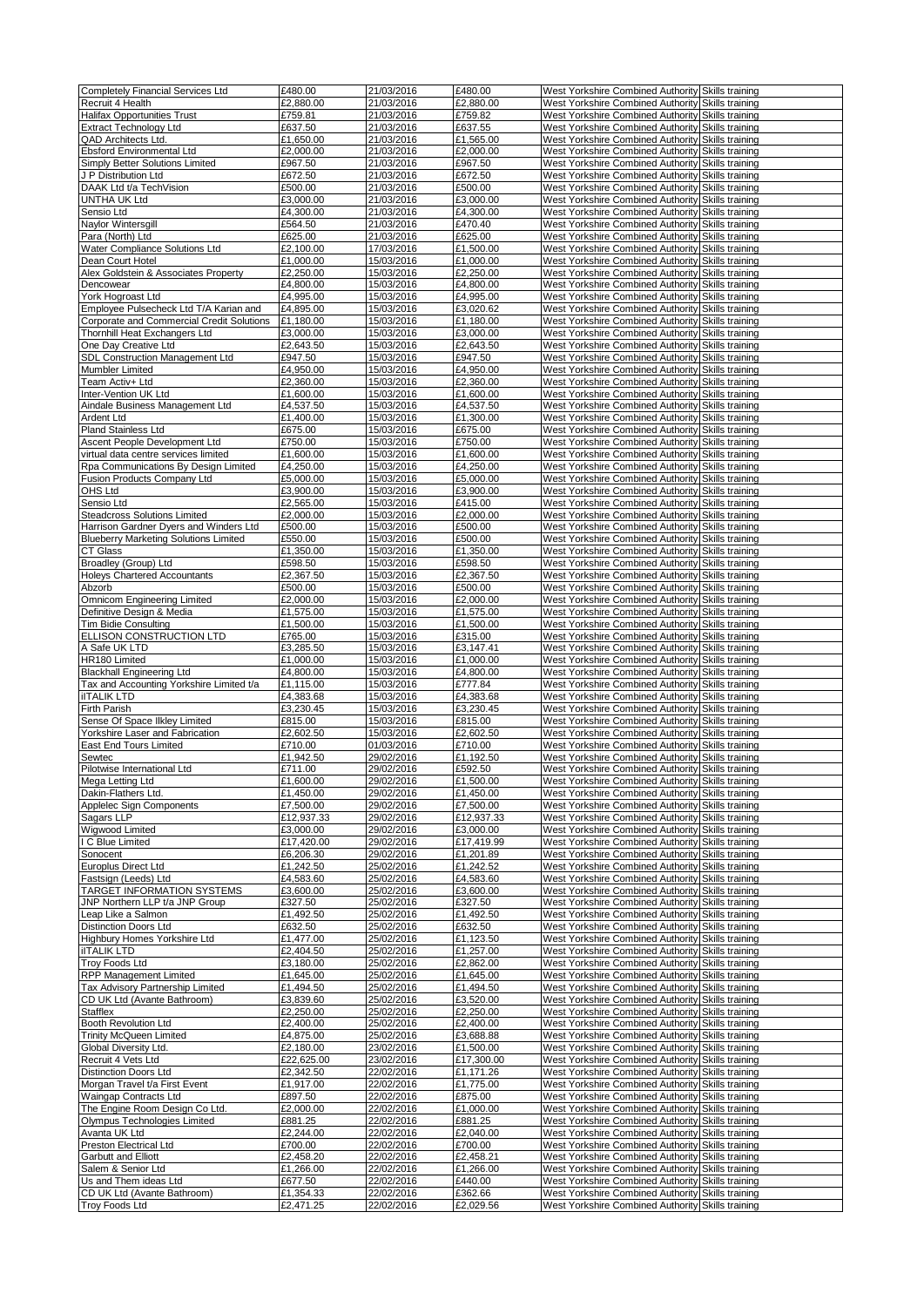| Switalskis Ltd                                             | £1,500.00               | 22/02/2016               | £1,333.28              | West Yorkshire Combined Authority Skills training |  |
|------------------------------------------------------------|-------------------------|--------------------------|------------------------|---------------------------------------------------|--|
| <b>HD Lettings Ltd</b>                                     | £477.60                 | 22/02/2016               | £476.00                | West Yorkshire Combined Authority Skills training |  |
| GeStep Ltd                                                 | £1,200.00               | 22/02/2016               | £1,200.00              | West Yorkshire Combined Authority Skills training |  |
| Ellis Bates Group                                          | £675.00                 | 22/02/2016               | £675.00                | West Yorkshire Combined Authority Skills training |  |
| <b>CIDON Construction Limited</b>                          | £2,880.00               | 22/02/2016               | £2,880.00              | West Yorkshire Combined Authority Skills training |  |
| <b>Assent Building Control Ltd</b>                         | £1,200.00               | 22/02/2016               | £1,200.00              | West Yorkshire Combined Authority Skills training |  |
| W S Bentley (Growers) Limited                              |                         |                          |                        |                                                   |  |
|                                                            | £1,000.00               | 22/02/2016               | £1,000.02              | West Yorkshire Combined Authority Skills training |  |
| Kirk Newsholme Chartered Accountants                       | £27,555.00              | 15/02/2016               | £11,973.05             | West Yorkshire Combined Authority Skills training |  |
| <b>Redmayne Bentley</b>                                    | £4,200.00               | 15/02/2016               | £3,733.41              | West Yorkshire Combined Authority Skills training |  |
| Design & Display Ltd                                       | £885.00                 | 15/02/2016               | £590.00                | West Yorkshire Combined Authority Skills training |  |
| Garbutt and Elliott                                        | £10,925.93              | 15/02/2016               | £9,174.28              | West Yorkshire Combined Authority Skills training |  |
| Thorite                                                    | £10,334.63              | 15/02/2016               | £7,361.71              | West Yorkshire Combined Authority Skills training |  |
| <b>TTL Consultants Limited</b>                             | £525.00                 | 15/02/2016               | £525.00                | West Yorkshire Combined Authority Skills training |  |
| <b>Complete Fire Solutions</b>                             | £797.50                 | 15/02/2016               | £684.50                | West Yorkshire Combined Authority Skills training |  |
| <b>TGE Solutions Ltd</b>                                   | £2,650.00               | 15/02/2016               | £2,650.00              | West Yorkshire Combined Authority Skills training |  |
| <b>MBA Engineering Systems Limited</b>                     | £3,225.00               | 15/02/2016               | £3,225.00              | West Yorkshire Combined Authority Skills training |  |
| <b>CIDON Construction Limited</b>                          | £1,000.00               | 15/02/2016               | £500.00                | West Yorkshire Combined Authority Skills training |  |
| Ormerod Design Ltd                                         | £1,522.50               | 15/02/2016               | £1,490.00              | West Yorkshire Combined Authority Skills training |  |
| Alt Professionals Ltd                                      | £2,000.00               | 15/02/2016               | £2,000.00              | West Yorkshire Combined Authority Skills training |  |
| Control F1 Ltd                                             | £4,940.00               | 15/02/2016               | £4,680.00              | West Yorkshire Combined Authority Skills training |  |
| LSi                                                        | £600.00                 | 15/02/2016               | £600.00                | West Yorkshire Combined Authority Skills training |  |
| DGP Intelsius Ltd (previously DGP)                         | £2,800.00               | 15/02/2016               | £2,800.00              | West Yorkshire Combined Authority Skills training |  |
| PapaKata Ltd                                               | £3,140.00               | 15/02/2016               | £3,140.00              | West Yorkshire Combined Authority Skills training |  |
| <b>Direct Fabrications</b>                                 | £2,475.00               | 15/02/2016               | £1,425.00              | West Yorkshire Combined Authority Skills training |  |
|                                                            |                         |                          |                        |                                                   |  |
| Kirk Newsholme Chartered Accountants                       | £1,051.50               | 15/02/2016               | £1,043.65              | West Yorkshire Combined Authority Skills training |  |
| Statement Agency Ltd                                       | £1,349.00               | 09/02/2016               | £1,299.00              | West Yorkshire Combined Authority Skills training |  |
| Parsons & Co                                               | £1,501.50               | 08/02/2016               | £1,451.66              | West Yorkshire Combined Authority Skills training |  |
| Dan Booth Freelance Designer                               | £484.50                 | 08/02/2016               | £360.00                | West Yorkshire Combined Authority Skills training |  |
| Lauras International (Europe) LLP                          | £2,250.00               | 08/02/2016               | £2,250.00              | West Yorkshire Combined Authority Skills training |  |
| Scientific Roads Limited                                   | £3,850.00               | 08/02/2016               | £3,850.00              | West Yorkshire Combined Authority Skills training |  |
| National Flexible Limited                                  | $\overline{£1}$ ,211.25 | 08/02/2016               | £1,211.25              | West Yorkshire Combined Authority Skills training |  |
| A Safe UK LTD                                              | £2,114.40               | 08/02/2016               | £2,114.40              | West Yorkshire Combined Authority Skills training |  |
| Contedia                                                   | £1,560.00               | 04/02/2016               | £1,510.00              | West Yorkshire Combined Authority Skills training |  |
| Speed-Ellis Ltd                                            | £264.00                 | 04/02/2016               | £264.00                | West Yorkshire Combined Authority Skills training |  |
| Aindale Business Management Ltd                            | £315.84                 | 04/02/2016               | £315.84                | West Yorkshire Combined Authority Skills training |  |
| <b>PureNet Solutions Limited</b>                           | £1,500.00               | 04/02/2016               | £1,500.00              | West Yorkshire Combined Authority Skills training |  |
| C&C Hydraulics Limited                                     | £2,287.50               | 04/02/2016               | £1,800.00              | West Yorkshire Combined Authority Skills training |  |
| Spenser Wilson                                             | £2,197.95               | 04/02/2016               | £1,573.95              | West Yorkshire Combined Authority Skills training |  |
|                                                            |                         | 04/02/2016               |                        |                                                   |  |
| <b>Direct Fabrications</b>                                 | £600.00                 |                          | £600.00                | West Yorkshire Combined Authority Skills training |  |
| <b>HB Projects Ltd</b>                                     | £1,795.00               | 04/02/2016               | £1,795.00              | West Yorkshire Combined Authority Skills training |  |
| York Consulting LLP                                        | £335.70                 | 04/02/2016               | £329.75                | West Yorkshire Combined Authority Skills training |  |
| Sensio Ltd                                                 | £2,150.00               | 04/02/2016               | £2,150.00              | West Yorkshire Combined Authority Skills training |  |
| Shrewdd Marketing                                          | £310.00                 | 04/02/2016               | £310.00                | West Yorkshire Combined Authority Skills training |  |
| Sagars LLP                                                 | £872.00                 | 04/02/2016               | £605.63                | West Yorkshire Combined Authority Skills training |  |
| <b>CIDON Construction Limited</b>                          | £3,852.50               | 04/02/2016               | £3,852.52              | West Yorkshire Combined Authority Skills training |  |
| Heath & Power Solicitors                                   | £1,200.00               | 03/02/2016               | £1,000.00              | West Yorkshire Combined Authority Skills training |  |
| Advanced Diesel Engineering Ltd                            | £875.00                 | 03/02/2016               | £875.00                | West Yorkshire Combined Authority Skills training |  |
| Sash UK Limited                                            | £4,500.00               | 01/02/2016               | £4,500.00              | West Yorkshire Combined Authority Skills training |  |
| Mailway Packaging Solutions Ltd                            | £2,400.00               | 01/02/2016               | £2,400.00              | West Yorkshire Combined Authority Skills training |  |
| The Conservatory Outlet                                    | £1,577.00               | 01/02/2016               | £1,510.00              | West Yorkshire Combined Authority Skills training |  |
| growthroughdigital.com                                     | £3,575.00               | 01/02/2016               | £3,575.00              | West Yorkshire Combined Authority Skills training |  |
| fds Director Services Limited                              | £1,105.00               | 01/02/2016               | £710.00                | West Yorkshire Combined Authority Skills training |  |
| Alex Goldstein & Associates Property                       | £3,940.00               | 01/02/2016               | £3,940.00              | West Yorkshire Combined Authority Skills training |  |
| Millers Oils Ltd                                           | £4,865.00               | 01/02/2016               | £4,865.00              | West Yorkshire Combined Authority Skills training |  |
| Multi-Tech Engineering UK Ltd                              | £2,800.00               | 01/02/2016               | £2,800.00              | West Yorkshire Combined Authority Skills training |  |
|                                                            |                         |                          |                        |                                                   |  |
| Sushisushi Limited                                         | £2,250.00               | 29/01/2016               | £2,250.00              | West Yorkshire Combined Authority Skills training |  |
| <b>Hickton Consultants Limited</b>                         | £1,500.00               | 29/01/2016               | £1,500.00              | West Yorkshire Combined Authority Skills training |  |
| IA Safe UK LTD                                             | £1,096.00               | 29/01/2016               | £982.50                | West Yorkshire Combined Authority Skills training |  |
| WKW Precision Engineering Co Ltd                           | £1,562.50               | 29/01/2016               | £937.50                | West Yorkshire Combined Authority Skills training |  |
| Building and Preservation (Northern) Ltd                   | £2,850.00               | 28/01/2016               | £2,459.92              | West Yorkshire Combined Authority Skills training |  |
| Dakin-Flathers Ltd.                                        | £2,500.00               | 28/01/2016               | £1,250.00              | West Yorkshire Combined Authority Skills training |  |
| <b>LBBC Beechwood</b>                                      | £1,595.00               | 28/01/2016               | £1,405.00              | West Yorkshire Combined Authority Skills training |  |
| SCM Turbomotive Ltd                                        | £437.50                 | 28/01/2016               | £437.50                | West Yorkshire Combined Authority Skills training |  |
| Logical Focus Ltd                                          | £2,165.00               | 28/01/2016               | £2,165.00              | West Yorkshire Combined Authority Skills training |  |
| <b>Silvesters Electrical Contractors LTD</b>               | £500.00                 | 28/01/2016               | £500.00                | West Yorkshire Combined Authority Skills training |  |
| <b>Distinction Doors Ltd</b>                               | £2,975.00               | 27/01/2016               | £2,975.00              | West Yorkshire Combined Authority Skills training |  |
| JT Ellis & Co Ltd                                          | £17,550.00              | 27/01/2016               | £17,550.00             | West Yorkshire Combined Authority Skills training |  |
| MooD International Software Limited                        | £4,450.00               | 27/01/2016               | £2,000.00              | West Yorkshire Combined Authority Skills training |  |
| Lambert Engineering Limited                                | £39,590.00              | 27/01/2016               | £38,610.00             | West Yorkshire Combined Authority Skills training |  |
| Opal Wave Solutions Ltd                                    | £5,416.00               | 27/01/2016               | £5,416.00              | West Yorkshire Combined Authority Skills training |  |
| Simply Better Solutions Limited                            | £4,800.00               | 27/01/2016               | £4,800.00              | West Yorkshire Combined Authority Skills training |  |
| Turro Ltd                                                  | £4,150.00               | 27/01/2016               | £4,150.00              | West Yorkshire Combined Authority Skills training |  |
| <b>Excel Manufacturing Ltd</b>                             | £4,877.50               | 25/01/2016               | £4,239.16              | West Yorkshire Combined Authority Skills training |  |
| JS White & Co                                              | £750.00                 | 25/01/2016               | £750.04                | West Yorkshire Combined Authority Skills training |  |
| Mednet Consult Ltd                                         | £1,130.00               | 25/01/2016               | £1,130.00              | West Yorkshire Combined Authority Skills training |  |
|                                                            |                         |                          |                        |                                                   |  |
| Blue Logic Computer Systems Ltd                            | £3,624.50               | 25/01/2016               | £1,599.50              | West Yorkshire Combined Authority Skills training |  |
| N.B. Erodatools Ltd                                        | £2,250.00               | 25/01/2016               | £2,250.00              | West Yorkshire Combined Authority Skills training |  |
| <b>First Choice Recruitment</b>                            | £2,750.00               | 21/01/2016               | £2,750.00              | West Yorkshire Combined Authority Skills training |  |
| Cromwell Polythene Ltd                                     | £1,437.50               | 21/01/2016               | £1,375.00              | West Yorkshire Combined Authority Skills training |  |
| <b>Austin Hayes</b>                                        | £450.00                 | 21/01/2016               | £450.00                | West Yorkshire Combined Authority Skills training |  |
| Global Print Solutions Ltd                                 | £2,160.00               | 21/01/2016               | £2,160.00              | West Yorkshire Combined Authority Skills training |  |
| W S Bentley (Growers) Limited                              | £297.50                 | 21/01/2016               | £297.50                | West Yorkshire Combined Authority Skills training |  |
| Knowledge Technical Consulting Ltd                         | £954.00                 | 21/01/2016               | £537.00                | West Yorkshire Combined Authority Skills training |  |
| Teem Ltd                                                   | £1,400.00               | 21/01/2016               | £1,400.00              | West Yorkshire Combined Authority Skills training |  |
| Clayton Penistone Group                                    | £3,250.00               | 21/01/2016               | £3,250.00              | West Yorkshire Combined Authority Skills training |  |
| Chalis Interiors Ltd                                       | £750.00                 | 21/01/2016               | £750.00                | West Yorkshire Combined Authority Skills training |  |
| MooD International Software Limited                        | £2,237.50               | 21/01/2016               | £2,237.50              | West Yorkshire Combined Authority Skills training |  |
| Retail Change Limited                                      | £775.00                 | 19/01/2016               | £775.00                | West Yorkshire Combined Authority Skills training |  |
| Schofield Sweeney LLP                                      | £2,470.00               | 19/01/2016               | £2,470.00              | West Yorkshire Combined Authority Skills training |  |
| <b>HW Architectural Ltd</b>                                | £832.50                 | 19/01/2016               | £832.50                | West Yorkshire Combined Authority Skills training |  |
|                                                            | £1,237.50               | 19/01/2016               | £618.75                | West Yorkshire Combined Authority Skills training |  |
| The Sharp Agency Limited                                   |                         |                          |                        | West Yorkshire Combined Authority Skills training |  |
|                                                            |                         |                          |                        |                                                   |  |
| Summit 4 Limited<br><b>Brook Business Recovery Limited</b> | £1,350.00<br>£2,000.00  | 19/01/2016<br>19/01/2016 | £1,350.00<br>£2,000.00 | West Yorkshire Combined Authority Skills training |  |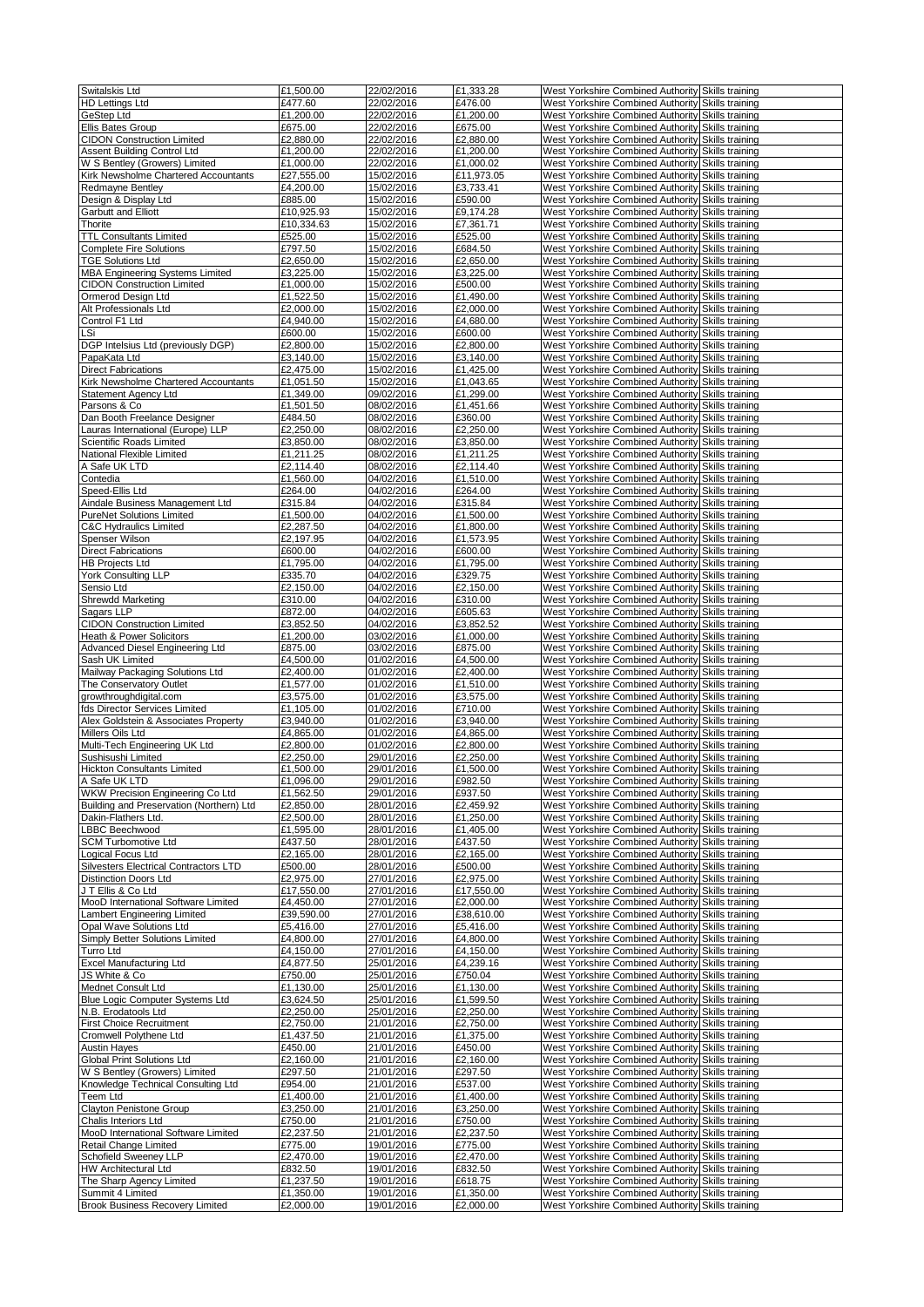| <b>Garbutt and Elliott</b>                              | $\overline{£1,}322.50$  | 19/01/2016               | £1.322.50               |                                                                                                        |  |
|---------------------------------------------------------|-------------------------|--------------------------|-------------------------|--------------------------------------------------------------------------------------------------------|--|
|                                                         |                         |                          |                         | West Yorkshire Combined Authority Skills training                                                      |  |
| Watson Buckle Limited                                   | £2,992.50               | 19/01/2016               | £2,992.50               | West Yorkshire Combined Authority Skills training                                                      |  |
| Leeds Plastering Contractors Ltd                        | £180.00                 | 19/01/2016               | £180.00                 | West Yorkshire Combined Authority Skills training                                                      |  |
| <b>Medical Engineers</b>                                | £1,750.00               | 19/01/2016               | £1,750.00               | West Yorkshire Combined Authority Skills training                                                      |  |
| Seven Technologies Group                                | £1,800.00               | 19/01/2016               | £900.00                 | West Yorkshire Combined Authority Skills training                                                      |  |
| Plowden Facilities Limited                              | £1,437.00               | 19/01/2016               | £1,094.89               | West Yorkshire Combined Authority Skills training                                                      |  |
|                                                         |                         |                          |                         |                                                                                                        |  |
| The cda Organisation Limited                            | £585.00                 | 18/01/2016               | £580.00                 | West Yorkshire Combined Authority Skills training                                                      |  |
| Sellers Global Engineers Ltd                            | £4,025.00               | 13/01/2016               | £4,025.00               | West Yorkshire Combined Authority Skills training                                                      |  |
| Walker Humphrey Ltd                                     | £720.00                 | 12/01/2016               | £720.00                 | West Yorkshire Combined Authority Skills training                                                      |  |
| John Woods Photography                                  | £1,000.00               | 12/01/2016               | £1,000.00               | West Yorkshire Combined Authority Skills training                                                      |  |
| W E Rawson                                              | £931.00                 | 12/01/2016               | £931.00                 | West Yorkshire Combined Authority Skills training                                                      |  |
|                                                         |                         |                          |                         |                                                                                                        |  |
| Parsons & Co                                            | £1,155.00               | 12/01/2016               | £1,155.00               | West Yorkshire Combined Authority Skills training                                                      |  |
| Go Promotional Ltd                                      | £760.00                 | 12/01/2016               | £760.00                 | West Yorkshire Combined Authority Skills training                                                      |  |
| MJK SPORTS EVENTS LTD                                   | £750.00                 | 12/01/2016               | £750.00                 | West Yorkshire Combined Authority Skills training                                                      |  |
| Euroventure                                             | £1,549.50               | 12/01/2016               | £1,049.50               | West Yorkshire Combined Authority Skills training                                                      |  |
| The Precision Plastic Ball Co Limited                   | £1,125.00               | 12/01/2016               | £1,125.00               | West Yorkshire Combined Authority Skills training                                                      |  |
| Harris & Co                                             | £4,997.50               | 08/01/2016               | £4,997.50               | West Yorkshire Combined Authority Skills training                                                      |  |
|                                                         |                         |                          |                         |                                                                                                        |  |
| Creative Media Centres Ltd                              | £1,750.00               | 07/01/2016               | £1,750.00               | West Yorkshire Combined Authority Skills training                                                      |  |
| Square i                                                | £509.50                 | 07/01/2016               | £509.50                 | West Yorkshire Combined Authority Skills training                                                      |  |
| Dean Rose Solutions Limited                             | £570.00                 | 05/01/2016               | £597.50                 | West Yorkshire Combined Authority Skills training                                                      |  |
| Love To Live Life (York) Ltd                            | £1,260.00               | 05/01/2016               | £1,080.00               | West Yorkshire Combined Authority Skills training                                                      |  |
| Clarius Business Services Limited                       | £602.50                 | 05/01/2016               | £602.50                 | West Yorkshire Combined Authority Skills training                                                      |  |
| Grace and Tailor Ltd                                    | £2,197.50               | 04/01/2016               | £2,197.50               | West Yorkshire Combined Authority Skills training                                                      |  |
|                                                         |                         |                          |                         |                                                                                                        |  |
| Wilson Power Solutions Limited                          | £300.00                 | 04/01/2016               | £300.00                 | West Yorkshire Combined Authority Skills training                                                      |  |
| Castlegate IT                                           | £4,500.00               | 04/01/2016               | £4,500.00               | West Yorkshire Combined Authority Skills training                                                      |  |
| North (UK) Ltd                                          | £947.92                 | 04/01/2016               | £947.92                 | West Yorkshire Combined Authority Skills training                                                      |  |
| B38 Facilities Management Ltd                           | £4,750.00               | 04/01/2016               | £4,484.92               | West Yorkshire Combined Authority Skills training                                                      |  |
| <b>GSE Research Ltd</b>                                 | £1,597.00               | 04/01/2016               | £582.50                 | West Yorkshire Combined Authority Skills training                                                      |  |
|                                                         | £2,220.00               | 04/01/2016               |                         |                                                                                                        |  |
| Amech Engineering Ltd                                   |                         |                          | £1,997.50               | West Yorkshire Combined Authority Skills training                                                      |  |
| Lifetime Financial Management                           | £1,500.00               | 04/01/2016               | £1,500.00               | West Yorkshire Combined Authority Skills training                                                      |  |
| Key Electrical                                          | £4,050.00               | 04/01/2016               | £4,050.00               | West Yorkshire Combined Authority Skills training                                                      |  |
| <b>Berwins Solicitors</b>                               | £2,950.00               | 24/12/2015               | £2,950.00               | West Yorkshire Combined Authority Skills training                                                      |  |
| Knowledge Technical Consulting Ltd                      | £945.00                 | 24/12/2015               | £945.00                 | West Yorkshire Combined Authority Skills training                                                      |  |
|                                                         |                         |                          |                         |                                                                                                        |  |
| Pennine Heat Pumps Ltd                                  | £4,560.00               | 24/12/2015               | £3,653.75               | West Yorkshire Combined Authority Skills training                                                      |  |
| Firth Carpet & Floorings Ltd                            | £507.50                 | 24/12/2015               | £507.50                 | West Yorkshire Combined Authority Skills training                                                      |  |
| Global Autocare Limited                                 | £380.00                 | 24/12/2015               | £380.00                 | West Yorkshire Combined Authority Skills training                                                      |  |
| GTL School Improvement Ltd                              | £775.00                 | 24/12/2015               | £775.00                 | West Yorkshire Combined Authority Skills training                                                      |  |
| William G Search Ltd                                    | £545.00                 | 24/12/2015               | £490.00                 | West Yorkshire Combined Authority Skills training                                                      |  |
|                                                         |                         |                          |                         |                                                                                                        |  |
| <b>BDSI Limited</b>                                     | £1,500.00               | 24/12/2015               | £1,500.00               | West Yorkshire Combined Authority Skills training                                                      |  |
| Martech UK Ltd                                          | £670.00                 | 24/12/2015               | £670.00                 | West Yorkshire Combined Authority Skills training                                                      |  |
| Exbos Limited                                           | £600.00                 | 24/12/2015               | £600.00                 | West Yorkshire Combined Authority Skills training                                                      |  |
| Kemps Architectural Lighting Ltd                        | £900.00                 | 24/12/2015               | £900.00                 | West Yorkshire Combined Authority Skills training                                                      |  |
| Lancereal                                               | £1,250.00               | 24/12/2015               | £1,250.00               | West Yorkshire Combined Authority Skills training                                                      |  |
|                                                         |                         |                          |                         |                                                                                                        |  |
| Simply Better Solutions Limited                         | £6,000.00               | 24/12/2015               | £6,000.00               | West Yorkshire Combined Authority Skills training                                                      |  |
| Richard Alan Engineering Co Ltd                         | £7,855.00               | 24/12/2015               | £6,212.66               | West Yorkshire Combined Authority Skills training                                                      |  |
| Chadwick Lawrence                                       | £7,175.00               | 23/12/2015               | £7,175.00               | West Yorkshire Combined Authority Skills training                                                      |  |
| Dmf (Wakefield) Limited                                 | £885.00                 | 16/12/2015               | £885.00                 | West Yorkshire Combined Authority Skills training                                                      |  |
| glassflake Itd                                          | £1,500.00               | 16/12/2015               | £784.70                 | West Yorkshire Combined Authority Skills training                                                      |  |
| We Are Leads                                            | £350.00                 | 16/12/2015               | £350.00                 |                                                                                                        |  |
|                                                         |                         |                          |                         | West Yorkshire Combined Authority Skills training                                                      |  |
| Plowden Facilities Limited                              | £759.00                 | 16/12/2015               | £759.00                 | West Yorkshire Combined Authority Skills training                                                      |  |
| fds Director Services Limited                           | £1,925.00               | 16/12/2015               | £1,925.00               | West Yorkshire Combined Authority Skills training                                                      |  |
| Hartwell Manufacturing Limited                          | £1,180.00               | 16/12/2015               | £1,180.00               | West Yorkshire Combined Authority Skills training                                                      |  |
| Blue Logic Computer Systems Ltd                         | £3,960.50               | 16/12/2015               | £1,191.50               | West Yorkshire Combined Authority Skills training                                                      |  |
|                                                         |                         |                          |                         |                                                                                                        |  |
| Brown Butler Chartered Accountants                      | £11,521.50              | 14/12/2015               | £4,852.50               | West Yorkshire Combined Authority Skills training                                                      |  |
| C&R Maintenance Services Ltd                            | £1,626.00               | 10/12/2015               | £1,250.00               | West Yorkshire Combined Authority Skills training                                                      |  |
| Planet Platforms Ltd                                    | £695.00                 | 10/12/2015               | £608.16                 | West Yorkshire Combined Authority Skills training                                                      |  |
| Caravan Guard                                           | £247.50                 | 10/12/2015               | £247.50                 | West Yorkshire Combined Authority Skills training                                                      |  |
| Friends Of Ham                                          | £1,160.43               | 10/12/2015               | £856.26                 |                                                                                                        |  |
|                                                         |                         |                          |                         | West Yorkshire Combined Authority Skills training                                                      |  |
| Naylor Wintersgill                                      | £3,195.50               | 10/12/2015               | £2,513.34               | West Yorkshire Combined Authority Skills training                                                      |  |
| <b>Austin Hayes</b>                                     | £8,750.00               | 09/12/2015               | £6,600.00               | West Yorkshire Combined Authority Skills training                                                      |  |
| <b>Extract Technology Ltd</b>                           | £7,800.00               | 09/12/2015               | £4,488.50               | West Yorkshire Combined Authority Skills training                                                      |  |
| Mint Support Ltd                                        | £1,417.50               | 09/12/2015               | £1,417.50               | West Yorkshire Combined Authority Skills training                                                      |  |
| <b>NNFCC</b>                                            | £670.50                 | 09/12/2015               | £670.50                 | West Yorkshire Combined Authority Skills training                                                      |  |
| JH Hospitality Ltd                                      | £3,600.00               | 08/12/2015               | £3,600.00               | West Yorkshire Combined Authority Skills training                                                      |  |
|                                                         |                         |                          |                         |                                                                                                        |  |
| Hartwell Manufacturing Limited                          | £3,810.25               | 08/12/2015               | £2,293.50               | West Yorkshire Combined Authority Skills training                                                      |  |
| ARMSTRONG PRIESTLEY LIMITED                             | £2,220.00               | 08/12/2015               | £2,220.00               | West Yorkshire Combined Authority Skills training                                                      |  |
| Wilkinson Woodward                                      | £2,187.50               | 08/12/2015               | £1,250.00               | West Yorkshire Combined Authority Skills training                                                      |  |
| <b>HMA Digital Marketing</b>                            | £1,066.50               | 08/12/2015               | £1,066.50               | West Yorkshire Combined Authority Skills training                                                      |  |
| Southerns Ltd                                           | £1,465.00               | 08/12/2015               | £732.50                 | West Yorkshire Combined Authority Skills training                                                      |  |
| <b>Hickton Consultants Limited</b>                      | £397.50                 | 08/12/2015               | £397.50                 | West Yorkshire Combined Authority Skills training                                                      |  |
|                                                         |                         |                          |                         |                                                                                                        |  |
| Barclay Jones Ltd                                       | £1,000.00               | 08/12/2015               | £1,000.00               | West Yorkshire Combined Authority Skills training                                                      |  |
| Millers Oils Ltd                                        | £525.00                 | 08/12/2015               | £525.00                 | West Yorkshire Combined Authority Skills training                                                      |  |
| <b>KT NDT Ltd</b>                                       | £2,922.60               | 08/12/2015               | £2,922.60               | West Yorkshire Combined Authority Skills training                                                      |  |
| Lithos Consulting Ltd                                   | £850.00                 | 08/12/2015               | £850.00                 | West Yorkshire Combined Authority Skills training                                                      |  |
| Lidget LLP trading as Lindapter International           |                         |                          |                         |                                                                                                        |  |
|                                                         |                         |                          |                         |                                                                                                        |  |
| Vision on Design                                        | £545.00                 | 08/12/2015               | £545.00                 | West Yorkshire Combined Authority Skills training                                                      |  |
|                                                         | £1,235.00               | 08/12/2015               | £1,111.50               | West Yorkshire Combined Authority Skills training                                                      |  |
| Sewtec                                                  | £4,455.50               | 07/12/2015               | £867.50                 | West Yorkshire Combined Authority Skills training                                                      |  |
| Northview Creative                                      | $\sqrt{24,900.00}$      | 07/12/2015               | £4,081.85               | West Yorkshire Combined Authority Skills training                                                      |  |
| <b>Austin Hayes</b>                                     | £772.50                 | 07/12/2015               | £772.50                 | West Yorkshire Combined Authority Skills training                                                      |  |
|                                                         |                         |                          |                         |                                                                                                        |  |
| <b>Project Management Services</b>                      | £680.00                 | 07/12/2015               | £680.00                 | West Yorkshire Combined Authority Skills training                                                      |  |
| Taylormade Signs & Banners Ltd                          | £700.00                 | 01/12/2015               | £600.00                 | West Yorkshire Combined Authority Skills training                                                      |  |
| Ben Johnson Ltd                                         | £15,600.00              | 30/11/2015               | £14,000.00              | West Yorkshire Combined Authority Skills training                                                      |  |
| William Birch & Sons Ltd                                | £1,200.00               | 30/11/2015               | £1,200.00               | West Yorkshire Combined Authority Skills training                                                      |  |
| J West Engineering Ltd                                  | £1,425.00               |                          | £1,425.00               | West Yorkshire Combined Authority Skills training                                                      |  |
|                                                         |                         | 30/11/2015               |                         |                                                                                                        |  |
| C Ramskill & Son                                        | £2,085.00               | 30/11/2015               | £1,042.50               | West Yorkshire Combined Authority Skills training                                                      |  |
| Sewtec                                                  | £4,467.00               | 30/11/2015               | £3,319.00               | West Yorkshire Combined Authority Skills training                                                      |  |
| Simpson Wood Limited                                    | £7,968.30               | 30/11/2015               | £5,321.16               | West Yorkshire Combined Authority Skills training                                                      |  |
| Assent Building Control Ltd                             | £3,630.00               | 30/11/2015               | £3,212.21               | West Yorkshire Combined Authority Skills training                                                      |  |
| <b>HB Projects Ltd</b>                                  | £7,202.69               | 30/11/2015               | £4,907.47               | West Yorkshire Combined Authority Skills training                                                      |  |
|                                                         |                         |                          |                         |                                                                                                        |  |
| Wilby Limited                                           | £1,995.00               | 30/11/2015               | £1,990.00               | West Yorkshire Combined Authority Skills training                                                      |  |
| Emmark UK Ltd                                           | £3,000.00               | 30/11/2015               | £3,000.00               | West Yorkshire Combined Authority Skills training                                                      |  |
| Northern Pump Suppliers Ltd<br><b>Techceram Limited</b> | £20,625.00<br>£9,000.00 | 30/11/2015<br>30/11/2015 | £20,625.00<br>£9,000.00 | West Yorkshire Combined Authority Skills training<br>West Yorkshire Combined Authority Skills training |  |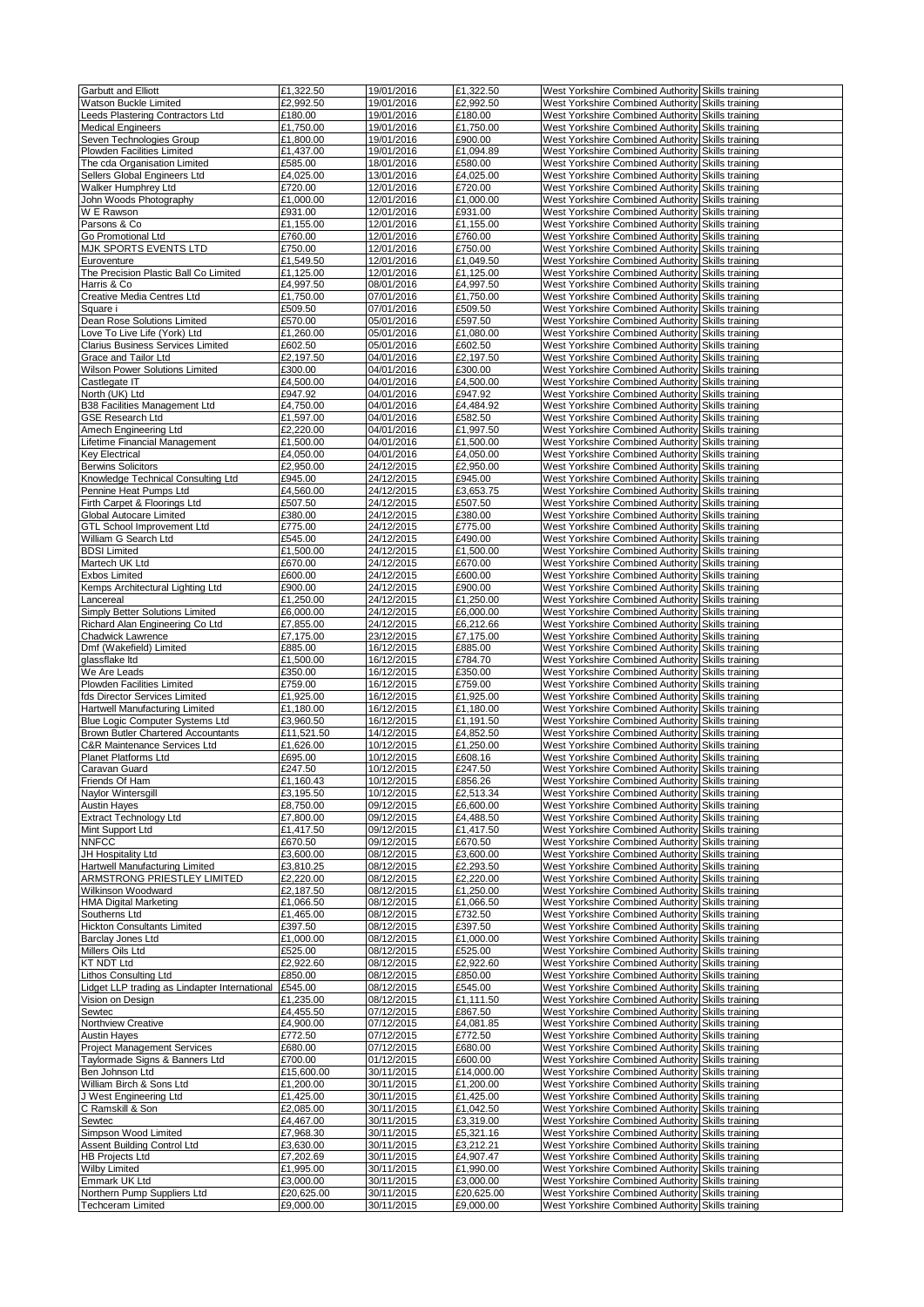| Recruit 4 Health                                   | £6,900.00               | 30/11/2015               | £6,900.00               | West Yorkshire Combined Authority Skills training                                                      |  |
|----------------------------------------------------|-------------------------|--------------------------|-------------------------|--------------------------------------------------------------------------------------------------------|--|
| SFB Sanders Geeson                                 | £934.50                 | 30/11/2015               | £781.00                 | West Yorkshire Combined Authority Skills training                                                      |  |
| Pickersgill-Kaye Ltd                               | £3,450.00               | 27/11/2015               | £1,036.00               | West Yorkshire Combined Authority Skills training                                                      |  |
| Joseph Rhodes Limited                              | £2,406.00               | 23/11/2015               | £2,158.50               | West Yorkshire Combined Authority Skills training                                                      |  |
| <b>Overview Studios</b>                            | £1,920.00               | 23/11/2015               | £1,920.00               | West Yorkshire Combined Authority Skills training                                                      |  |
| Green Deal Britannia Ltd                           | £5,550.00               | 23/11/2015               | £3,750.00               | West Yorkshire Combined Authority Skills training                                                      |  |
| The Rack Group Ltd                                 | £1,760.00               | 23/11/2015               | £1,564.00               | West Yorkshire Combined Authority Skills training                                                      |  |
| <b>GNG Group Ltd</b>                               | £732.50                 | 23/11/2015               | £732.50                 | West Yorkshire Combined Authority Skills training                                                      |  |
| MooD International Software Limited<br>Novis & Co  | £17,874.83<br>£3,012.50 | 23/11/2015<br>23/11/2015 | £13,754.49<br>£3,012.50 | West Yorkshire Combined Authority Skills training<br>West Yorkshire Combined Authority Skills training |  |
| Precedent Surveyors Limited                        | £5,700.00               | 23/11/2015               | £3,580.00               | West Yorkshire Combined Authority Skills training                                                      |  |
| <b>Blueberry Marketing Solutions Limited</b>       | £7,655.00               | 23/11/2015               | £8,705.00               | West Yorkshire Combined Authority Skills training                                                      |  |
| The Brand Nursery                                  | £780.00                 | 23/11/2015               | £780.00                 | West Yorkshire Combined Authority Skills training                                                      |  |
| Sensio Ltd                                         | £2,250.00               | 23/11/2015               | £2,150.00               | West Yorkshire Combined Authority Skills training                                                      |  |
| S & B Utilities                                    | £730.00                 | 23/11/2015               | £625.00                 | West Yorkshire Combined Authority Skills training                                                      |  |
| Sewtec                                             | £1,812.50               | 23/11/2015               | £1,450.00               | West Yorkshire Combined Authority Skills training                                                      |  |
| ForceShield Security Ltd                           | £397.50                 | 23/11/2015               | £397.50                 | West Yorkshire Combined Authority Skills training                                                      |  |
| The National Skills Academy for Food &             | £600.00                 | 23/11/2015               | £600.00                 | West Yorkshire Combined Authority Skills training                                                      |  |
| Ant Hire Solutions LLP                             | £4,000.00               | 23/11/2015               | £4,000.00               | West Yorkshire Combined Authority Skills training                                                      |  |
| EHC 25 Consultants Ltd                             | £1,500.00               | 23/11/2015               | £1,500.00               | West Yorkshire Combined Authority Skills training                                                      |  |
| Daryl Clarke (t/a Lifetime Financial               | £900.00                 | 23/11/2015               | £900.00                 | West Yorkshire Combined Authority Skills training                                                      |  |
| ideal credit & loans<br>Poker Dot Ltd              | £664.00<br>£561.00      | 23/11/2015<br>23/11/2015 | £500.00<br>£561.00      | West Yorkshire Combined Authority Skills training<br>West Yorkshire Combined Authority Skills training |  |
| Kolorcraft Group                                   | £1,996.00               | 23/11/2015               | £626.24                 | West Yorkshire Combined Authority Skills training                                                      |  |
| Technical Services (UK) Limited                    | £1,920.00               | 23/11/2015               | £1,920.00               | West Yorkshire Combined Authority Skills training                                                      |  |
| Louisa Rodriguez Speaker/Writer                    | £1,950.00               | 23/11/2015               | £1,950.00               | West Yorkshire Combined Authority Skills training                                                      |  |
| Gatewood Consulting Limited                        | £750.00                 | 23/11/2015               | £750.00                 | West Yorkshire Combined Authority Skills training                                                      |  |
| National Flexible Limited                          | £962.50                 | 23/11/2015               | £962.50                 | West Yorkshire Combined Authority Skills training                                                      |  |
| Norvap Ltd                                         | £1,070.00               | 23/11/2015               | £582.50                 | West Yorkshire Combined Authority Skills training                                                      |  |
| The Alternative Board                              | £380.00                 | 23/11/2015               | £190.00                 | West Yorkshire Combined Authority Skills training                                                      |  |
| <b>Barwick Bathroom Distribution LLP</b>           | £1.240.00               | 23/11/2015               | £540.00                 | West Yorkshire Combined Authority Skills training                                                      |  |
| The Green Deal Advice Service                      | £3,843.75               | 19/11/2015               | £3,843.75               | West Yorkshire Combined Authority Skills training                                                      |  |
| N.B. Erodatools Ltd                                | £2,250.00               | 18/11/2015               | £2,250.00               | West Yorkshire Combined Authority Skills training                                                      |  |
| <b>CRK Consulting</b><br>Melett Ltd                | £1,022.50               | 16/11/2015<br>12/11/2015 | £342.50                 | West Yorkshire Combined Authority Skills training<br>West Yorkshire Combined Authority Skills training |  |
| <b>G</b> Thornton Plasterer                        | £1,895.00<br>£800.00    | 12/11/2015               | £1,050.00<br>£800.00    | West Yorkshire Combined Authority Skills training                                                      |  |
| <b>Extract Technology Ltd</b>                      | £3,819.00               | 12/11/2015               | £2,250.00               | West Yorkshire Combined Authority Skills training                                                      |  |
| Acorn Web Offset Limited                           | £590.00                 | 10/11/2015               | £590.00                 | West Yorkshire Combined Authority Skills training                                                      |  |
| MooD International Software Limited                | £800.00                 | 10/11/2015               | £400.02                 | West Yorkshire Combined Authority Skills training                                                      |  |
| Advanced Diesel Engineering Ltd                    | £1,060.00               | 10/11/2015               | £1,060.00               | West Yorkshire Combined Authority Skills training                                                      |  |
| Pickersgill Electroplating Limited                 | £1,000.00               | 04/11/2015               | £1,000.00               | West Yorkshire Combined Authority Skills training                                                      |  |
| W T Johnson and Sons Ltd                           | £1,342.50               | 04/11/2015               | £894.96                 | West Yorkshire Combined Authority Skills training                                                      |  |
| Little Black Ltd                                   | £1,250.00               | 04/11/2015               | £1,250.00               | West Yorkshire Combined Authority Skills training                                                      |  |
| Vital Technology Group Ltd                         | £4,900.00               | 04/11/2015               | £4,900.00               | West Yorkshire Combined Authority Skills training                                                      |  |
| Craftwork Upholstery Limited                       | £835.00                 | 04/11/2015               | £835.03                 | West Yorkshire Combined Authority Skills training                                                      |  |
| Parsons & Co<br>Sandinista Ltd                     | £906.50<br>£1,077.00    | 04/11/2015<br>02/11/2015 | £906.50<br>£624.50      | West Yorkshire Combined Authority Skills training<br>West Yorkshire Combined Authority Skills training |  |
| B&K Passmore Ltd                                   | £4,480.00               | 29/10/2015               | £4,480.00               | West Yorkshire Combined Authority Skills training                                                      |  |
| The Vacform Group Limited                          | £565.00                 | 29/10/2015               | £565.00                 | West Yorkshire Combined Authority Skills training                                                      |  |
| Stage One Creative Services Limited                | £2,569.50               | 29/10/2015               | £2,569.50               | West Yorkshire Combined Authority Skills training                                                      |  |
| Arena Group Ltd                                    | £630.00                 | 29/10/2015               | £630.00                 | West Yorkshire Combined Authority Skills training                                                      |  |
| This is all good t/a All Good Ltd                  | £648.00                 | 29/10/2015               | £648.00                 | West Yorkshire Combined Authority Skills training                                                      |  |
| Oaklands Wetherby Ltd                              | £887.50                 | 29/10/2015               | £887.50                 | West Yorkshire Combined Authority Skills training                                                      |  |
| Intechnology PLC                                   | £1,910.00               | 29/10/2015               | £847.75                 | West Yorkshire Combined Authority Skills training                                                      |  |
| Fisher King Publishing Ltd                         | £3,900.00               | 29/10/2015               | £3,900.00               | West Yorkshire Combined Authority Skills training                                                      |  |
| <b>B&amp;K Systems Ltd</b>                         | £4,000.00<br>£4,900.00  | 29/10/2015<br>29/10/2015 | £3,600.00<br>£4,900.00  | West Yorkshire Combined Authority Skills training                                                      |  |
| Revolution Hair Concepts Ltd<br>IIn House Markeing | £750.00                 | 29/10/2015               | £750.00                 | West Yorkshire Combined Authority Skills training                                                      |  |
| Weavabel                                           | £2,490.00               | 29/10/2015               | £2,490.00               | West Yorkshire Combined Authority Skills training<br>West Yorkshire Combined Authority Skills training |  |
| Target Components Ltd                              | £4,625.00               | 29/10/2015               | £4,625.00               | West Yorkshire Combined Authority Skills training                                                      |  |
| 3D Storage Systems UK Ltd                          | £350.00                 | 27/10/2015               | £350.00                 | West Yorkshire Combined Authority Skills training                                                      |  |
| Network Scientific                                 | £975.00                 | 27/10/2015               | £975.00                 | West Yorkshire Combined Authority Skills training                                                      |  |
| MooD International Software Limited                | £2,604.50               | 27/10/2015               | £2,335.49               | West Yorkshire Combined Authority Skills training                                                      |  |
| J E Hartley Ltd                                    | £8,278.80               | 27/10/2015               | £6,623.04               | West Yorkshire Combined Authority Skills training                                                      |  |
| <b>Lithgow Perkins Llp</b>                         | £2,715.00               | 27/10/2015               | £2,429.95               | West Yorkshire Combined Authority Skills training                                                      |  |
| Andiamo Language Services Limited                  | £2,235.00               | 27/10/2015               | £875.00                 | West Yorkshire Combined Authority Skills training                                                      |  |
| Thorite                                            | £380.00                 | 27/10/2015               | £380.00                 | West Yorkshire Combined Authority Skills training                                                      |  |
| Hawk Lifting Ltd<br>Smartarts Uk Limited           | £1,500.00<br>£400.00    | 27/10/2015<br>27/10/2015 | £1,500.00<br>£400.00    | West Yorkshire Combined Authority Skills training<br>West Yorkshire Combined Authority Skills training |  |
| A & J Fabtech Ltd                                  | £1,300.00               | 27/10/2015               | £1,007.50               | West Yorkshire Combined Authority Skills training                                                      |  |
| Yorwaste Ltd                                       | £7,498.50               | 27/10/2015               | £7,498.45               | West Yorkshire Combined Authority Skills training                                                      |  |
| Olicana Products Ltd                               | £4,999.99               | 20/10/2015               | £4,166.70               | West Yorkshire Combined Authority Skills training                                                      |  |
| <b>Cutwel Limited</b>                              | £16,401.50              | 19/10/2015               | £1,958.00               | West Yorkshire Combined Authority Skills training                                                      |  |
| David Jones Accountants Ltd                        | £3,750.00               | 19/10/2015               | £3,750.00               | West Yorkshire Combined Authority Skills training                                                      |  |
| GS Hydro UK Ltd                                    | £1,012.50               | 15/10/2015               | £337.50                 | West Yorkshire Combined Authority Skills training                                                      |  |
| CoreCare Global Limited                            | £4,188.00               | 15/10/2015               | £2,466.00               | West Yorkshire Combined Authority Skills training                                                      |  |
| CoreCare Global Limited                            | £12,254.40              | 15/10/2015               | £12,254.40              | West Yorkshire Combined Authority Skills training                                                      |  |
| Sagars LLP                                         | £6,398.00               | 15/10/2015               | £6,348.49               | West Yorkshire Combined Authority Skills training                                                      |  |
| Netcare Europe Ltd                                 | £680.00                 | 14/10/2015               | £680.00                 | West Yorkshire Combined Authority Skills training                                                      |  |
| Freebird Events Ltd<br>Yorktest Laboratories Ltd   | £495.83<br>£597.50      | 14/10/2015<br>14/10/2015 | £495.83<br>£597.50      | West Yorkshire Combined Authority Skills training<br>West Yorkshire Combined Authority Skills training |  |
| <b>Blue Octopus Recruitment Ltd</b>                | £497.50                 | 14/10/2015               | £497.50                 | West Yorkshire Combined Authority Skills training                                                      |  |
| Stickyeyes Limited                                 | £3,270.30               | 14/10/2015               | £1,522.66               | West Yorkshire Combined Authority Skills training                                                      |  |
| Parsons & Co                                       | £1,358.34               | 14/10/2015               | £1,358.36               | West Yorkshire Combined Authority Skills training                                                      |  |
| Barclay Jones Ltd                                  | £2,240.00               | 14/10/2015               | £2,240.00               | West Yorkshire Combined Authority Skills training                                                      |  |
| Association for Perioperative Practice             | £240.00                 | 14/10/2015               | £240.00                 | West Yorkshire Combined Authority Skills training                                                      |  |
| John L Brierley Ltd                                | £1,225.00               | 14/10/2015               | £200.00                 | West Yorkshire Combined Authority Skills training                                                      |  |
| <b>Distinction Doors Ltd</b>                       | £1,500.00               | 14/10/2015               | £1,500.00               | West Yorkshire Combined Authority Skills training                                                      |  |
| CW Christopher & Son Ltd                           | £4,750.00               | 14/10/2015               | £4,750.00               | West Yorkshire Combined Authority Skills training                                                      |  |
| Thornley & Lumb                                    | £615.00                 | 14/10/2015               | £615.00                 | West Yorkshire Combined Authority Skills training                                                      |  |
| Opm Labels                                         | £3,600.00               | 14/10/2015               | £3,360.00               | West Yorkshire Combined Authority Skills training                                                      |  |
| Eden & Eve<br><b>GSM Valtech Industries Ltd</b>    | £2,100.00<br>£3,600.00  | 13/10/2015<br>12/10/2015 | £2,100.00<br>£3,600.00  | West Yorkshire Combined Authority Skills training<br>West Yorkshire Combined Authority Skills training |  |
|                                                    |                         |                          |                         |                                                                                                        |  |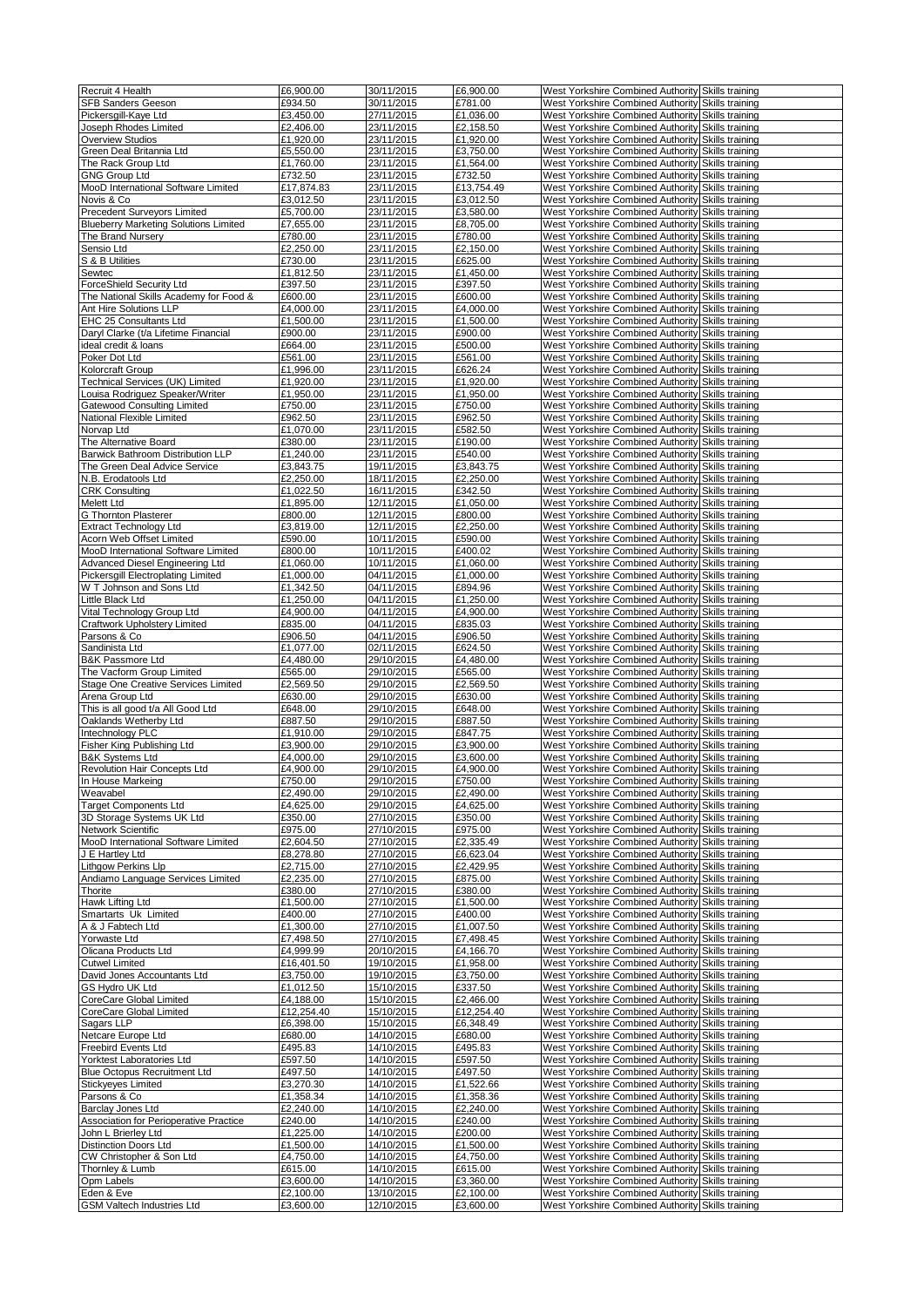| <b>Hibiscus Plc</b>                                                        | £510.00                | 12/10/2015               | £510.00                | West Yorkshire Combined Authority Skills training                                                      |  |
|----------------------------------------------------------------------------|------------------------|--------------------------|------------------------|--------------------------------------------------------------------------------------------------------|--|
| Geoff Neal (Roofing) Ltd                                                   | £1,900.00              | 12/10/2015               | £1,900.00              | West Yorkshire Combined Authority Skills training                                                      |  |
| York Consulting LLP                                                        | £600.00                | 12/10/2015               | £599.00                | West Yorkshire Combined Authority Skills training                                                      |  |
| lain Henderson Design Ltd                                                  | £1,025.00              | 08/10/2015               | £1,025.00              | West Yorkshire Combined Authority Skills training                                                      |  |
| Positive Echo Ltd                                                          | £852.50                | 08/10/2015               | £602.50                | West Yorkshire Combined Authority Skills training                                                      |  |
| Wharfedale Roofing Ltd                                                     | £2,600.00              | 08/10/2015               | £1,139.07              | West Yorkshire Combined Authority Skills training                                                      |  |
| Kemps Architectural Lighting Ltd                                           | £5,000.00              | 08/10/2015               | £5,000.00              | West Yorkshire Combined Authority Skills training                                                      |  |
| Pyramar Ltd t/a Creative Marketing Services                                | £610.00                | 08/10/2015               | £291.00                | West Yorkshire Combined Authority Skills training                                                      |  |
| Paul Waite Associates Limited                                              | £522.50                | 08/10/2015               | £522.50                | West Yorkshire Combined Authority Skills training                                                      |  |
| Harte Woodworking Limited<br>Whitaker & Leach Ltd                          | £600.00<br>£1,000.00   | 08/10/2015<br>08/10/2015 | £600.00<br>£1,000.00   | West Yorkshire Combined Authority Skills training<br>West Yorkshire Combined Authority Skills training |  |
| <b>Business HorsePower Ltd</b>                                             | £750.00                | 08/10/2015               | £750.00                | West Yorkshire Combined Authority Skills training                                                      |  |
| Your Virtual PR Ltd                                                        | £525.00                | 08/10/2015               | £525.00                | West Yorkshire Combined Authority Skills training                                                      |  |
| M. Thornton engineering Ltd                                                | £3,572.50              | 08/10/2015               | £3,572.50              | West Yorkshire Combined Authority Skills training                                                      |  |
| <b>Cyclops Electronics</b>                                                 | £900.00                | 08/10/2015               | £810.00                | West Yorkshire Combined Authority Skills training                                                      |  |
| Siberia BC                                                                 | £1,250.00              | 08/10/2015               | £1,250.00              | West Yorkshire Combined Authority Skills training                                                      |  |
| S P CROWTHER & CO LTD                                                      | £2,100.00              | 08/10/2015               | £2,100.00              | West Yorkshire Combined Authority Skills training                                                      |  |
| RS Electrical Contractors (Yorkshire) Ltd                                  | £915.00                | 08/10/2015               | £217.50                | West Yorkshire Combined Authority Skills training                                                      |  |
| <b>Greenview Heating Ltd</b>                                               | £600.00                | 08/10/2015               | £600.00                | West Yorkshire Combined Authority Skills training                                                      |  |
| Mildew & Mould Ltd                                                         | £3,890.00              | 07/10/2015               | £2,090.00              | West Yorkshire Combined Authority Skills training                                                      |  |
| Garbutt and Elliott                                                        | £12,516.00             | 05/10/2015               | £12,516.00             | West Yorkshire Combined Authority Skills training                                                      |  |
| Murray Harcourt Partners LLP                                               | £12,906.25             | 05/10/2015               | £5,479.35              | West Yorkshire Combined Authority Skills training                                                      |  |
| Stage One Creative Services Limited                                        | £12,582.50             | 01/10/2015               | £12,500.00             | West Yorkshire Combined Authority Skills training                                                      |  |
| <b>PMG Print Management Limited</b>                                        | £3,965.00              | 01/10/2015               | £3,965.00              | West Yorkshire Combined Authority Skills training                                                      |  |
| Folio Albums                                                               | £750.00                | 01/10/2015               | £750.00                | West Yorkshire Combined Authority Skills training                                                      |  |
| P & P Products Ltd                                                         | £1,100.00              | 01/10/2015               | £1,100.00              | West Yorkshire Combined Authority Skills training                                                      |  |
| Team 17 Digital Limited<br>Brook-Dobson Brear Limited                      | £4,687.50<br>£675.00   | 01/10/2015<br>01/10/2015 | £4,687.50<br>£675.00   | West Yorkshire Combined Authority Skills training<br>West Yorkshire Combined Authority Skills training |  |
| Spentex Bca Limited                                                        | £4,750.00              | 01/10/2015               | £3,500.00              | West Yorkshire Combined Authority Skills training                                                      |  |
| <b>Blueberry Marketing Solutions Limited</b>                               | £620.00                | 01/10/2015               | £120.00                | West Yorkshire Combined Authority Skills training                                                      |  |
| Naylor Wintersgill (Resubmission                                           | £7,004.12              | 30/09/2015               | £6,352.36              | West Yorkshire Combined Authority Skills training                                                      |  |
| Caravan Guard                                                              | £5,616.00              | 29/09/2015               | £5,616.00              | West Yorkshire Combined Authority Skills training                                                      |  |
| Sagars LLP                                                                 | £684.50                | 29/09/2015               | £720.00                | West Yorkshire Combined Authority Skills training                                                      |  |
| Haines Watts Leeds LLP                                                     | £2,223.50              | 29/09/2015               | £2,223.50              | West Yorkshire Combined Authority Skills training                                                      |  |
| Association for Perioperative Practice                                     | £1,085.00              | 29/09/2015               | £1,085.00              | West Yorkshire Combined Authority Skills training                                                      |  |
| Mailway Packaging Solutions Ltd                                            | £7.500.00              | 29/09/2015               | £7,500.00              | West Yorkshire Combined Authority Skills training                                                      |  |
| CBM-Logix Ltd                                                              | £525.00                | 29/09/2015               | £525.00                | West Yorkshire Combined Authority Skills training                                                      |  |
| Applelec Sign Components                                                   | £3,000.00              | 29/09/2015               | £3,000.00              | West Yorkshire Combined Authority Skills training                                                      |  |
| Illingworth Mcnair Limited                                                 | £2,625.00              | 29/09/2015               | £2,625.00              | West Yorkshire Combined Authority Skills training                                                      |  |
| JPT Accuracore LLP                                                         | £865.00                | 28/09/2015               | £687.50                | West Yorkshire Combined Authority Skills training                                                      |  |
| New Ivory Limited                                                          | £9,654.00              | 28/09/2015               | £7,218.75              | West Yorkshire Combined Authority Skills training                                                      |  |
| Weavabel                                                                   | £20,250.00             | 28/09/2015               | £9,732.00              | West Yorkshire Combined Authority Skills training                                                      |  |
| <b>Gilchrist Bakers</b>                                                    | £9,000.00              | 28/09/2015               | £9,000.00              | West Yorkshire Combined Authority Skills training                                                      |  |
| Pharmaceutical Packaging Leeds Ltd                                         | £2,500.00              | 28/09/2015               | £2,500.00              | West Yorkshire Combined Authority Skills training                                                      |  |
| Sigma Retail Solutions Ltd                                                 | £26,676.00             | 28/09/2015               | £25,820.86             | West Yorkshire Combined Authority Skills training                                                      |  |
| Global Autocare Limited<br>Horizon Printing Inks Ltd                       | £1,875.00<br>£1,108.90 | 25/09/2015<br>23/09/2015 | £1,875.00<br>£993.50   | West Yorkshire Combined Authority Skills training<br>West Yorkshire Combined Authority Skills training |  |
| David Jones Accountants Ltd                                                | £970.00                | 23/09/2015               | £970.00                | West Yorkshire Combined Authority Skills training                                                      |  |
| Bison Environmental Ltd                                                    | £1,465.00              | 23/09/2015               | £1,465.00              | West Yorkshire Combined Authority Skills training                                                      |  |
| Environmental Construction Products Limited £580.00                        |                        | 23/09/2015               | £579.50                | West Yorkshire Combined Authority Skills training                                                      |  |
| 1st Locate                                                                 | £2,725.00              | 22/09/2015               | £1,815.00              | West Yorkshire Combined Authority Skills training                                                      |  |
| <b>Austin Hayes</b>                                                        | £3,000.00              | 22/09/2015               | £3,000.00              | West Yorkshire Combined Authority Skills training                                                      |  |
| Mednet Consult Ltd                                                         | £550.00                | 22/09/2015               | £550.00                | West Yorkshire Combined Authority Skills training                                                      |  |
| Firth Parish                                                               | £3,962.50              | 22/09/2015               | £1,252.50              | West Yorkshire Combined Authority Skills training                                                      |  |
| Ware & Kay Solicitors Ltd                                                  | £1,750.00              | 22/09/2015               | £1,750.00              | West Yorkshire Combined Authority Skills training                                                      |  |
| <b>Freightlink Europe</b>                                                  | £3,750.00              | 22/09/2015               | £2,625.00              | West Yorkshire Combined Authority Skills training                                                      |  |
| JTM Service Limited                                                        | £1.350.00              | 21/09/2015               | £1.350.00              | West Yorkshire Combined Authority Skills training                                                      |  |
| Orean Personal Care Limited                                                | £2,473.00              | 21/09/2015               | £2,473.00              | West Yorkshire Combined Authority Skills training                                                      |  |
| MG Industries Ltd                                                          | £1,500.00              | 17/09/2015               | £1,500.00              | West Yorkshire Combined Authority Skills training                                                      |  |
| aFinite Limited                                                            | £675.00                | 17/09/2015               | £675.00                | West Yorkshire Combined Authority Skills training                                                      |  |
| Martech UK Ltd<br>JTM Service Limited                                      | £1,665.00<br>£5,000.00 | 17/09/2015<br>17/09/2015 | £517.50                | West Yorkshire Combined Authority Skills training<br>West Yorkshire Combined Authority Skills training |  |
| <b>Omnicom Engineering Limited</b>                                         | £2,000.00              | 17/09/2015               | £4,500.00<br>£2,000.00 | West Yorkshire Combined Authority Skills training                                                      |  |
| Falconer Print and Packaging Ltd                                           | £2,500.00              | 17/09/2015               | £2,500.08              | West Yorkshire Combined Authority Skills training                                                      |  |
| Millers Oils Ltd                                                           | £1,025.00              | 17/09/2015               | £496.75                | West Yorkshire Combined Authority Skills training                                                      |  |
| The Barker Partnership                                                     | £2,405.50              | 17/09/2015               | £1,465.58              | West Yorkshire Combined Authority Skills training                                                      |  |
| Netcare Europe Ltd                                                         | £240.00                | 17/09/2015               | £240.00                | West Yorkshire Combined Authority Skills training                                                      |  |
| <b>SBS Group</b>                                                           | £2,500.00              | 17/09/2015               | £1,550.00              | West Yorkshire Combined Authority Skills training                                                      |  |
| <b>Blackhall Engineering Ltd</b>                                           | £4,800.00              | 17/09/2015               | £4,800.00              | West Yorkshire Combined Authority Skills training                                                      |  |
| Broadley (Group) Ltd                                                       | £3,313.00              | 17/09/2015               | £3,095.00              | West Yorkshire Combined Authority Skills training                                                      |  |
| <b>Distinction Doors Ltd</b>                                               | £2,250.00              | 08/09/2015               | £2,250.00              | West Yorkshire Combined Authority Skills training                                                      |  |
| Keighley Laboratories Limited                                              | £695.00                | 08/09/2015               | £695.00                | West Yorkshire Combined Authority Skills training                                                      |  |
| Switch Thinking Limited                                                    | £995.00                | 08/09/2015               | £1,020.00              | West Yorkshire Combined Authority Skills training                                                      |  |
| M1 Engineering                                                             | £4,800.00              | 08/09/2015               | £4,800.00              | West Yorkshire Combined Authority Skills training                                                      |  |
| Broadhead Peel Rhodes Limited t/a BPR<br>Andiamo Language Services Limited | £1,182.00<br>£1,532.50 | 08/09/2015<br>08/09/2015 | £1,063.46<br>£1,532.50 | West Yorkshire Combined Authority Skills training<br>West Yorkshire Combined Authority Skills training |  |
| Gleek Cadman Ross Llp                                                      | £1,338.00              | 08/09/2015               | £1,377.11              | West Yorkshire Combined Authority Skills training                                                      |  |
| Pick and Mix Marketing Solutions Ltd                                       | £2,025.00              | 04/09/2015               | £2,000.00              | West Yorkshire Combined Authority Skills training                                                      |  |
| 9xb                                                                        | £1,084.00              | 04/09/2015               | £1,059.00              | West Yorkshire Combined Authority Skills training                                                      |  |
| GREENHILL ROOFING CONTRACTORS                                              | £1,475.00              | 03/09/2015               | £1,257.03              | West Yorkshire Combined Authority Skills training                                                      |  |
| Olicana Products Ltd                                                       | £2,400.00              | 03/09/2015               | £2,400.00              | West Yorkshire Combined Authority Skills training                                                      |  |
| Crompton mouldings Itd                                                     | £2,600.00              | 03/09/2015               | £2,418.75              | West Yorkshire Combined Authority Skills training                                                      |  |
| Arena Group Ltd                                                            |                        | 03/09/2015               | £621.22                | West Yorkshire Combined Authority Skills training                                                      |  |
| Louder Than Life LTD                                                       | £600.00                |                          |                        |                                                                                                        |  |
|                                                                            | £1,350.00              | 03/09/2015               | £1,350.00              | West Yorkshire Combined Authority Skills training                                                      |  |
| <b>Briar Court Hotel Limited</b>                                           | £600.00                | 03/09/2015               | £550.00                | West Yorkshire Combined Authority Skills training                                                      |  |
| <b>Travelfast Limited</b>                                                  | £3,475.00              | 27/08/2015               | £2,953.75              | West Yorkshire Combined Authority Skills training                                                      |  |
| SPENSALL PRECISION ENGINEERING                                             | £1,192.50              | 27/08/2015               | £1,074.60              | West Yorkshire Combined Authority Skills training                                                      |  |
| B&K Passmore Ltd                                                           | £2,400.00              | 27/08/2015               | £2,400.00              | West Yorkshire Combined Authority Skills training                                                      |  |
| A Safe UK LTD                                                              | £1,589.50              | 27/08/2015               | £1,110.42              | West Yorkshire Combined Authority Skills training                                                      |  |
| Cimlogic                                                                   | £1,695.00              | 27/08/2015               | £1,695.00              | West Yorkshire Combined Authority Skills training                                                      |  |
| Martech UK Ltd                                                             | £1,829.00              | 14/08/2015               | £1,829.00              | West Yorkshire Combined Authority Skills training                                                      |  |
| 600 UK<br>Assent Building Control Ltd                                      | £1,250.00<br>£340.00   | 14/08/2015<br>13/08/2015 | £875.00<br>£340.00     | West Yorkshire Combined Authority Skills training<br>West Yorkshire Combined Authority Skills training |  |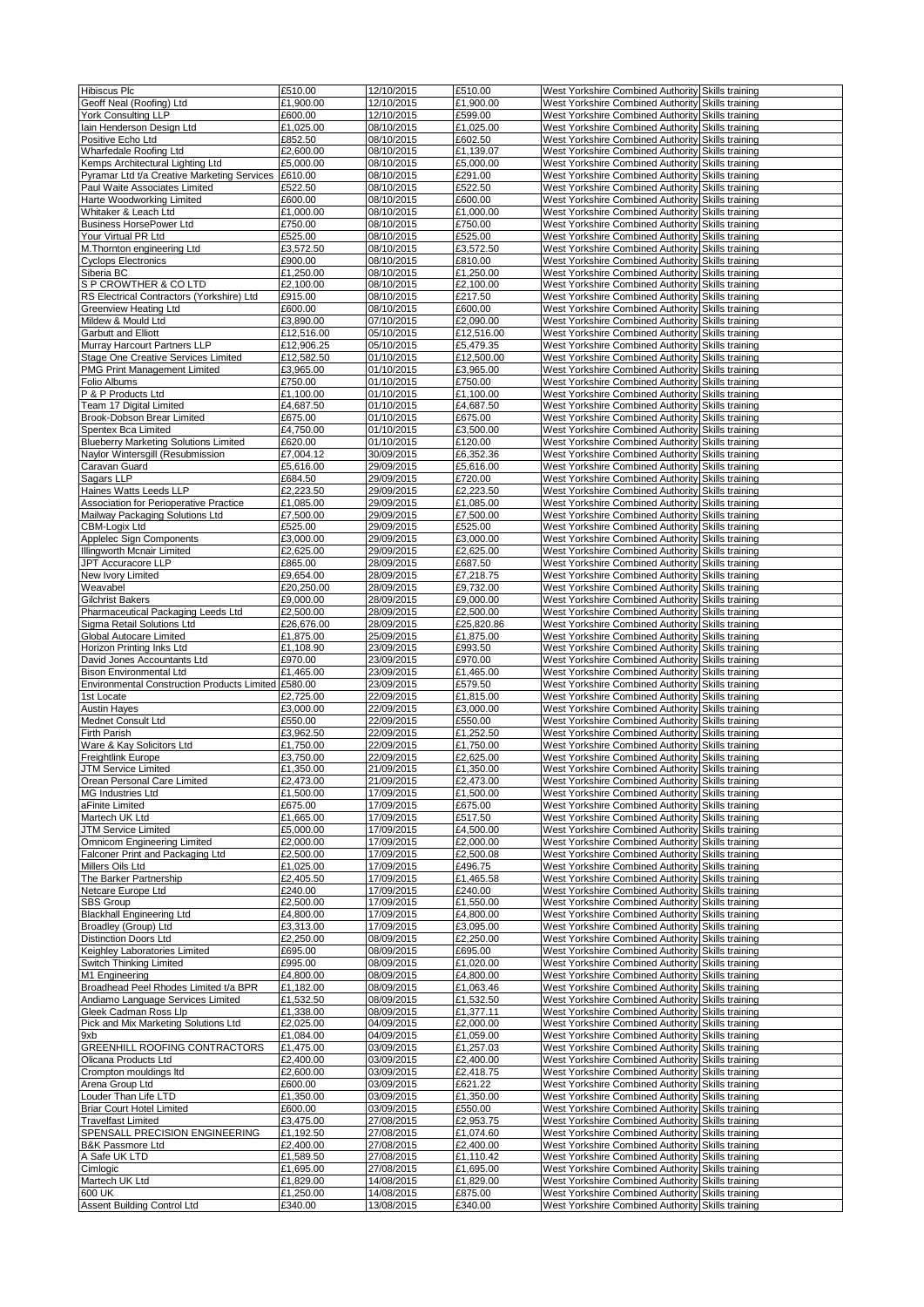|                                                        | £3,840.00  | 13/08/2015 | £3,840.00  | West Yorkshire Combined Authority Skills training |  |
|--------------------------------------------------------|------------|------------|------------|---------------------------------------------------|--|
| John Lawrence t/a All PC Services<br>Videcon           | £2,112.20  | 13/08/2015 | £1,987.20  | West Yorkshire Combined Authority Skills training |  |
| Lead Technical Services Ltd t/a Peter Wade             | £823.50    | 13/08/2015 | £267.50    | West Yorkshire Combined Authority Skills training |  |
| Highlander Ltd                                         | £993.50    | 13/08/2015 | £993.50    | West Yorkshire Combined Authority Skills training |  |
|                                                        |            |            |            | West Yorkshire Combined Authority Skills training |  |
| <b>Frame Tech Structures</b>                           | £740.00    | 13/08/2015 | £635.83    |                                                   |  |
| Lofthouse Security Systems Ltd                         | £825.00    | 11/08/2015 | £825.00    | West Yorkshire Combined Authority Skills training |  |
| Ashleigh Signs LTD                                     | £9,150.00  | 11/08/2015 | £3,540.00  | West Yorkshire Combined Authority Skills training |  |
| Ashley Bolser Agency Limited                           | £2,000.00  | 11/08/2015 | £500.00    | West Yorkshire Combined Authority Skills training |  |
| <b>Becketts Chartered Accountants</b>                  | £660.00    | 11/08/2015 | £594.00    | West Yorkshire Combined Authority Skills training |  |
| Lockwoods Restaurant LTD                               | £1,725.00  | 07/08/2015 | £1,050.04  | West Yorkshire Combined Authority Skills training |  |
| SSP Web Solutions Limited                              | £2,014.00  | 07/08/2015 | £1,071.50  | West Yorkshire Combined Authority Skills training |  |
| FTL Company Limited                                    | £6,050.00  | 07/08/2015 | £6,050.00  | West Yorkshire Combined Authority Skills training |  |
| Austin Brooks Ltd                                      | £1,500.00  | 07/08/2015 | £1,500.00  | West Yorkshire Combined Authority Skills training |  |
| Murray Harcourt Partners LLP                           | £851.00    | 07/08/2015 | £521.69    | West Yorkshire Combined Authority Skills training |  |
| Control F1 Ltd                                         | £4,500.00  | 07/08/2015 | £4,500.00  | West Yorkshire Combined Authority Skills training |  |
| <b>Holeys Chartered Accountants</b>                    | £884.50    | 07/08/2015 | £1,030.00  | West Yorkshire Combined Authority Skills training |  |
| Cafe 2 U                                               | £362.00    | 07/08/2015 | £362.00    | West Yorkshire Combined Authority Skills training |  |
| Yorkshire Precision Engineering                        | £950.00    | 03/08/2015 | £950.00    | West Yorkshire Combined Authority Skills training |  |
| Ascensor Limited                                       | £1,750.00  | 03/08/2015 | £1,750.00  | West Yorkshire Combined Authority Skills training |  |
| Euroglaze Ltd                                          | £3,000.00  | 03/08/2015 | £3,000.00  | West Yorkshire Combined Authority Skills training |  |
| <b>ARL Surveys Limited</b>                             | £2,475.00  | 31/07/2015 | £2,010.00  | West Yorkshire Combined Authority Skills training |  |
| challenger manufacturing Itd                           | £4,202.50  | 31/07/2015 | £4,172.50  | West Yorkshire Combined Authority Skills training |  |
| Langcliffe Ltd                                         | £775.00    | 31/07/2015 | £775.00    | West Yorkshire Combined Authority Skills training |  |
|                                                        |            |            |            |                                                   |  |
| <b>Curtis Furniture Limited</b>                        | £11,500.00 | 30/07/2015 | £1,083.33  | West Yorkshire Combined Authority Skills training |  |
| William G Search Ltd                                   | £2,400.00  | 30/07/2015 | £2,400.00  | West Yorkshire Combined Authority Skills training |  |
| Mint Support Ltd                                       | £1,417.50  | 30/07/2015 | £1,417.50  | West Yorkshire Combined Authority Skills training |  |
| <b>Distinction Doors Ltd</b>                           | £6,146.00  | 30/07/2015 | £4,098.00  | West Yorkshire Combined Authority Skills training |  |
| Sleigh & Story Limited                                 | £1,025.00  | 30/07/2015 | £1,025.00  | West Yorkshire Combined Authority Skills training |  |
| Barwick Bathroom Distribution LLP                      | £1,084.00  | 30/07/2015 | £288.00    | West Yorkshire Combined Authority Skills training |  |
| Yorkshire Heritage Roofing                             | £600.00    | 23/07/2015 | £593.74    | West Yorkshire Combined Authority Skills training |  |
| Paninsight Ltd                                         | £1,745.00  | 16/07/2015 | £1,745.00  | West Yorkshire Combined Authority Skills training |  |
| Jaleno Europe Limited                                  | £1,058.00  | 16/07/2015 | £993.50    | West Yorkshire Combined Authority Skills training |  |
| Harwood Roofing                                        | £2,897.50  | 16/07/2015 | £600.00    | West Yorkshire Combined Authority Skills training |  |
| Townscape Architects                                   | £4,000.00  | 16/07/2015 | £4,000.00  | West Yorkshire Combined Authority Skills training |  |
| Kolorcraft Group                                       | £1,296.00  | 16/07/2015 | £1,296.00  | West Yorkshire Combined Authority Skills training |  |
| Kaleidoscope Business Services Ltd                     | £1,500.00  | 13/07/2015 | £1,500.00  | West Yorkshire Combined Authority Skills training |  |
| Leeds and Bradford Boiler company Limited              | £900.00    | 13/07/2015 | £750.00    | West Yorkshire Combined Authority Skills training |  |
| <b>Beaumont Legal</b>                                  | £1,492.50  | 13/07/2015 | £1,037.50  | West Yorkshire Combined Authority Skills training |  |
|                                                        | £4,250.00  |            |            |                                                   |  |
| Rex Procter & Partners                                 |            | 13/07/2015 | £4,250.00  | West Yorkshire Combined Authority Skills training |  |
| Dean Rose Solutions Limited                            | £630.00    | 10/07/2015 | £630.00    | West Yorkshire Combined Authority Skills training |  |
| <b>MBA Engineering Systems Limited</b>                 | £992.50    | 09/07/2015 | £992.50    | West Yorkshire Combined Authority Skills training |  |
| Blue Octopus Recruitment Ltd                           | £220.00    | 09/07/2015 | £220.00    | West Yorkshire Combined Authority Skills training |  |
| Turn Key                                               | £750.00    | 06/07/2015 | £700.00    | West Yorkshire Combined Authority Skills training |  |
| Sirius Studios                                         | £922.50    | 03/07/2015 | £190.00    | West Yorkshire Combined Authority Skills training |  |
| <b>Blackhall Engineering Ltd</b>                       | £4,800.00  | 03/07/2015 | £4,800.00  | West Yorkshire Combined Authority Skills training |  |
| <b>Templar Roofing</b>                                 | £1,125.00  | 03/07/2015 | £475.00    | West Yorkshire Combined Authority Skills training |  |
| <b>iITALIK LTD</b>                                     | £1,395.00  | 03/07/2015 | £1,395.00  | West Yorkshire Combined Authority Skills training |  |
| Mitchell & Urwin Brickwork Contractors Ltd             | £4,027.50  | 03/07/2015 | £2,237.50  | West Yorkshire Combined Authority Skills training |  |
| Dauntless Ltd.                                         | £900.00    | 30/06/2015 | £900.00    |                                                   |  |
|                                                        |            |            |            | West Yorkshire Combined Authority Skills training |  |
|                                                        |            | 30/06/2015 |            |                                                   |  |
| <b>Sugarhouse Properties</b>                           | £4,000.00  |            | £4,000.00  | West Yorkshire Combined Authority Skills training |  |
| Exa Networks Limited                                   | £680.00    | 26/06/2015 | £680.00    | West Yorkshire Combined Authority Skills training |  |
| Ardent Ltd                                             | £9.115.00  | 24/06/2015 | £8,881.19  | West Yorkshire Combined Authority Skills training |  |
| Pyramar Ltd t/a Creative Marketing Services            | £1,395.00  | 24/06/2015 | £1,395.00  | West Yorkshire Combined Authority Skills training |  |
| Leeds Environmental Design Associates                  | £1,275.00  | 24/06/2015 | £1,275.00  | West Yorkshire Combined Authority Skills training |  |
| Riverside Plus Limited                                 | £2,125.00  | 24/06/2015 | £2,125.00  | West Yorkshire Combined Authority Skills training |  |
| Yorwaste Ltd                                           | £7,475.00  | 24/06/2015 | £7,475.00  | West Yorkshire Combined Authority Skills training |  |
| Smart Power Solutions Llp                              | £900.00    | 24/06/2015 | £900.00    | West Yorkshire Combined Authority Skills training |  |
| Our Agency in the North Ltd                            | £897.50    | 24/06/2015 | £897.50    | West Yorkshire Combined Authority Skills training |  |
| NYS Corporate Ltd.                                     | £2,125.00  | 24/06/2015 | £750.00    | West Yorkshire Combined Authority Skills training |  |
| Flat Glass Equipment Ltd                               | £2,286.00  | 12/06/2015 | £2,095.50  | West Yorkshire Combined Authority Skills training |  |
| Stocksfield Construction Limited                       | £800.00    | 12/06/2015 | £800.00    | West Yorkshire Combined Authority Skills training |  |
| Shorebird Ltd                                          | £1,385.00  | 12/06/2015 | £705.00    | West Yorkshire Combined Authority Skills training |  |
| <b>Bespoke Stairlifts Ltd</b>                          | £1,452.50  | 12/06/2015 | £925.00    | West Yorkshire Combined Authority Skills training |  |
| Horizon Platforms Ltd                                  | £1,575.00  | 11/06/2015 | £1,575.00  | West Yorkshire Combined Authority Skills training |  |
| D E Ford Insurance Brokers Ltd                         | £7,805.00  | 08/06/2015 | £7,714.00  | West Yorkshire Combined Authority Skills training |  |
| Inner City Roofing Ltd                                 | £2,125.00  | 08/06/2015 | £2,125.00  | West Yorkshire Combined Authority Skills training |  |
| <b>Bespoke Stairlifts Ltd</b>                          | £659.00    | 08/06/2015 | £659.00    | West Yorkshire Combined Authority Skills training |  |
| Victor Manufacturing Limited                           | £435.00    | 08/06/2015 | £435.00    | West Yorkshire Combined Authority Skills training |  |
| Wentworth Castle Traiding Ltd                          | £511.50    | 08/06/2015 | £349.00    | West Yorkshire Combined Authority Skills training |  |
| Green Tech Limited                                     | £675.00    | 05/06/2015 | £675.00    | West Yorkshire Combined Authority Skills training |  |
| MooD International Software Limited                    | £6,844.00  | 02/06/2015 | £6,604.00  | West Yorkshire Combined Authority Skills training |  |
| <b>Blackhall Engineering Ltd</b>                       | £4,800.00  | 02/06/2015 | £4,800.00  | West Yorkshire Combined Authority Skills training |  |
| Complete IT Systems Ltd                                | £1,350.00  | 02/06/2015 | £1,350.00  | West Yorkshire Combined Authority Skills training |  |
| Ashtree Roofing Limited                                | £1,125.00  | 01/06/2015 | £1,075.00  | West Yorkshire Combined Authority Skills training |  |
| Krave Management Ltd                                   | £2,200.00  | 01/06/2015 | £2,200.00  | West Yorkshire Combined Authority Skills training |  |
|                                                        |            |            |            |                                                   |  |
| The Group Company UK Ltd                               | £7,250.00  | 01/06/2015 | £7,250.00  | West Yorkshire Combined Authority Skills training |  |
| J.M. Glendinning (Insurance Brokers) limited           | £675.00    | 01/06/2015 | £675.00    | West Yorkshire Combined Authority Skills training |  |
| Dakin-Flathers Ltd.                                    | £4,980.00  | 01/06/2015 | £4,980.00  | West Yorkshire Combined Authority Skills training |  |
| Stonebridge Homes                                      | £12,175.00 | 01/06/2015 | £12,175.01 | West Yorkshire Combined Authority Skills training |  |
| <b>DHMB Limited</b>                                    | £747.50    | 01/06/2015 | £747.50    | West Yorkshire Combined Authority Skills training |  |
| Time Factors Ltd                                       | £3,300.00  | 01/06/2015 | £3,300.00  | West Yorkshire Combined Authority Skills training |  |
| Partners PR Ltd                                        | £1,750.00  | 01/06/2015 | £1,750.00  | West Yorkshire Combined Authority Skills training |  |
| Eco Fireplaces & Kitchens Ltd (Xcel Kitchen) £2,777.50 |            | 26/05/2015 | £2,277.50  | West Yorkshire Combined Authority Skills training |  |
| Advaskin Limited                                       | £1,450.00  | 15/05/2015 | £325.00    | West Yorkshire Combined Authority Skills training |  |
| Custom Pac Limited                                     | £1,125.00  | 14/05/2015 | £1,125.00  | West Yorkshire Combined Authority Skills training |  |
| Harte Woodworking Limited                              | £4,800.00  | 14/05/2015 | £4,800.00  | West Yorkshire Combined Authority Skills training |  |
| Metalliform Holdings Limited                           | £1,035.00  | 13/05/2015 | £862.50    | West Yorkshire Combined Authority Skills training |  |
| Epiphany Solutions Ltd                                 | £7,500.00  | 13/05/2015 | £6,184.56  | West Yorkshire Combined Authority Skills training |  |
| Tissue Regenix Ltd                                     | £4,500.00  | 13/05/2015 | £4,085.06  | West Yorkshire Combined Authority Skills training |  |
| <b>City Fabrications</b>                               | £2,475.00  | 08/05/2015 | £2,142.50  | West Yorkshire Combined Authority Skills training |  |
| Sellers Global Engineers Ltd                           | £11,840.00 | 08/05/2015 | £9,600.00  | West Yorkshire Combined Authority Skills training |  |
| SRC Construction & Paving Ltd                          | £512.50    | 24/04/2015 | £512.50    | West Yorkshire Combined Authority Skills training |  |